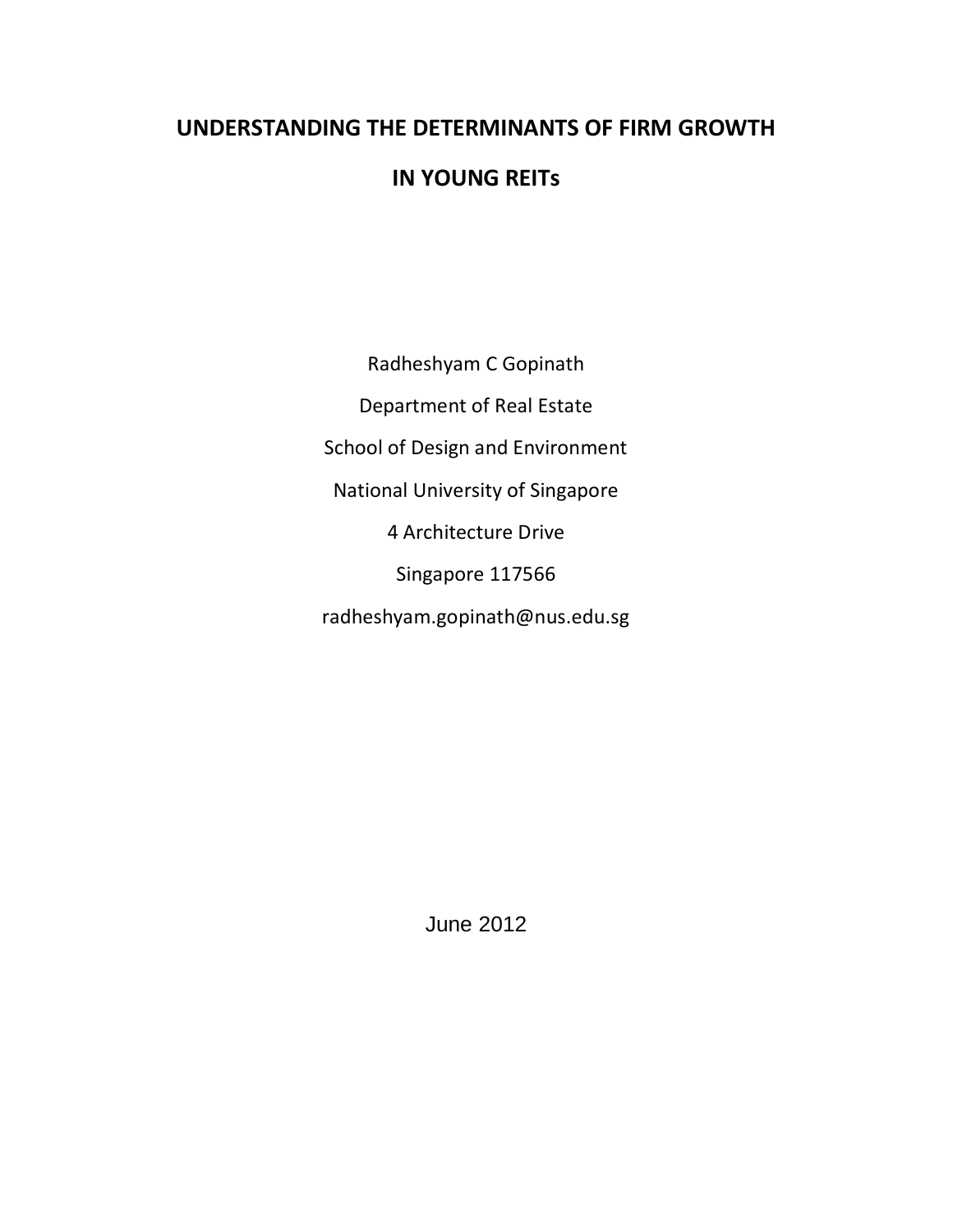# **UNDERSTANDING THE DETERMINANTS OF FIRM GROWTH**

# **IN YOUNG REITs**

## **Abstract**

The main objective of this study is to investigate the determinants of firm growth in young REITs with the view that REITs with its unique operating conditions may have different implications for new venture growth. This study aims to (a) document growth characteristics of REITs, (b) empirically examine different growth determinants of REITs, (c) explore different growth strategies adopted by REITs, and (d) investigate the dual relationship between growth and profitability in REITs. We use GMM-system estimator to test a dynamic panel data model of firm growth that incorporates different influencers of growth in REITs. Using data on 148 US equity REITs that had its IPO during the period 1993-2005, we find that REIT growth is inversely proportional to REIT size, age and leverage and directly related to cash flow and insider ownership. We also find positive persistency in growth rates in young REITs. But, sustained growth among REITs beyond five years is rare. Also, new REITs that experience high growth in its early years are more likely to survive longer and REITs failure rate declines with size and age. Finally, we find a small positive influence of profit rates on subsequent growth and a positive and significant influence of growth on profits.

**Keywords:** REITs, Firm Growth Determinants, Growth strategy, Growth and profitability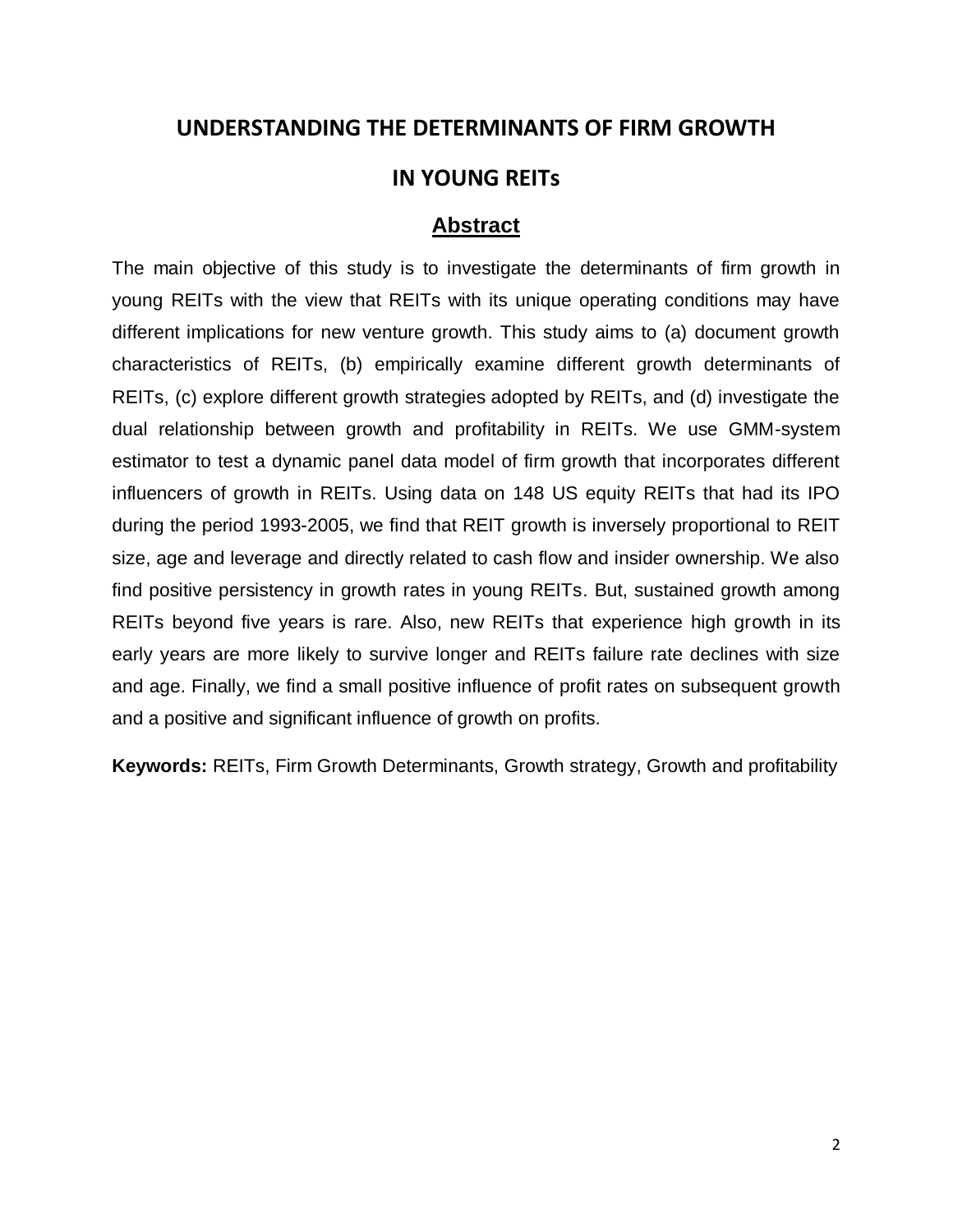# **1. Introduction**

 $\overline{\phantom{a}}$ 

Real Estate Investment Trusts (REITs) have come a long way from 1960s when it was created in the United States to be passive investment vehicles for real estate. Over the past two decades REITs have grown phenomenally in size and importance and have started functioning as growth oriented real estate operating companies.<sup>1</sup> This unprecedented growth, to a large extent, can be attributed to a host of positive regulatory changes that the REIT structure has undergone after the Tax Reform Act (TRA) in 1986. The "new-REIT" era, as it is called post 1992, has witnessed a plethora of Initial Public Offerings (IPOs) and with it the formation of many new high growth ventures in the REIT sector.<sup>2</sup> The primary objective of many of these young REITs has been to grow aggressively in the initial years of its inception. This is evident from the high asset growth rates of REITs (Figure 1.1) during its nascent years. There can be diverse reasons for the growth motivations of REITs in its formative years like achieving economies of scale earlier (to attain critical size and spread fixed costs) and gaining competitive edge in the market in a shorter time. On the positive side, bigger REIT size encourages institutional ownership and analyst tracking, improves stock liquidity and helps in attracting and retaining top quality employees. But, on the flip side, unbridled growth can also be the result of empire building motives of unethical mangers whose remuneration is often tied to the assets under management and who want to thwart any takeover attempt by growing bigger in size.

#### **Figure 1.1: Average asset growth rates with age**



This figure depicts the decreasing rate of asset growth over the years since firm listing. Total assets data is obtained from SNL Financials for REITs that had its IPO from 1993 onwards.

 $1$  REITs' phenomenal growth in the US is evidenced by the change in its average size of total assets from a mere \$193 million in the beginning of 1993 to \$3.95 billion by the end of 2010.

 $2^2$  According to NAREIT statistics, 90 REITs were incorporated in the years 1993 and 1994 combined. Other waves of REIT IPOs were seen in 1997-98 with 42 new issuances and in 2003-05 with 29 new equity issuances.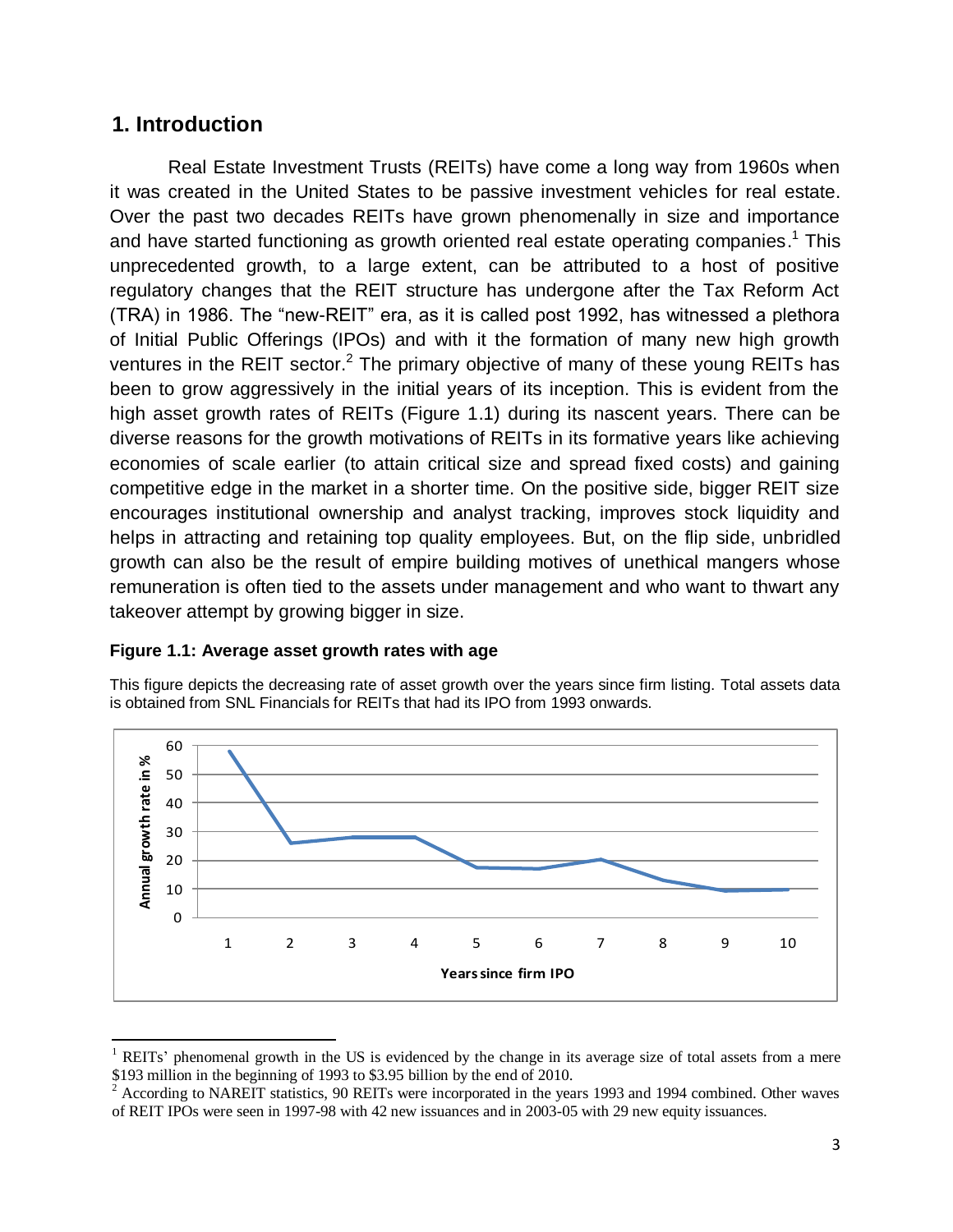Whatever be the growth motivation of a young firm, growth in its nascent years is a vital indicator of its survival. Since, new ventures are subiect to "liability of newness<sup>3</sup> and smallness", their survival may be significantly reduced in the absence of growth (Buederal et al, 1992). This is supported by the fact that out of the 90 new REITs that had its IPO in 1993 and 1994 combined, 70 (78%) survived by the end of five years and only 35 (39%) survived after 15 years.<sup>4</sup> Looking at the same cohort, REITs that did not survive the first five years had a three year compound annual growth rate (CAGR) in total assets of 34.45%. The three year CAGR for firms that survived more than 5 years but less than 10 years was 38.88% and for the firms that survived more than 10 years was 42.64%. We find that surviving REITs show a higher compound annual asset growth rate during the early years compared to those that did not survive. Hence, higher growth rate for REITs during the initial years of its birth is crucial for its survival. Hence, we focus our study on the REIT sector, in which young firms face similar investment opportunities and financial constraints, and examine the various predictors of new venture growth. Since, young REITs exhibit a higher asset growth variance (82%) compared to established REITs (38%), we also look at the various determinants of growth in new REITs to address the question of differential growth, i.e., why some new REITs grow more than the others.

Growth, in general, can be defined as the change in size or magnitude from one period of time to another. For a firm, it is an increase in certain attributes such as sales, employment or profit between two points in time and is an important determinant of firms" performance. Firm growth has been addressed both theoretically and empirically in various disciplines including economics, psychology, entrepreneurship and strategy. The focus of the past firm growth studies has predominantly been the manufacturing industry with a limited number of studies undertaken in the service sector. Despite the large number of studies, little work has been done to examine the growth factors and growth strategies in REITs.<sup>5</sup> Most of the REIT's literature, that has some implication for growth, has focused on the size of the firm and the issue of economies of scales by consolidation. It is difficult to make comparisons with earlier firm growth literature as idiosyncrasy in the growth rates and the heterogeneity of firms has made it difficult to generalize across the growth experiences of the firm (Coad, 2009). Audretsch et al. (2004) concluded from their study of the Dutch hospitality industry that the growth dynamics of manufacturing industry may not be applicable to the service industry. Hence, we look at industry specific growth determinants in the REIT sector to understand the growth dynamics of REITs.

 $\overline{\phantom{a}}$ 

 $3$  The term "liability of newness" was termed by Stinchcombe (1965) to indicate the phenomenon of limited probability of performance (or survival) related to new firms.

 $4 \text{ A firm is defined as new for the first five years of its existence. This is in line with the OECD definition of new$ firms for small and medium-sized enterprises.

 $<sup>5</sup>$  An et al (2011) is the only study we found in the REIT literature that examines the relationship between corporate</sup> transparency and firm growth in REITs.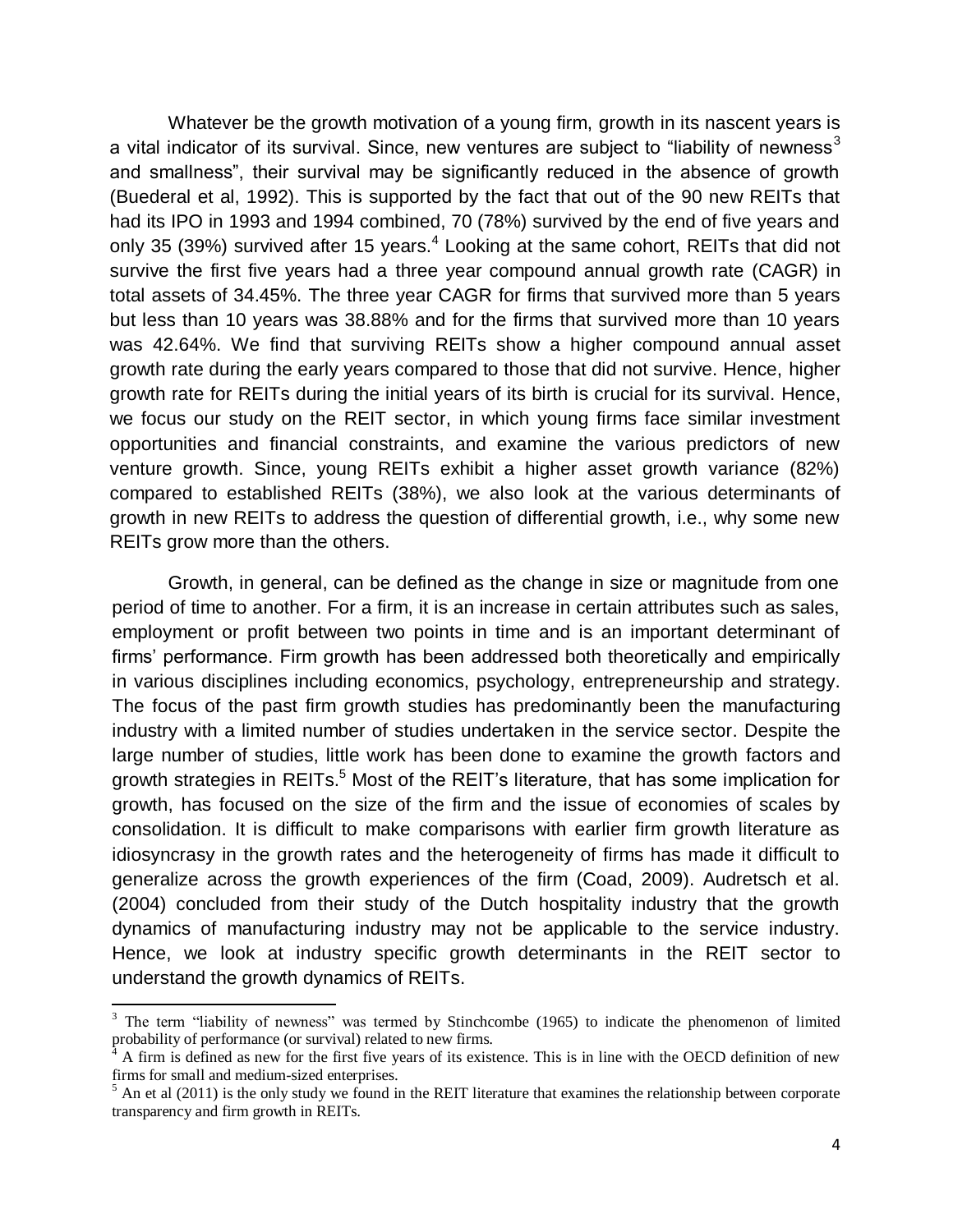Also, new venture literature has predominantly looked into the job creation and regional development aspects and has largely disregarded the manner in which firms attain growth. We also do not find any prior REIT research that has empirically looked into the strategic choices available for young REITs to pursue growth and the growth trajectories followed by young REITs. In an effort to fill this void in the existing literature, we examine the growth choices available to young REITs and empirically examine the simultaneous effect of growth on profit rate and vice-versa. Our aim is to document the growth characteristics of REITs and empirically investigate the determinants of growth in young REITs that can possibly explain its differential growth.

Firms adopting REIT status have the advantage of being exempted from paying tax at the corporate level. But this favorable tax treatment comes at a cost in the form of regulatory rules and constraints that apply to REIT"s asset ownership, income generation, income distribution and organizational structure. The unique regulatory environment constrains growth oriented REITs financially and forces them to seek external financing quite often. These unique operating conditions may have different implications for firm growth phenomenon and this further motivates us to undertake this study.

Using data from 148 publicly listed REITs which had its IPO during 1993-2005, this study aims to (a) document growth characteristics of young REITs, (b) empirically examine different growth determinants of young REITs, (c) explore different growth strategies adopted by young REITs, and (d) investigate the dual relationship between growth and profitability in REITs. The focus of our analysis is young REITs where growth is imperative for obtaining viability rather than established firms where firm growth is about sustaining viability (Gilbert et al., 2006).

The focus of this study is Real Estate Investment Trusts (REITs) in general and young REITs in particular. We restrict our sample to publicly traded equity REITs in United States. Though a lot of factors affect firm growth, we specifically look for organizational factors that have the greatest impact on firm growth. Our focus is on firmattributes & firm-specific factors and we do not consider the human factors like managerial motivations and traits that may have an impact on firm growth.

The research questions that we intend to answer through this study are:

- (1) What firm-specific factors explain the differential growth of young REITs?
- (2) How does firm investment and growth rate react to the current financial performance of REITs?

Studying growth strategies and its enablers is significant as it will help investors and managers to make wiser investment decisions. Understanding the enabling contexts will help managers to formulate growth strategies by looking at the firm"s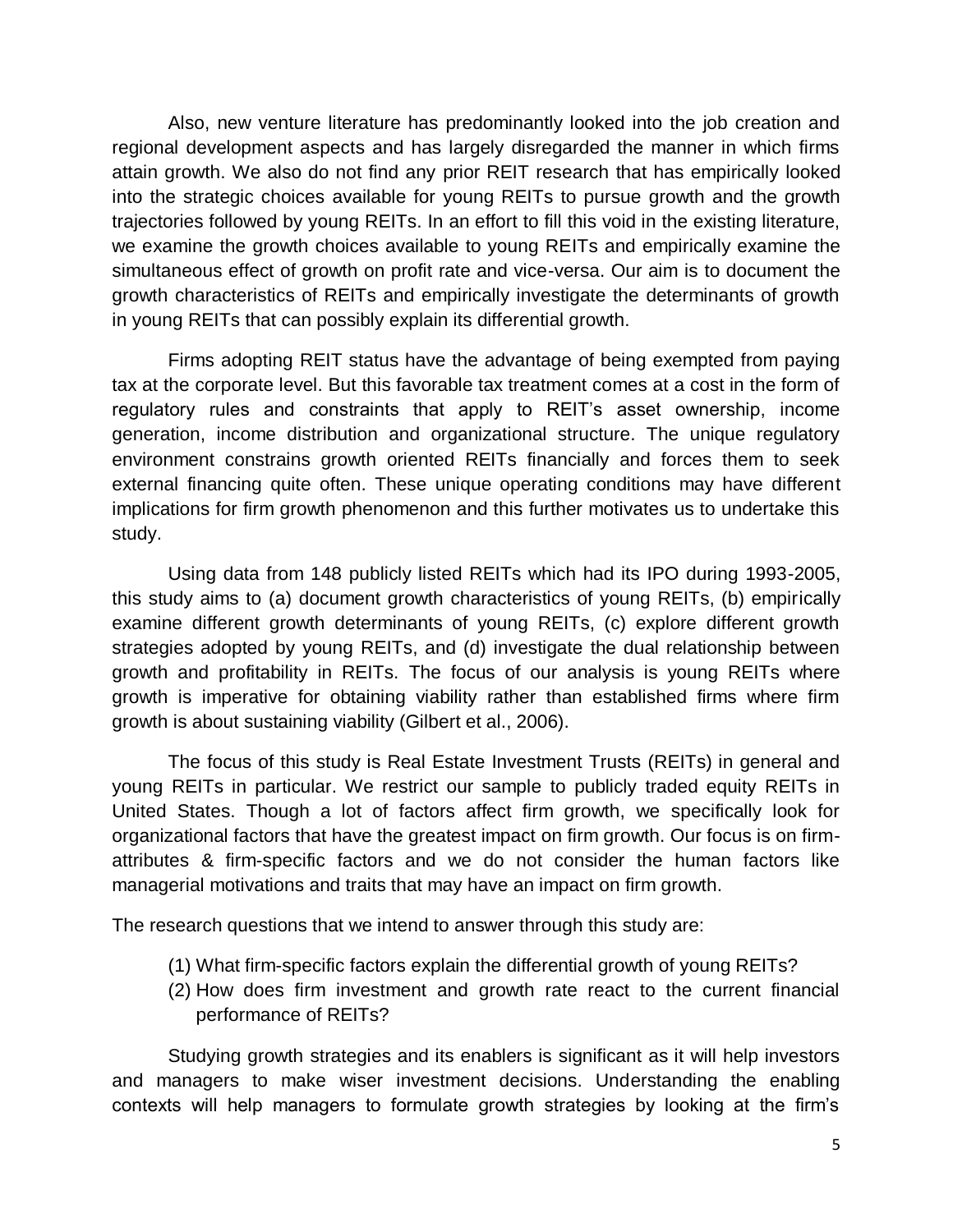internal resources and the constraints that the firm has to overcome. It would also help REIT managers to make accurate growth projections to assess the need of external capital due to capital constraints faced by REITs. $^6$  Investors can also get insights from this study in terms of selecting and investing in REITs that show prudent growth strategies in tune with the demographic affiliations of the firm. This analysis will bring some light in the area of firm growth in REITs and help to fulfill the gaps by providing empirical evidence that contributes to a broader understanding of factors affecting growth of REITs. This understanding will also help REIT managers to anticipate potential problems that the firms can face by adopting a particular growth strategy and help them overcome these problems to preserve the firm performance. The analysis will also help academicians understand the reasons new REITs fail based on firm characteristics and the method adopted by REITs to grow.

The rest of the paper is organized as follows. In section 2 we review the literature on firm growth and examine the theories on firm growth. We also examine various determinants and strategies of firm growth and develop the testable hypotheses for the study. In section 3 we describe the data and estimation methods for the empirical analysis. In section 4 we present the main empirical results & discuss the results. Finally, we conclude the paper in section 5 with some suggestions for future research.

# **2. Literature review and Research Hypotheses**

## **2.1 Theories on firm growth**

Over the years various researchers have postulated different theories of firm growth. These theoretical perspectives can be broadly divided into four groups: (1) classical models; (2) stochastic models; (3) resource based models; and (4) models of learning. According to the neo-classical theory, all the firms within an industry are pushed - by the existence of a U-shaped long-run average cost curve and by the goal of maximizing profit – to expand their size until they reach the scale corresponding to the feasible cost (Geroski, 1999). The process of growth is exhausted as far as the process of optimization is completed, as there is no incentive to grow beyond the optimum size (Hart, 2000). However, this is made under the assumption that firm operates in a homogenous product market and can easily expand or contract to arrive at the optimal output level. In reality, the empirical evidence gives a different story about firm growth which is beyond the profit maximizing mechanism. Thus, the main criticism of the classical economist"s school of thought is that it cannot explain the presence of firms whose size is larger than the optimum size and how the process of firm growth actually evolves over time.

 $\overline{a}$  $6$  The capital scarcity in REITs results due to the mandatory disbursement of 90% (95% before year 2000) of its taxable income as dividends to investors.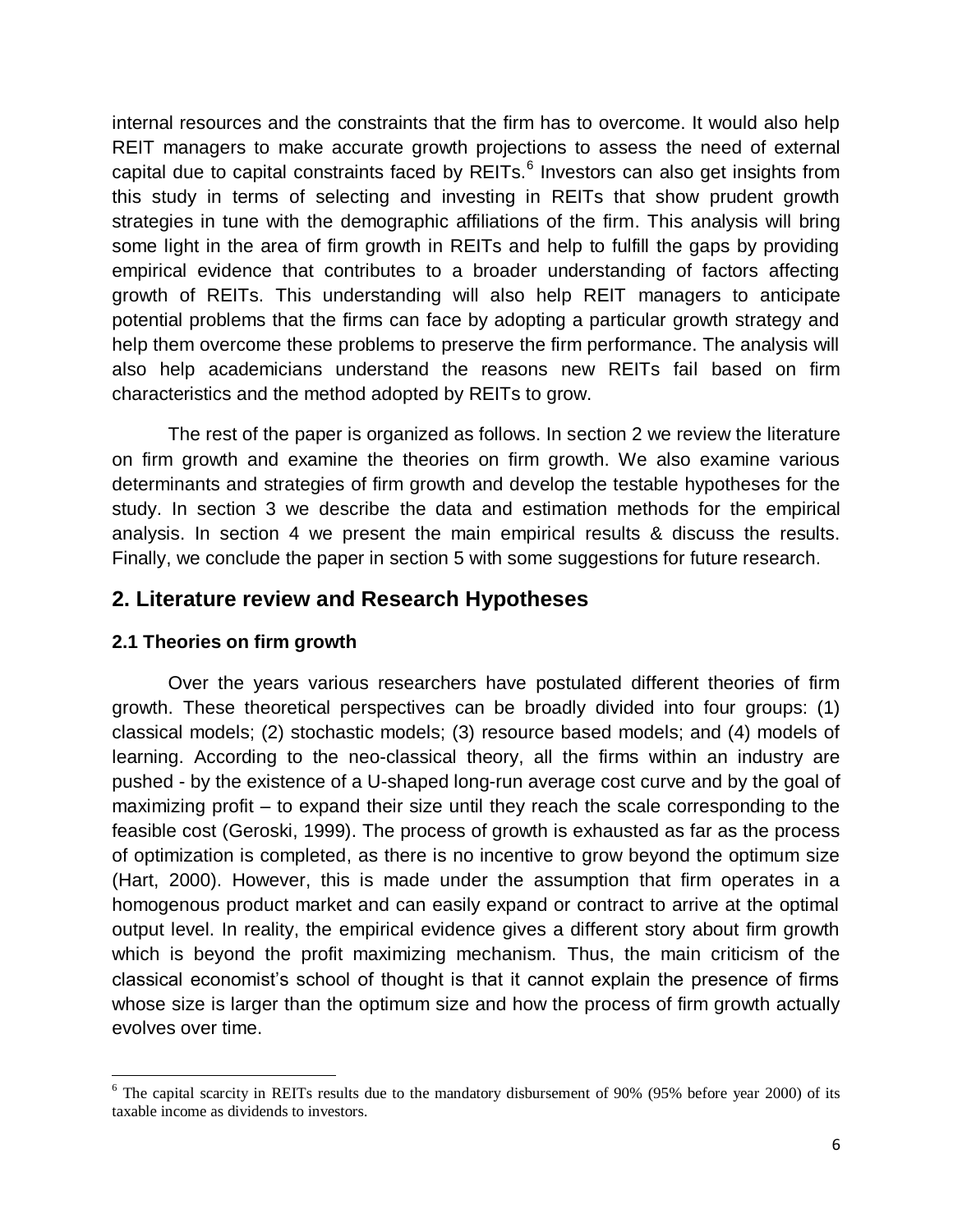One of the earliest explanations of firm growth behavior was given by Gibrat (1931) as the stochastic model of firm growth. In his "law of Proportional effect", Gibrat laid out the principle that growth of firms is a random process and the expected increase in firm size is proportional to the current size of the firm. While there may be a large number of systematic factors affecting growth, collectively they exercise only a limited influence on firms' proportionate growth (Hay and Morris, 1979). Gibrat's law has been tested by many researchers with differing results. Some studies support Gibrat"s law in totality (Hart and Prais, 1956; Hart, 1962) and some support a part of the law (Hymer and Pashigan, 1962) about firm growth being independent of firm size. Later studies have found that there is a negative relationship between size and growth of a firm (Kumar, 1985; Evans, 1987). Several studies have also shown that smaller and younger firms grow at a higher rate than the larger and mature firms (Hart, 2000; Glancey, 1998).

Penrose (1959), moved away from the traditional emphasis on the size of the firm to a resource based view of firm growth. The resource based view considers the firm as a collection of resources and the focus is on the activities it can perform with those resources. Penrose (1959) analyzed the process of growth in terms of the speed with which firms could accumulate and assimilate such resources, and the opportunities for further growth which arise when firms' internal resources are under used. Thus, firms' resource characteristics were considered to lead to heterogeneity in the firm's performance. Some behavior economists (Baumol, 1959; Chandler, 1962; Marris, 1964) consider that the differences in firm size (and hence firm growth) are due to the division between the objectives of control and ownership structures. When ownership is separate from firm control, the managers, who control the firm, tend to enhance the firm size to maximize their satisfaction instead of firm value. Thus, these theories suggest that there are different types of firm behaviors which lead to different levels of performance and growth.

More recently, models of learning and selection have appeared in the existing literature. This approach takes into account the dynamics of the firms and their level of efficiency. Thus, firm growth and survival depends on firm"s capacity to learn and adapt its strategies to the changing environment (Geroski, 1995). A model of the evolution of industry was proposed by Jovanovic (1982) by subjecting each firm"s cost curve to randomly distributed, firm specific shocks. He concluded that over time a firm learns about the effects of these shocks on its efficiency. Firms experiencing favorable shocks grow and survive. Others do not grow and may decline and even leave the industry. His model also results in small firms having higher, but more variable growth rates and higher failure rates than large firms. Chandler (1992) emphasized on the management of the resources in terms of organizational capabilities to explain the beginnings and growth of modern industrial enterprises. The literature on organizational capabilities and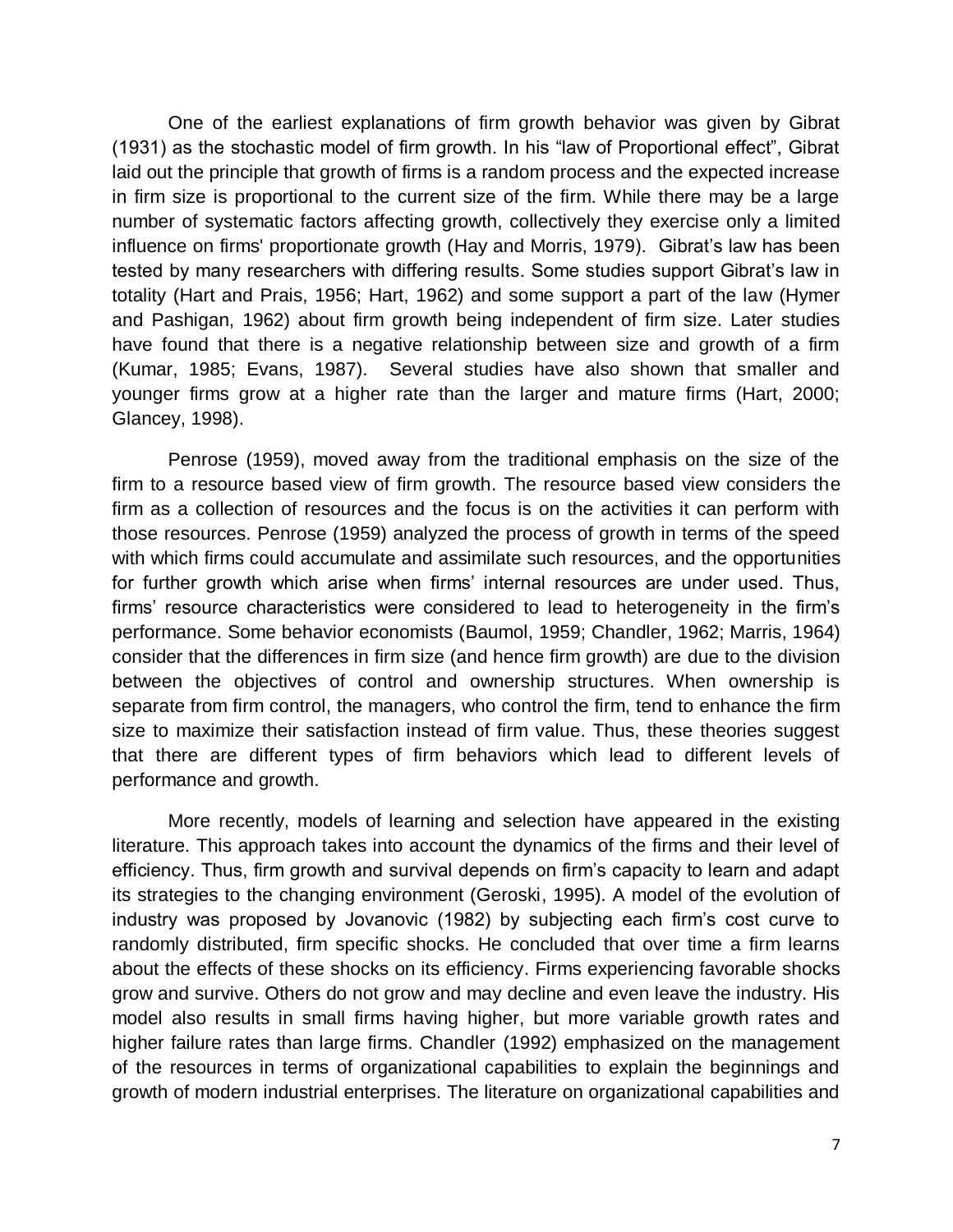core competencies are better able to explain the heterogeneities between firms and offers a plausible, history dependent story of organizational growth and development (Geroski, 1999).

There have been attempts to develop stage theories of firm growth that outline the changes in the optimum size over the life of firms. Greiner (1972) argued that firms evolve through five phases: creativity, direction, delegation, co-ordination and collaboration. Mueller (1972) argued that a strictly profit maximizing firm is likely to enjoy only a finite burst of growth associated with each innovation. Though the stage theories of firm growth are a useful aid for conceptualization, they still fail to explain why different firms enjoy different growth rates in each stage.

The complexity and the uncertainty surrounding the phenomenon of firm growth have led to the emergence of various theories predicting the evolution of firm. However, no single theory can give a complete picture of the impact and evolution of firm growth phenomenon. In the absence of a complete theory of firm growth dynamics, an empirical approach is recommended to seek the stylized facts (Coad, 2009).

# **2.2 Determinants of firm growth**

Various determinants of growth have been put forward by researchers depending on the discipline of study. Researchers from psychology have focused on the behavior of the entrepreneur, whereas those from the economics discipline have focused on the relation between growth and firm size. Firm growth is dependent on the path taken by the organization and is an organizational outcome resulting from the combinations of firm specific resources, capabilities and routines (Coad, 2009). Firm growth also depends on the prevailing macro-economic conditions and on the degree of concentration or competition in the industry. Zhou and Wit (2009) have studied the determinants of firm growth in an integrated way and classified the determinants into three dimensions: individual, organizational and environmental determinants.

Individual determinants depend on the personality traits, growth motivation, individual competencies and personal background of the entrepreneur. Zhou and Wit"s (2009) study finds growth motivation, specific skills and need for achievement to be the most important individual determinants of firm growth. Even though the general economic conditions are favorable and firm may be able to exploit the growth in the market with the use of its resource capabilities, manager's ability and managerial ambition plays a reinforcing effect on the firm growth. Several research studies have shown that entrepreneur"s willingness to grow their firms (growth orientation) affects the performance and realized growth of the firm (Wiklund, 1998; Zahra, 1991). Motivated managers are able to effectively utilize the resources and select appropriate strategies to improve growth. This is especially true for a small firm where motivation and the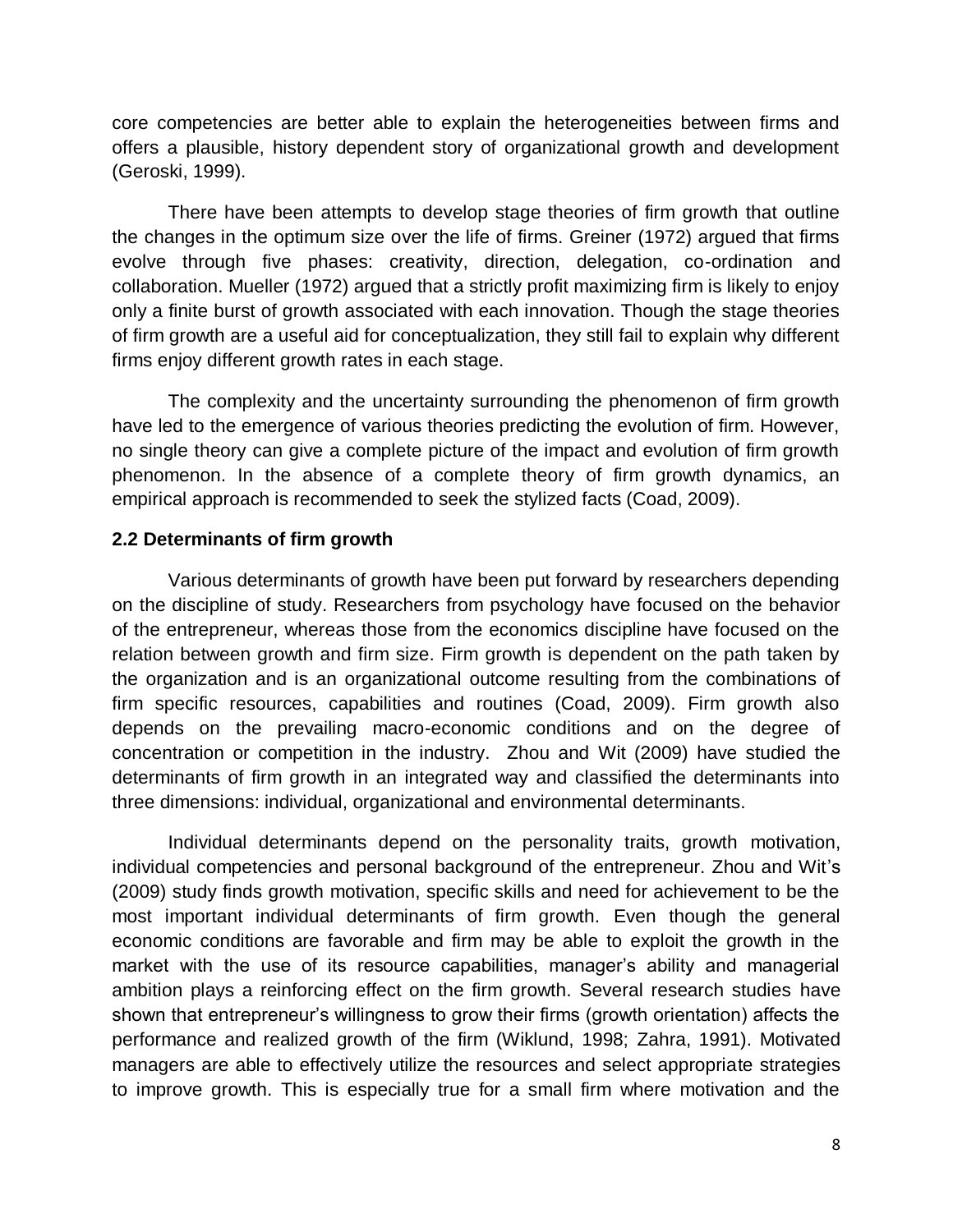ability related factors of the entrepreneur play an important factor in the success of the firm. In empirical studies, growth motivation of managers is observed to have a positive effect on growth (Delmar & Wiklund, 2008).

The environmental determinants like dynamism, hostility and heterogeneity determine the growth potential of the firms. To some extent growth is externally determined by the environment in which it operates. Various studies have acknowledged the effect of these determinants but don"t consider it to be the most influential in determining firm growth. Though, growth to a considerable extent is a matter of willingness and skill, but the fundamental facilitators and obstacles in the environment cannot be disregarded (Davidsson et al, 2005). Beaudry and Swann (2009) in their analysis of the influence of strength of industry cluster have shown that for some industries there is a positive association in the firm growth and own sector employment.

Organizational determinants are found to have the greatest influence on firm growth. These determinants have been discussed in the existing literature in the form of firm attributes, firm specific resources, firm strategies and organizational structure. The most studied firm attribute is age and size. Age of the firm has a negative relation with the growth of the firm and this has been empirically supported by many studies (Evans, 1987; Dunne and Hughes, 1994; Glancey, 1998; Yasuda, 2005). Gibrat´s law has been a much revisited benchmark for research on the determinants of firm growth since its formulation in 1931 (Sutton, 1997). According to the Gibrat"s law of proportionate effect, firm growth is independent of firm size at the beginning of the period. Early studies have found no relationship between rate of growth and size of the firm (Hart, 1962; Hymer and Pashigan, 1962). But most of the later studies have found a negative relation between firm size and growth contrary to Gibrat's law (Kumar, 1985; Hall, 1987; Dunne and Hughes, 1994; Almus and Nerlinger, 2000; Bottazzi and Secchi, 2003). Though, empirical literature on the relationship between firm size and growth has for the most part rejected the stochastic model, some have found weak evidence to support Gibrat"s law for larger firms (Mansfield, 1962; Evans, 1987). It has also been empirically supported that firm's survivability rises with size and age (Jovanovic 1982; Evans 1987; Yasuda 2005).

Based on the firm specific resources, financial resources and human capital are the most important resources for small business growth (Wiklund et al., 2009). With access to sufficient financial resources, firms are able to pursue growth opportunities. Human capital represents knowledge, skills and experience. This is especially crucial for small firms in rapidly changing industry as they have constraints in available resources and depend on innovation for future growth. Firm strategies include firm"s orientation to the market needs and the firm"s response to the customer preferences. Firm"s strategy is basically dependent on the entrepreneurial orientation of the top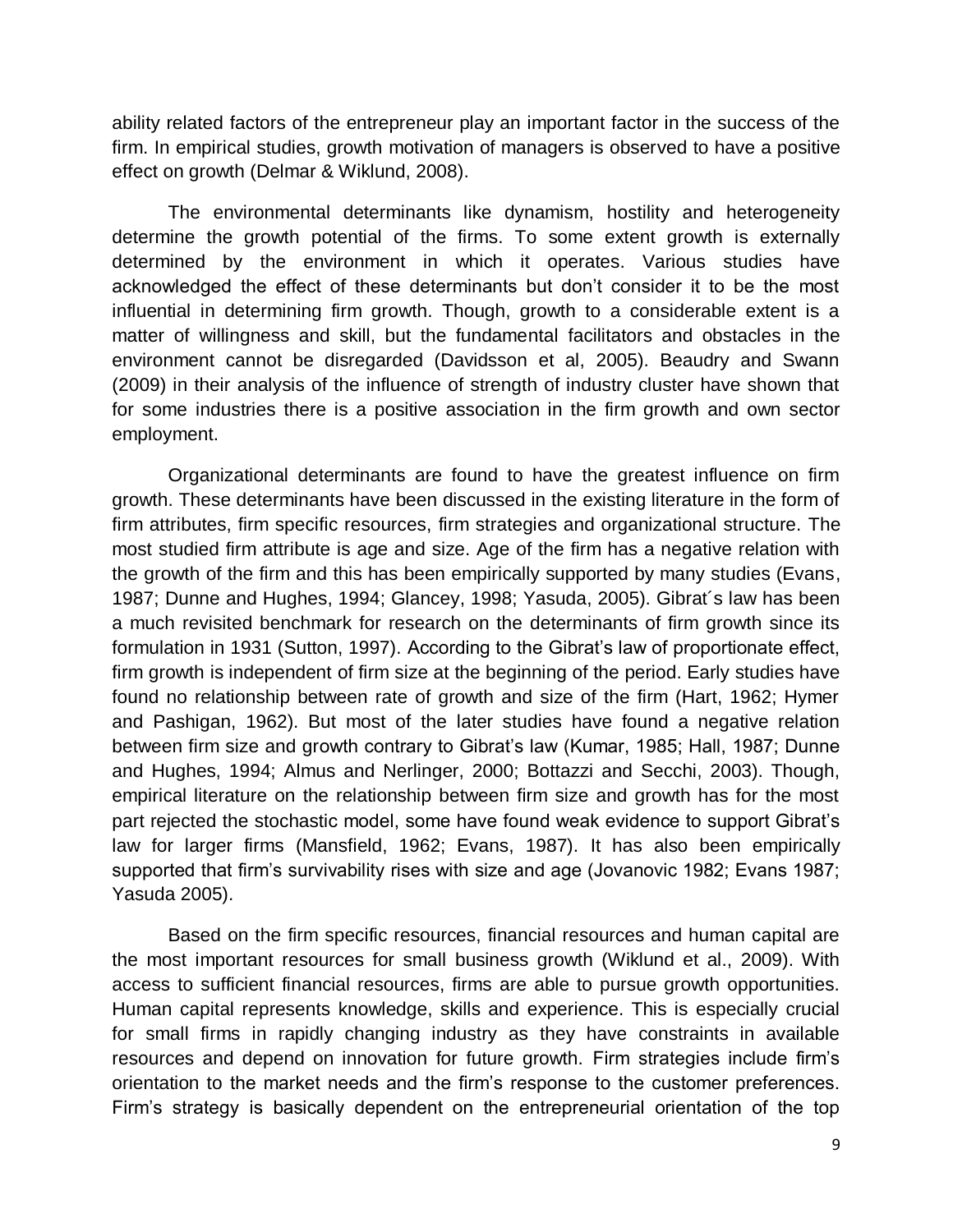management and its behavior towards being proactive and competitive in the market. Empirical evidence shows that entrepreneurial orientation is positively related to growth (Wiklund, 1998). R&D spending also has a significant impact on firm growth (Griliches and Klette, 2000; Del Monte & Papagni, 2003; Yasuda, 2005). Organizational structure, which is related to the distribution of work and the mechanism of co-ordination like centralization and formalization, has shown to have mixed effects on firm growth. Organizational dynamism like the strategic decision making, R&D expenditure and scalability (preparedness to grow) has a positive effect on firm growth.

Factors that inhibit or hinder growth include the institutional barriers and the financial barriers. Institutional barriers include government policies, legal structure and taxation related issues. Smaller firms face higher obstacles due to institutional policies. Financial barriers represent access to financial resources. Access to financial resources depends on the rate of development of a country"s financial sector. As financial development reduces the cost of external financing to financially dependent firms, it has a substantial supportive influence on the rate of firm growth (Rajan and Zingales, 1998). Again larger firms are less constrained for finance as compared to smaller firms (Ayyagari et al, 2008). Other inhibitors include inefficient functioning of financial markets, inadequate security and enforcement of property rights, poor provision of infrastructure, inefficient regulation and taxation, and broader governance features such as corruption (Ayyagari et al., 2008).

Managerial abilities can sometimes constitute the limiting factor for firm growth (Penrose, 1959). As the firm grows and matures, there is a tendency of managers to pursue growth rather than stockholder"s welfare. Managers like to grow in sales or total assets at the expense of profitability, especially when their remuneration, perquisites and power are linked to firm size measured by sales. Managers attempt to maximize growth to achieve non-pecuniary rewards like status and power and in order to build their own empires. Growing bigger not only gives the managers a sense of achievement but it is also a mechanism to prevent any hostile takeovers and subsequently their job loss in the future.

## **2.3 Growth determinants of REITs**

Building on past studies, we evaluate the firm growth determinants in REITs using the growth determinants established in non-REITs. We also include some REITspecific variables that are unique and compelling predictors of REITs' growth.

a) *Firm size and age:* Firm size and age are the most widely studied factors of firm growth. Age of the firm has an inverse relation with growth of the firm and this has been empirically supported by many studies (Evans 1987; Dunne and Hughes, 1994; Glancey 1998; Yasuda 2005). We expect the same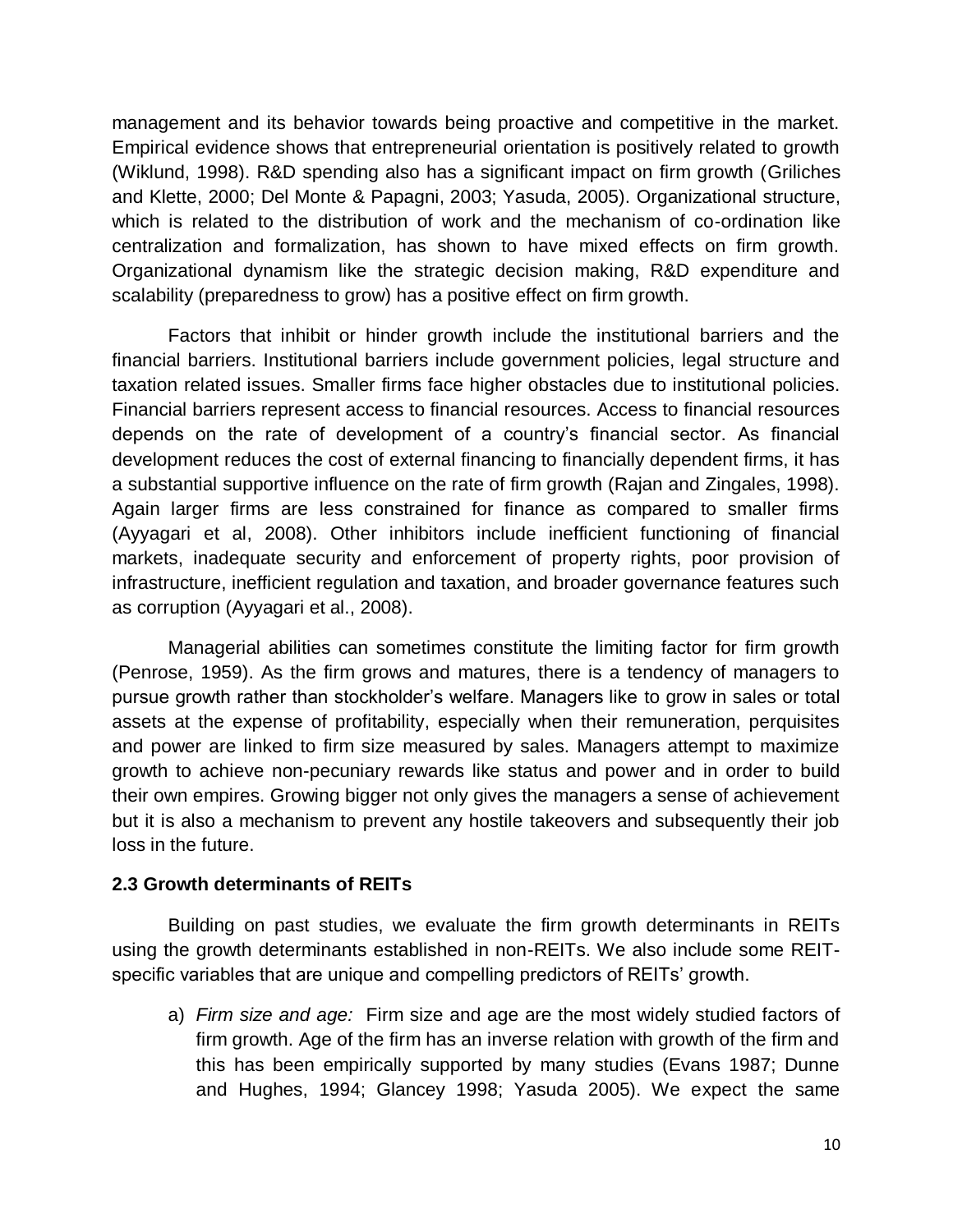negative relationship to hold for REITs, i.e., younger REITs grow more rapidly than older REITs. Majority of the recent empirical literature on the relationship between firm size and growth has for the most part rejected Gibrat"s stochastic model. We also expect to find a negative growth-size relationship as newly formed REITs are small and need to grow rapidly to achieve the minimum efficient size (Almus and Nerlinger, 1999; Audretsch et al., 2004).

- b) *REIT Structure:* Umbrella Partnership REITs (UPREIT) enables existing property owners to contribute properties to REITs, on a tax-deferred basis, in exchange for Operating Partnership (OP) units. The UPREIT structure has the tax advantage as compared to traditional structure as they pay lower prices to acquire properties. Also, the OP unit holders have an incentive to actively monitor firm action. At the same time, OP unit holders may face the conflict of interest when it comes to sale of properties contributed by them as this may trigger a large capital gains tax for them (Han, 2006). Thus, UPREITs may have less flexibility in disposing less desired properties, depending on the voting rights of the OP unit holders, and may be constrained to grow. But at the same time, REITs that follow the UPREIT structure engage in tax advantaged acquisitions that helps in increasing its growth. We expect a positive effect of the UPREIT status based on the tax advantage it offers.
- c) *Institutional Ownership:* Being active long-term stockholders, Institutional investors are expected to better monitor and evaluate REITs" management decisions than outside investors. Positive monitoring effect may help in firm growth decisions by management rather than managerial entrenchment. In spite of the intuition that Institutional investors should have a positive effect on functioning of REITs, Friday et al. (1999) find no support for monitoring benefits by outside block-holders for REITs. Also, Ghosh and Sirmans (2003) find that institutional ownership fails to serve as an alternate disciplining mechanism, although their presence seems to enhance performance. Greater institutional participation may mean better growth prospects, though the same cannot be ascertained about better monitoring benefits. We expect a positive effect on growth even though institutional investors usually invest in large cap REITs.
- d) *Insider Ownership:* Higher proportion of insider ownership by the managers means better alignment of monetary incentives between managers and other shareholders (Jensen and Meckling, 1976). However, higher insider ownership also means increased managerial consumption of perquisites and tendency of managers to build their own empires. Though the research in this area has provided mixed results, most of the studies have found a significant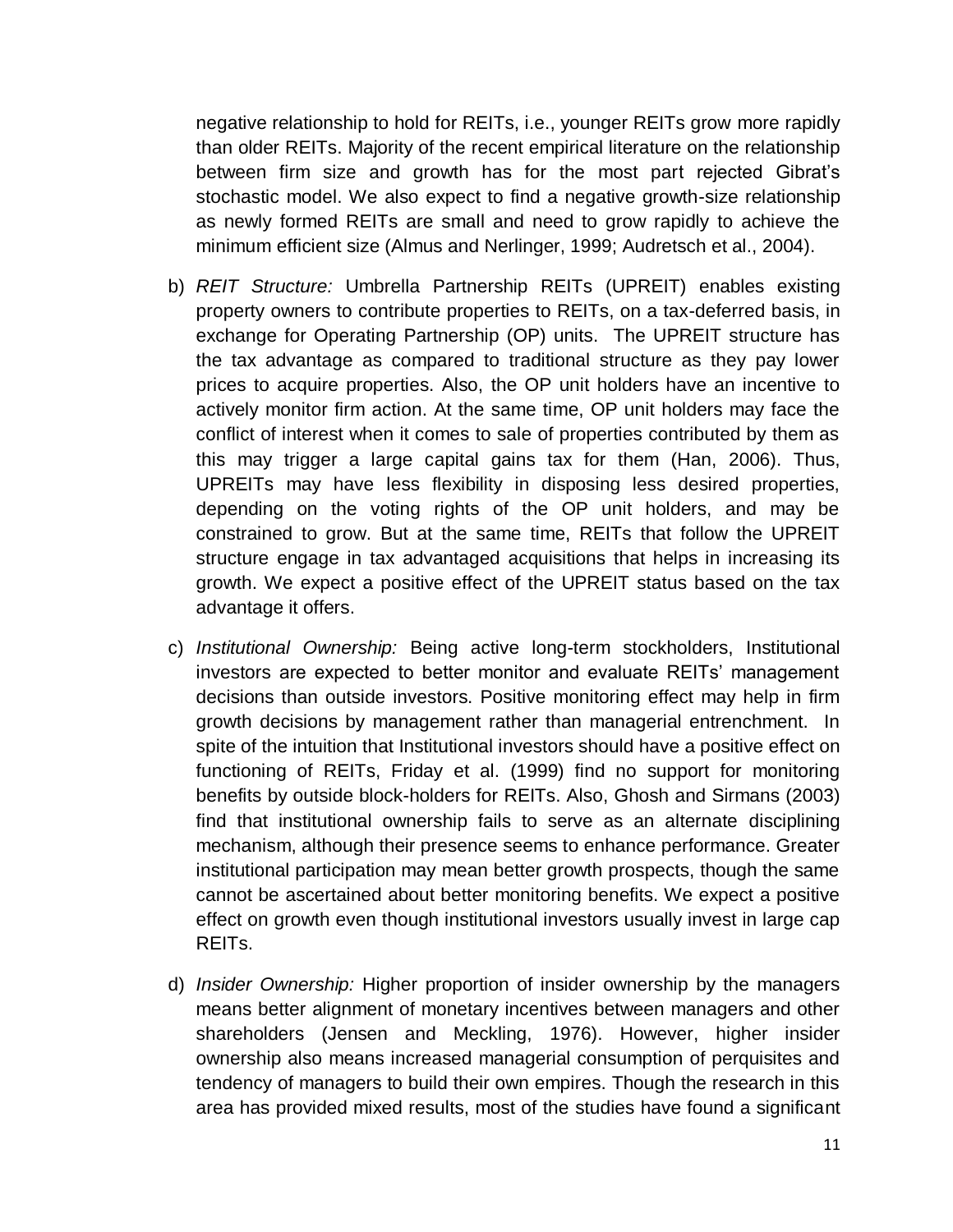non-linear relationship between firm performance and insider ownership (Morck et al. 1988; McConnell and Servaes, 1990). Han (2006) takes into consideration the dual ownership structure of common shares and operating partnership units in REITs and finds a similar significant and robust non-linear relation between REIT insider ownership and performance. We would also expect a positive effect on growth at lower levels of insider ownership and a probable change in effect at higher levels.

- e) *Geographic Focus:* Some locations are more conducive to firm growth (Storey, 1994). REITs having properties in regions where there is large market demand are likely to experience high growth than REITs owning and managing properties elsewhere. Though Almus and Nerlinger (1999) contend that location is probably of secondary importance as it is closely associated with industry clustering, Davidsson (1989) argues that characteristics of the geographical area are important for industries where firms are bound to the local market. In case of REITs, Ambrose et al. (2000) have argued that geographic concentration does not translate to higher income growth rates. But, we would like to test whether geographic focus as an additional factor contributes to REITs asset growth.
- f) *Management Structure (Self-managed):* Most of the present day REITs are self-managed, which means that the management of REITs properties is done by its employees. Thus, self-managed REITs have a better control and supervision on its activities and that may help in the growth of the REITs. Most of the times Self-advised and Self-managed go hand in hand, but we still find some REITs that are self-advised and not self-managed. These REITs that are self-advised but not self-managed are prominently found in the hotel and retail sector. We expect the self-management of REITs to have a positive effect on growth.
- g) *Management Style (Self-advised):* Most of the REITs in the nineties changed its management style to self-advise with the passage of the Tax Reform Act (TRA) of 1986 that allowed REITs to have internal advisement. It is argued that since internal advisors have an ownership stake in REIT they advise, their interests are more closely aligned with the other stakeholders of the firm. On the other hand, agency issues are a concern in the case of externally advised REITs. This has been documented in terms of their underperformance, to their internally-advised counterparts, based on stock returns and Tobin"s Q (Cannon and Vogt, 1995; Capozza and Seguin, 2000). Thus, internally-advised have a superior ability to raise capital at better terms than externally-advised REITs that are more financially constrained due to weaker capital market access (Ambrose and Linneman, 2001). Hence, we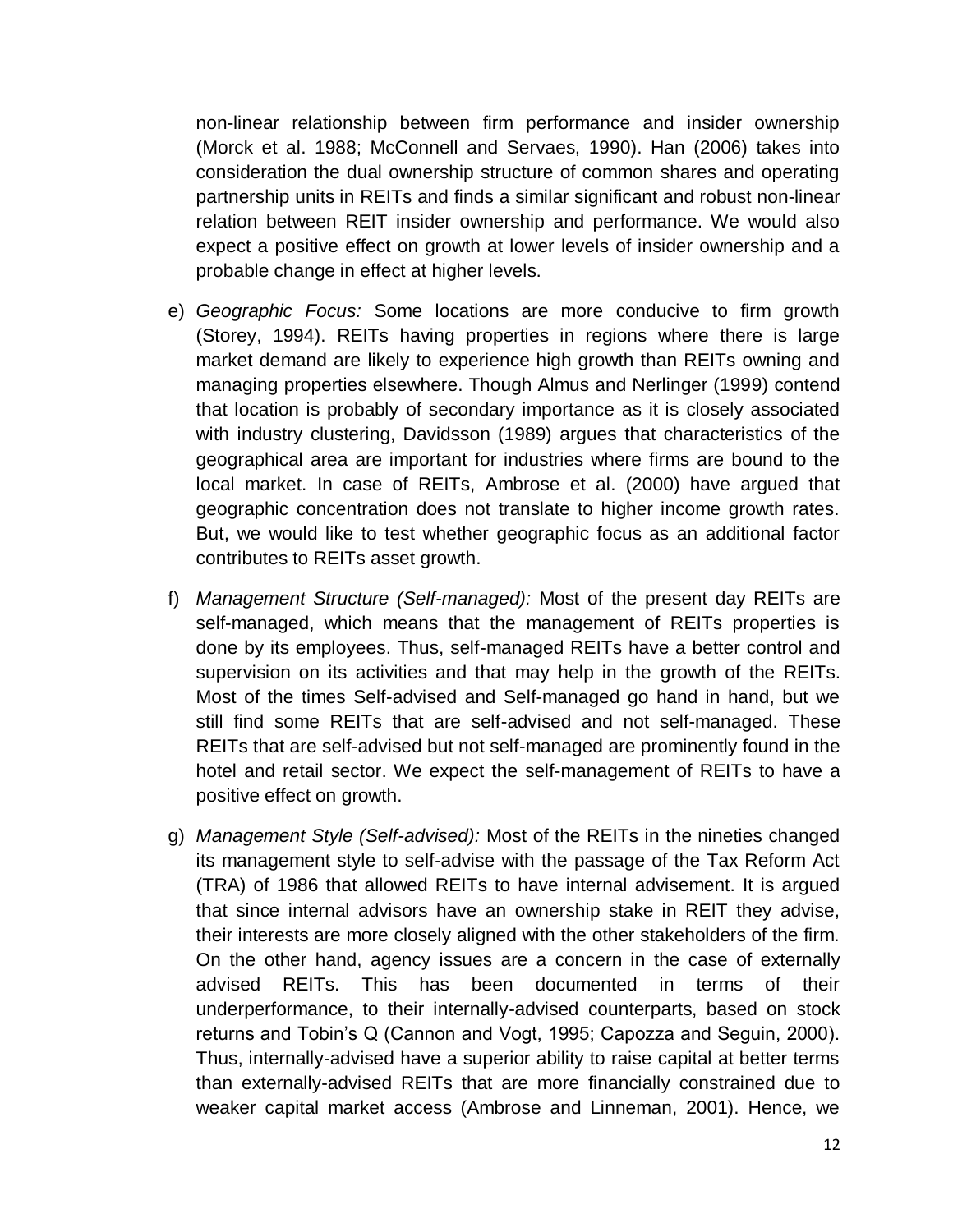expect internally advised REITs, with better access to funds, to grow more than the externally advised REITs.

- h) *Liquidity/ Cash-flow:* Financial means to grow can be accessed through various sources like retained earnings, short and long term borrowings and issuance of new shares. For REITs, finance is always a hurdle as they have to disburse 90% of its taxable income as dividends and have to look for external sources.<sup>7</sup> But REITs still hold 1.57% of its total assets in cash and its cash holdings are directly related to cost of finance and growth opportunities (Hardin et al. 2009). However, Ott et al. (2005) argue that internally generated capital would be insufficient to fund an aggressive growth strategy and REITs have to necessarily go to external sources for finance. Hence REITs are better off by disbursing cash and reducing the agency cost associated with free cash flow. We still expect a positive relationship with cash-flow as more of it would require REITs to procure a lesser amount from the external providers of finance.
- i) *Property Type:* Different property sectors grow at different rates and hence the variation in growth rates can be attributed to the specific nature of the property sector in which the REIT operates. More prominent property types like retail, office and residential are expected to show better growth dynamics.
- j) *Financing choice:* REITs need for capital and its unique regulatory environment makes them seek external sources of financing very frequently. Since REITs don"t pay corporate taxes, they have no incentive to issue debt. Also, since REITs can"t retain most of its earning, debt as a medium to mitigate information asymmetries has no apparent benefit. But still they tend to have persistently high leverage ratio of more than 50 percent (Capozza and Seguin, 2001; Feng et al. 2007). According to Lang et al. (1996), there is a negative relationship between leverage and future growth at firm level for firms with low Tobin"s q-ratio. But, they also find that leverage does not reduce growth for firms known to have good investment opportunities. This argument is supported for REITs by Feng et al. (2007) who find that REITs with high growth opportunities and high market valuation raise funds through debt. In a more recent paper Huynh and Petrunia (2010) consider the role of financial variables in the growth of new firms in the Canadian manufacturing industry. They find that controlling for age and size, leverage has a positive effect on growth of new firms. The issuance of debt by REITs is also consistent with Pecking order theory which states that mangers prefer to fund

 $\overline{a}$  $<sup>7</sup>$  Though Hardin et al. (2009) assert that this restriction understates REITs actual ability to accumulate cash since the</sup> mandatory dividend is calculated as a portion of taxable income that is calculated after depreciation which is a non cash expense.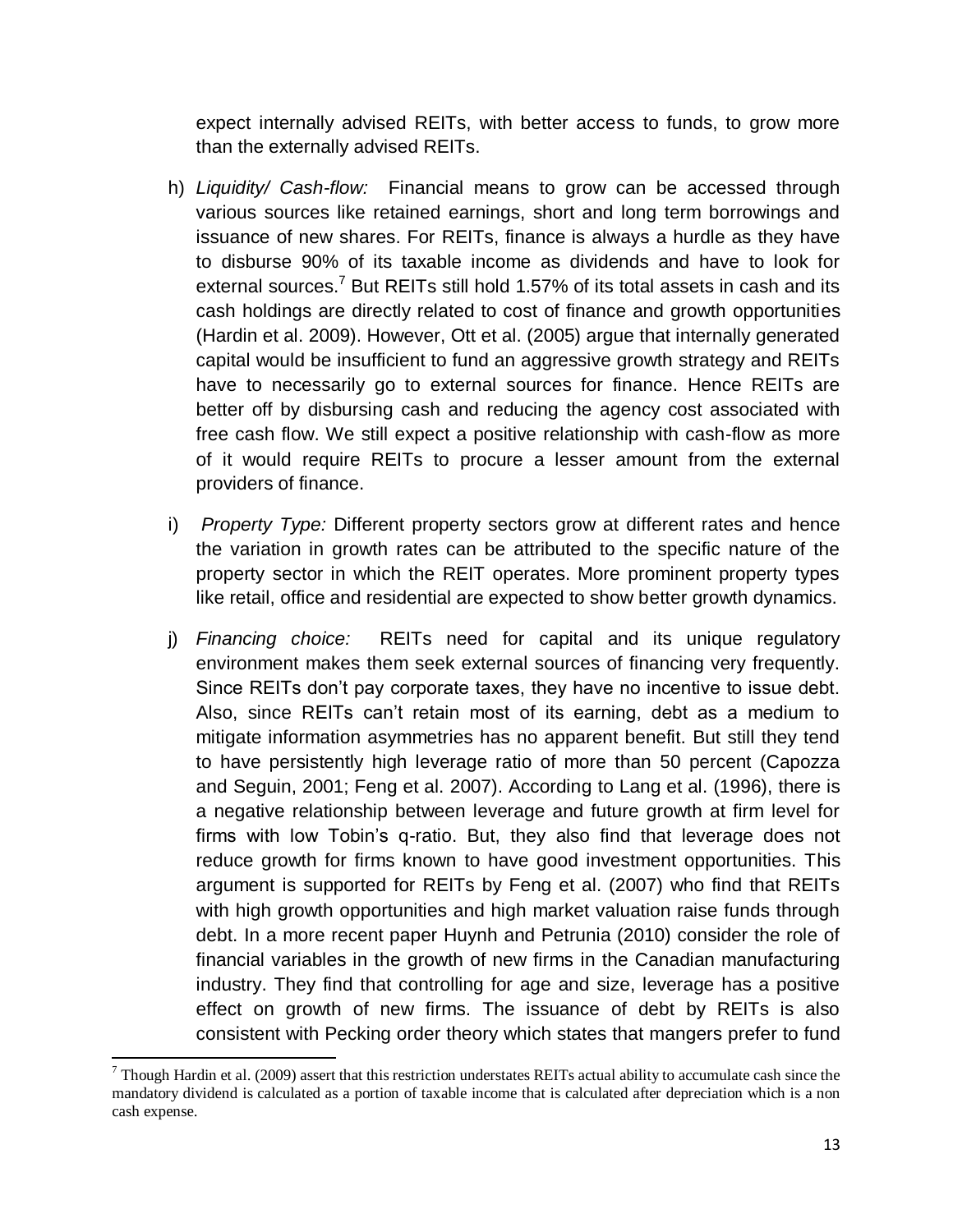investment with retained earning first, then debt and equity as the last resort. For REITs that have high asset growth, we expect a negative relationship with leverage.

Other factors that may affect firm growth include market competition, organizational form, capital market access and finite life of REIT. REITs facing less competition may grow faster, REITs that have the backing of a bigger establishment may have better access to resources to grow, REITs having better and easier access to financing have better prospects of growth and REITs having infinite life REITs can grow indefinitely.

## **2.4 Strategies of firm growths**

Firm growth is not static in nature. Firms grow in many different ways and the patterns of growth can vary significantly and have different causes (Delmar et al., 2003). Research on firm growth has identified three major strategic choices for firm growth, viz., undertaking internal expansion, conducting Mergers & Acquisitions and developing trust based network relationships (Peng and Heath, 1996). A firm can grow by expansion of the current activities which is referred as "organic growth". Firms can also grow by acquiring existing firms. Trust based relationships are based on interpersonal relationships to form networks and alliances. Different types of growth have different implications for the firm managers and also have different impact on the firm performance. Firms that grow organically show a smoother growth pattern over time compared to firms that grow mainly through acquisitions (Penrose, 1959). Firms early in their life cycle and small firms tend to take the organic growth path whereas mature and large firms predominantly grow by acquiring existing businesses (Penrose, 1959: Davidsson et al., 2006). Firms can decide to grow in the domestic market or take their business to the international market when the domestic market gets saturated. International growth is more associated with large firms as they have the wherewithal to compete and to withstand setbacks.

Acquisition strategy is used by firms to rapidly achieve growth and competitive advantage. Acquisitions can translate into economies of scale, improved market reach and visibility through the positive synergies of the two firms. But, from societal point of view, organic growth creates new jobs whereas acquisitions tend to move existing jobs from one firm to another and sometimes may even reduce jobs. Also, growth through acquisitions is faced with various challenges of merging organizational cultures and executive overload. The pitfalls may be severe if the anticipated synergies of the acquisition are not realized and a hefty premium is paid for the acquisition.

Though most of the growth research fails to make the distinction between organic and acquisition growth when conducting empirical analysis, some researchers have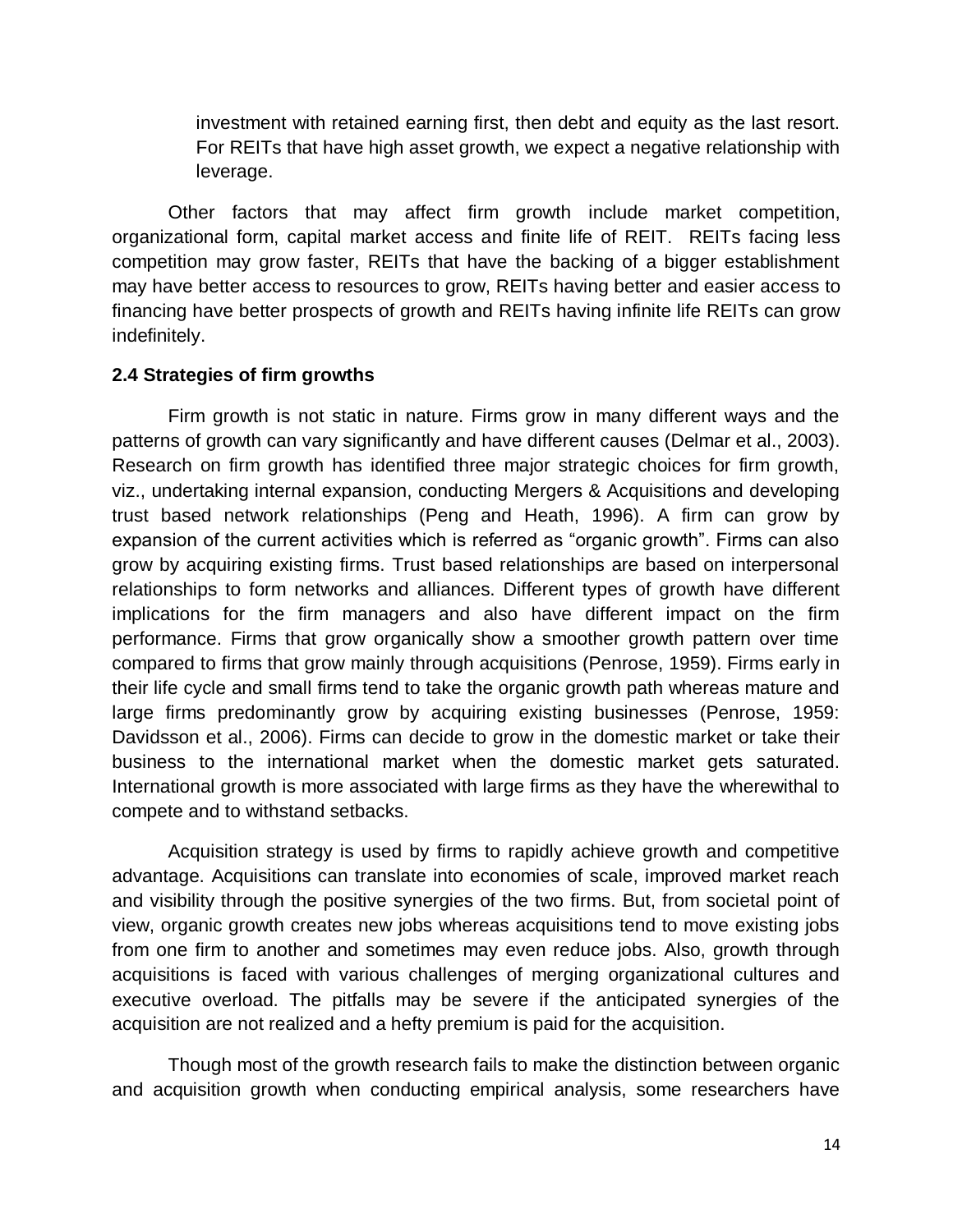specifically tried to understand the growth patterns in high growth industries. Delmar et al. (2003), find that 10% of the firms in their sample grew primarily via acquisition. Size of the firm also has an influence on the choice to grow organically or through acquisition. Large firms primarily grow by acquiring others whereas small firms grow organically (McKelvie and Wiklund, 2010).

# **2.5 Growth strategies of REITs**

REITs" growth strategy can broadly be divided into two categories: Internal growth and external growth. Internal or organic growth is usually achieved through maintenance and improvement of rental income and occupancy rates of the existing assets as well as the optimization of asset management quality and costs. Internal growth usually takes a longer time as it depends on the availability of resources with the firm (Penrose, 1959). Thus, firms that grow organically show smoother but slower rates of growth. External growth, on the other hand, is achieved primarily through acquiring new income producing properties or developing new properties that can earn income in the future. Though REITs have opportunities to increase cash flow from its existing properties by providing efficient property and lease management, there is a limit to FFO growth that can be achieved by organic growth alone.

Most REITs typically resort to external growth through expansions, acquisitions and property development to achieve faster and substantial growth. REITs generally grow by acquiring properties with yield higher than the REITs" cost of capital. Source of acquisition value comes from increased economies of scale and the potential to improve value of the property by better management. Acquisition can be in the form of a single asset, a portfolio of assets or merging with another REIT or acquiring a private/public real estate company. Traditionally, the strategy of merging with other firms is used by well-established firms as an effective external source of growth as younger and smaller firms lack the wherewithal to acquire other firms. It is generally believed that young firms are acquisition targets and they are rarely considered to be potential acquirers themselves. But, if young REITs want to expand rapidly to attain economies of scale then young REITs should consider acquiring/merging with its competitors as a viable strategic option.

Development on the other hand is considered risky due to construction and leasing concerns. Even if some REITs have pre-leasing commitments for some portion of development, the changed market conditions by the time the property is ready for occupation may result in investments being unprofitable. Though development has the potential to create higher returns due to development profits, it is dilutive to REITs" stock price as it is capital intensive (REITs can"t retain much cash) and provides no cash flow to the bottom line in the short term. Development is an option that is irreversible and is expensive and it engenders a higher cost of capital due to increased risk. Though real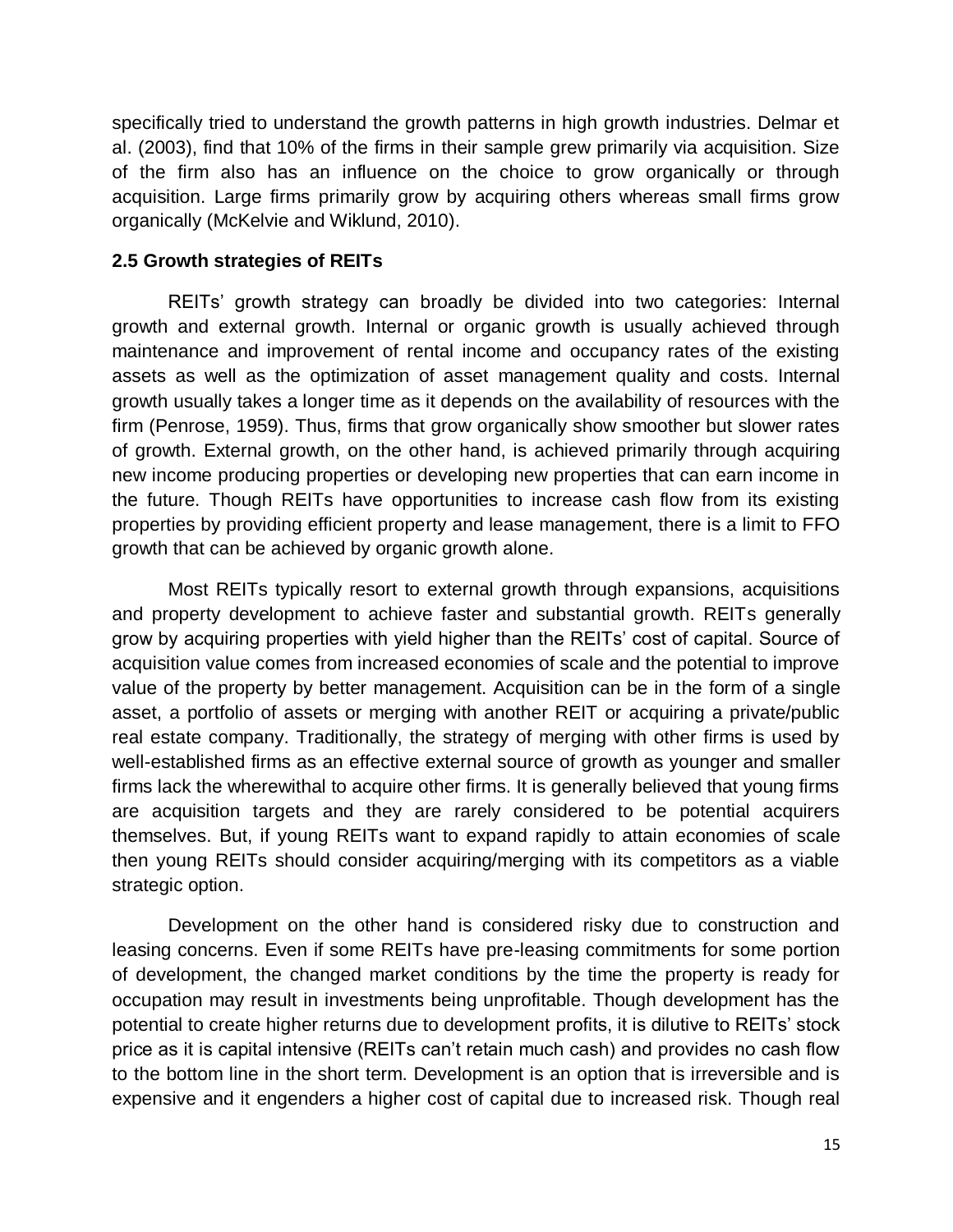estate values are created by development activities, many things can go wrong or change during the period of development as seen in the recent financial crisis. Yields are low during the development period which may affect the revenue targets. Since, development is considered to be increasingly risky, not many REITs undertake this strategy for external growth. Only established REITs with proven history of revenue generation can raise the necessary capital to weather the development process. According to Brounen et al (2000), who study the effects of property development activities on the performance of REITs during the period 1993-1999, property development is undertaken mainly by large REITs as development activities require a certain size in order to generate spin-offs. They also conclude that REITs specializing in outlet centers and regional malls almost always develop property themselves and cite the reason as the scarcity of existing properties in these markets during the time period of their study.

The growth strategy of REITs depends on the prevailing economic condition that has a bearing on the demand and supply of these income producing properties. The growth strategy is also dependent on REIT"s capital raising ability from external sources. This proves to be a challenge, especially to young REITs that find it difficult to compete with their well-established counterparts. Growth through acquisition of properties is the most often path taken by REITs to grow externally as compared to growth through development of new properties (Figure 2.1). Property development is considered to be relatively risky and cash intensive activity and hence is limited to more established REITs as compared to young and small REITs. Acquisition on the other hand is relatively less risky and the key is to find a property with yield higher than the REIT"s cost of capital.



**Figure 2.1: REITs investment through acquisition and development (2001-2010)**

This figure depicts that property acquisition is the preferred route for REITs to grow compared to property development. The data for total acquisitions and development is obtained from SNL Financials.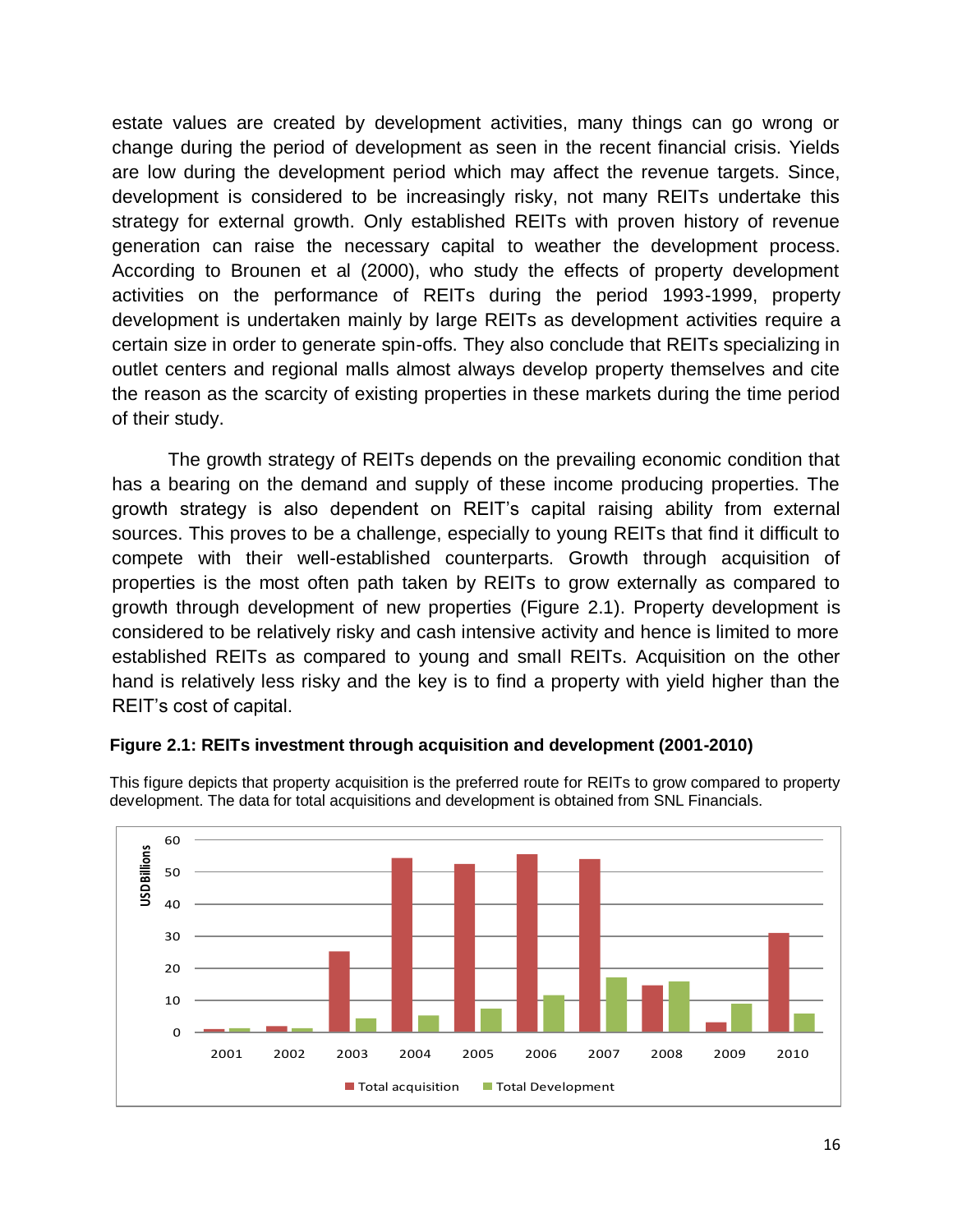Over the years, REITs have moved from being passive real estate holding companies to firms that cater to various real estate services. REITs have also evolved by strategic tie-ups and joint ventures with developers and real estate operators to add to its asset growth. The REIT modernization Act (RMA) in 2001, allowed REITs to own 100% of stock of a Taxable REIT Subsidiary (TRS) that provides services to REIT tenants. This has provided an avenue for REITs" to increase its real estate services like asset management, property management and development consultancy to related and unrelated parties to generate the most needed additional income to grow.

# **2.6 Firm growth and profitability**

The inter-relationship between growth and profitability is complex and is the reason for the mixed picture provided by the empirical evidences. There are theoretical arguments that growth affects future profitability and profitability supports future growth. But, the exact nature of these relationships and causality remains unresolved. Intuitively, it can be argued that firms with better financial performance will reinvest their profits for further growth. This means that more efficient and profitable firms will have higher growth rates. But, regulations stipulate that REITs distribute 90% of its taxable income as dividends, which leaves them with little retained earnings to reinvest. This makes the relationship between financial performance and expansionary investment even more unique as REITs face the constraint of sourcing external financing for further investment. Even though REITs can"t retain majority of its profits for further expansion, profits can act as signal to obtain external finance at favorable terms.

Also, the empirical evidence from the manufacturing sector suggests that the actual positive relationship between performance and growth is generally lower than expected and in some cases even non-existent (Markman and Gartner, 2002). Hence, there is no evidence of universal positive relationship between growth and profitability. This anomaly between the theoretical predictions and the empirical findings needs to be verified for REITs. How does firm investment and growth rate react to the current financial performance of the REIT? Whether the influence of profits on growth is more important than the influence of growth on profits?

## **2.7 Research Hypotheses**

One of the main objectives of this study is to find the firm-specific determinants that have an impact on REITs' growth. Since we consider various determinants that may have a relationship with firm growth, it leads us to make a number of hypothesis which depict positive, negative or no relationship between a determinant and firm growth. Based on literature review, the hypothesized relationships are categorized into the following: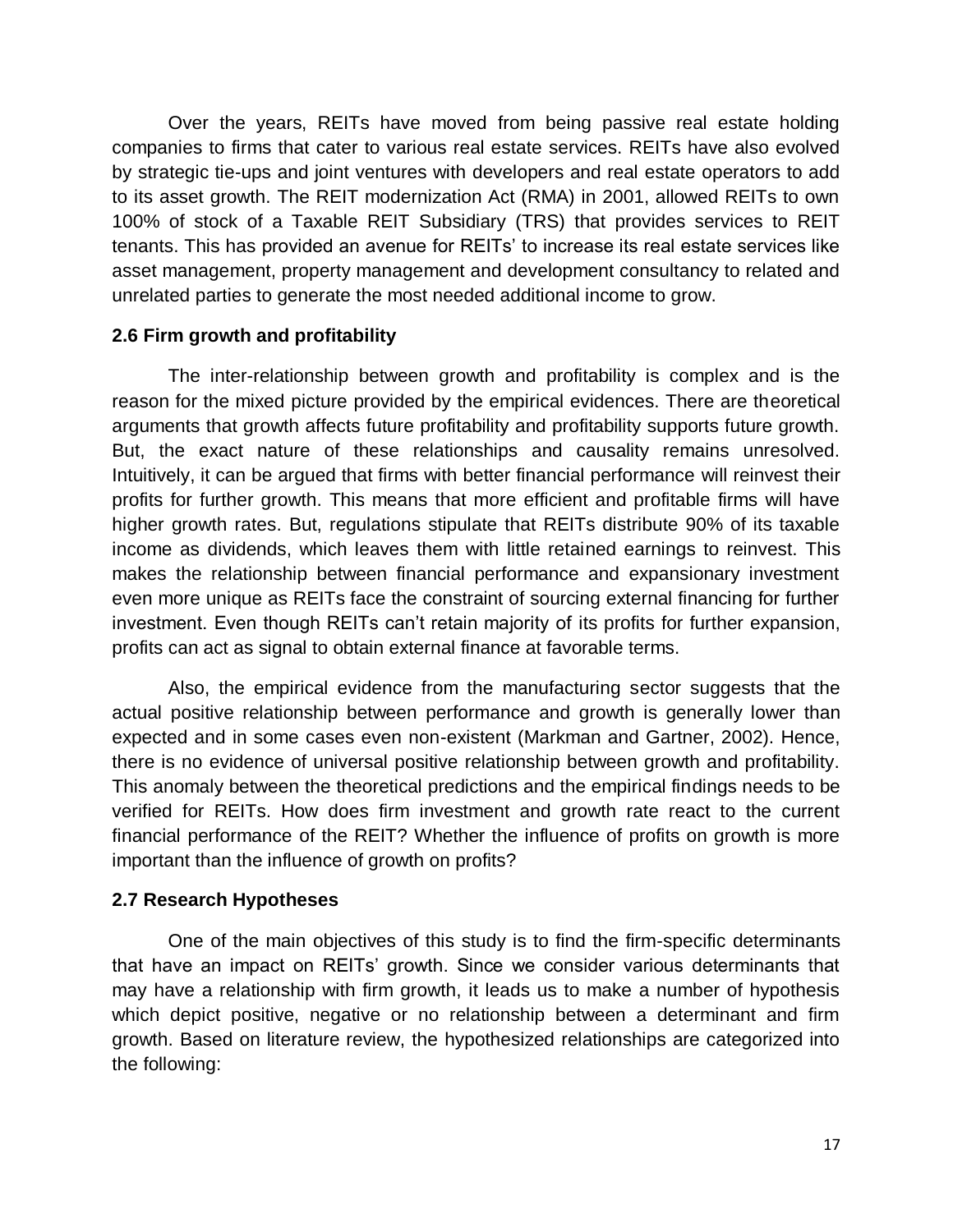*Hypothesis 1:* REIT size, age and leverage have a negative relationship with REIT growth.

*Hypothesis 2:* UPREIT structure, Insider ownership, Institutional ownership, self managed & self advised REIT structure and cash flow have positive effect on REIT growth.

The dual-relationship between growth and profitability is still an unresolved issue in REITs. We would like to find whether financial performance is a good predictor of growth in REITs or whether asset growth leads to more profitable REITs?

*Hypothesis 3:* REIT's asset growth has a positive relationship with profitability.

*Hypothesis 4:* REITs' profitability has a positive influence on firm growth.

# **3. Data and Methodology**

# **3.1 Measurement of firm growth**

Diverse metrics of firm growth have been used in the existing literature. Based on extensive literature review, Delmar (1997) and Ardishvili et al. (1998) have compiled a list of possible growth indicators: assets, employment, market share, physical output, profits, stock market value and sales. Sales and employment are the most widely used measures in empirical growth research (Delmar 1997). Since, firm growth is fundamentally a multidimensional phenomenon, researchers have used different growth measures for different forms of growth (Delmar et al., 2003). Sales, seems to be the consensus indicator for the preferred measure of firm growth as it is easily available and applies to all sorts of firms (Ardishvili et al., 1998). But use of sales as a precursor of growth has its shortcomings too. For start-ups like the technology firm, growth in sales may happen at a later stage and assets and employment growth may be a better indicator of growth. Also, sales are sensitive to inflation and currency exchange rates (Delmar et al, 2003). Employment measure may be preferable if the focus of study is the managerial implication of growth (Churchill and Lewis, 1983). But, with technological innovations and with the substitution of capital for labor, a firm may grow considerably in terms of assets and output without any substantial growth in employment. Measuring growth in assets may be problematic if the firms in the sample have different capital intensities and also if intangible assets are as important to the company"s growth prospects. Hence, the selection of growth indicator depends on the research question and the type of firms that are included in the sample (Davidsson and Wiklund, 2000).

The two basic approaches used in the literature to measure firm growth are the absolute and relative growth. Absolute growth measures the absolute increase or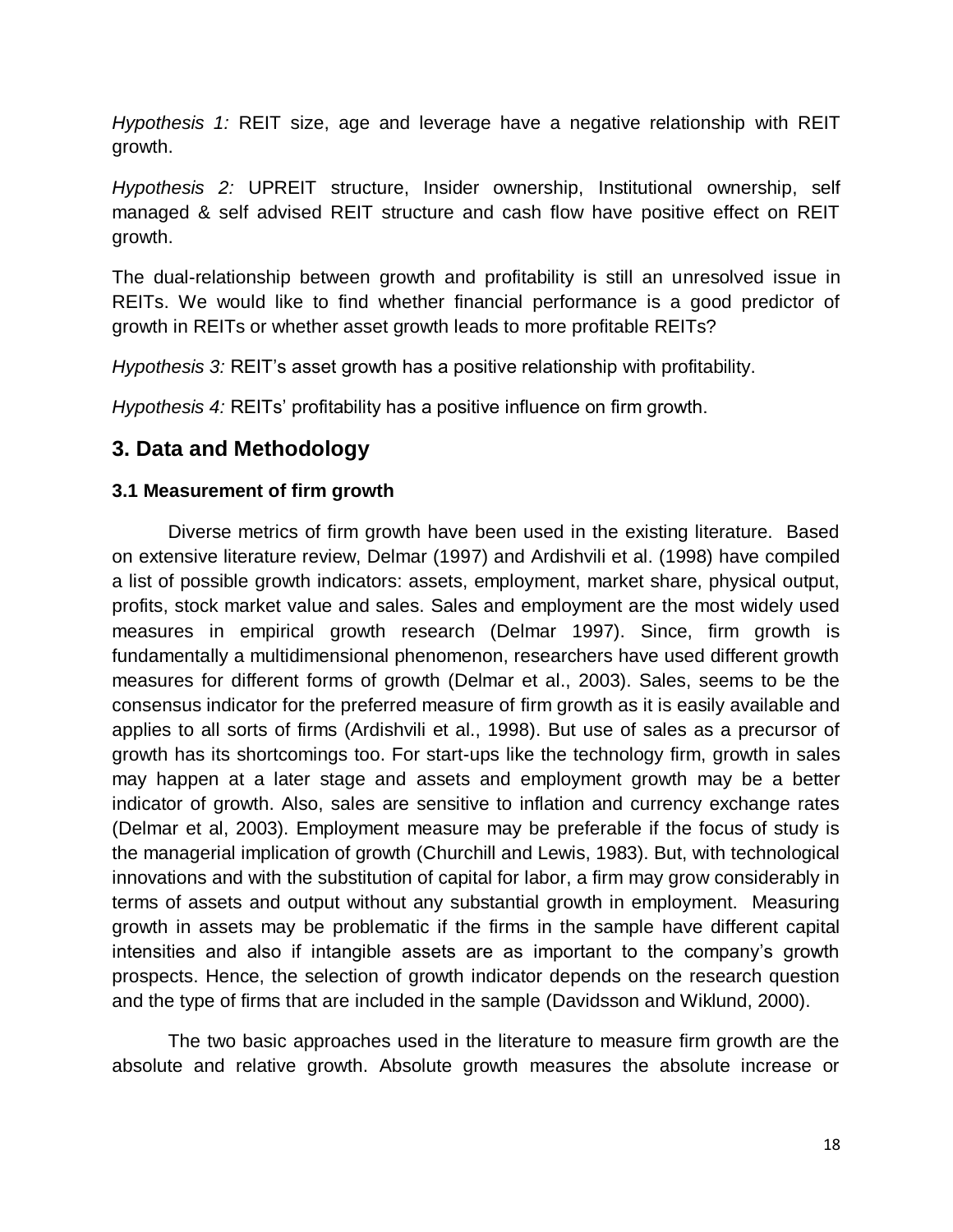decrease in numbers of firm size whereas relative growth measures the growth rate in percentage terms. Firm growth is usually measured by taking the log-differences of size.

$$
\log(G_{it}) = \log(S_{it}) - \log(S_{i,t-1})
$$

where "*Sit"* is the size of the firm *i* at time *t*.

Using the log differences instead of relative growth helps in minimizing the effect of heteroscedasticity in statistical analysis. But, measuring growth by these two methods can often lead to different results (Sheperd and Wiklund, 2009). Weinzimmer et al. (1998) found a weak correlation between the different formulae for computing growth. Measures of absolute growth are biased towards large firms whereas that of relative growth is biased towards smaller firms. To overcome this problem, Birch (1981) used a combination of absolute and relative growth (known as Birch index) to reduce the impact of firm size. Sometimes, growth rates are also scaled down by average size to reduce the ambiguity in results that can rise if the initial size is too low.

A comparison between the previous studies on firm growth is made difficult with the variations in the growth indicators, the growth formula (absolute or relative) and the time frame (Delmar et al., 2003). The challenge is to develop better knowledge about the relative and combined effects of many predictors under different circumstances (Davidsson et al., 2005). The diversity of measures used in the growth studies has made it difficult to generate a cumulative body of knowledge (Weinzimmer et al., 1998).The interpretation of growth metric also depends on the length of time over which it is measured and due to the possibility of the exit of a firm that may again make comparisons misleading. Since there is no one best measure of firm growth, some researchers have advocated composite measures using multiple indicators (Davidsson, 1989) to measure heterogeneity in firm growth. Using multiple measures helps not only in providing a "big picture" of the empirical relationships but also allow comparisons with the earlier studies.

## **3.2 Data set and source**

 $\overline{a}$ 

The initial sample includes all publicly traded US equity REITs covered by SNL Financial and that had its IPO during 1993 to 2005, both years inclusive. We also match the Equity REITs (EREITs) universe of SNL with those identified by NAREIT to verify the investment focus of REITs. Our sample period starts from 1993 onwards as the new-REIT era (post 1992) is more representative of the present REITs" characteristics and is significantly different in ownership structure and management style to pre-1990 REITs. $8$  Also, during the early nineties dramatic changes happened in the REIT

<sup>8</sup> Ott et al (2005) analyzed the differences in the old-REIT (1981-1992) and new-REIT eras (1993-1999) and concluded that the REIT sector experienced rapid growth in the new-REIT era.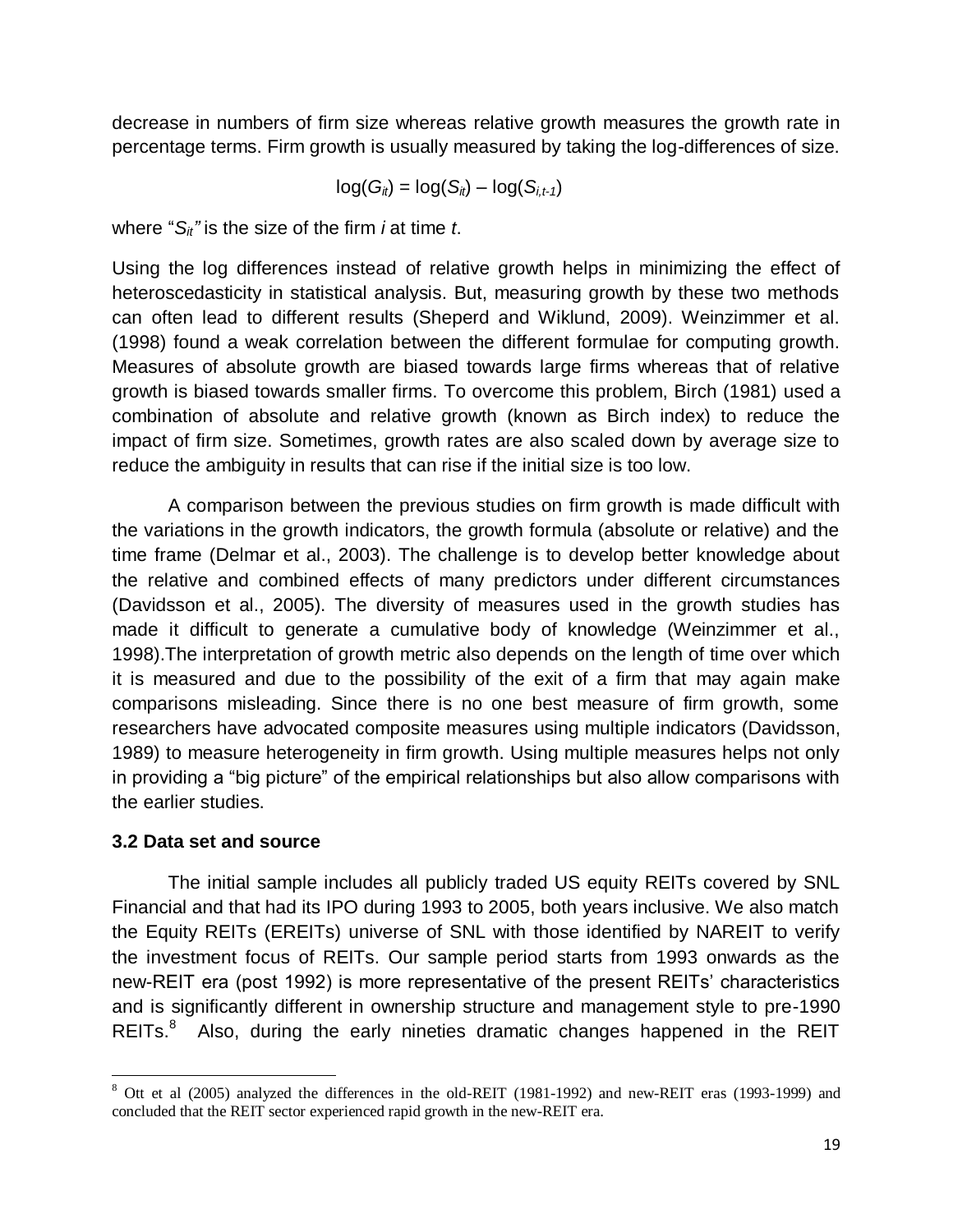regulatory environment and with those changes REITs have predominately become actively managed (Ross and Klein, 1994). Institutional investors had limited role before 1993, but with the "look through" provision passed in 1993, REITs have attracted more investments from Institutional investors.<sup>9</sup> Also, UPREIT structure was first developed in 1992 and various debt-ridden real estate developers, in the early nineties, found this as a tax-deferred strategy to get the REIT status and finance its growth.

We have in our sample all equity REITs that are publicly traded, which includes listed (NYSE, AMEX and NASDAQ) and unlisted REITs.<sup>10</sup> We exclude Mortgage and Hybrid REITs as the number of these types of REITs have declined over the recent years.<sup>11</sup> Also, we are interested to study the growth dynamics in REITs and equity REITs, which own and operate income producing properties, provide a better metric to measure growth than mortgage REITs. In addition to SNL, we also use Bloomberg, COMPUSTAT and firm"s SEC filing (10Ks, proxy statements DEF 14A, 13-F filings) from SEC EDGAR database. Institutional ownership data for the sample REITs are collected from the historical 13(F) SEC filings and insider ownership data is computed from the manual tracking of the firm"s DEF14A proxy statements yearly from 1993-2010 from each of the sample REITs' webpage.

We start with 167 equity REITs that were incorporated during 1993-2005. We restrict our sample to REITs that had at least three years data during 1993-2010.<sup>12</sup> We eliminate 9 REITs that had only one year of data and further eliminate 10 more REITs that had data for only two years. Following Hartzell et al. (2006), we eliminate 22 REITyears where asset growth rates are greater than 100%. We do this to mitigate the effect of extreme outliers due to mergers and acquisitions. The merger or take-over of a firm implies a substantial increment to the growth of the acquiring firm. Hence, we eliminate extreme growth rates in our sample. These eliminations reduce our sample to 148 unique public equity REITs with 1505 REIT-year observations. To eliminate survivorship bias, we retain in our sample REITs that were acquired, merged or delisted up to the time of its existence. The final sample consists of 148 equity REITs and is an unbalanced panel dataset.

#### **3.3 Variable definitions and Summary statistics**

The variables used for the empirical investigation of determinants of growth in REITs are enumerated below. The summary statistics along with the variable description for the final sample are presented in Table 3.1.

 $\overline{\phantom{a}}$ 

 $9$  The Omnibus Budget and Reconciliation Act (OBRA) of 1993 relaxed the five-or-fewer ownership rule for Institutional investors.

 $10$  We have around 60% of our sample firms listed on NYSE.

 $11$  According to NAREIT statistics, by the end of 2010, over 80% of publicly traded REITs were Equity REITs.

<sup>&</sup>lt;sup>12</sup> A similar criterion of three years or more of data is used by Himmelberg et al. (1999) in their study on determinants of managerial ownership.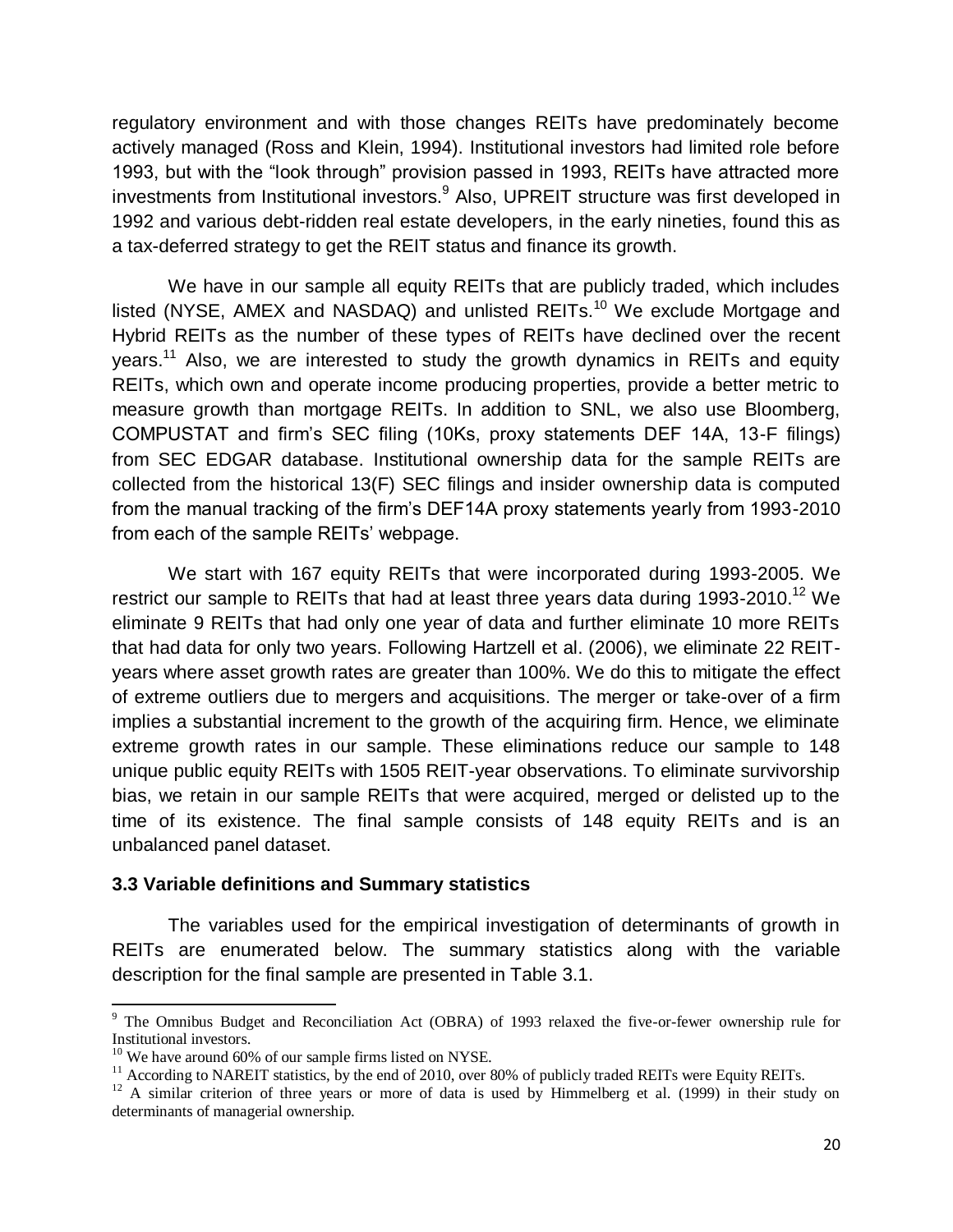| Variable                       | Variable       | <b>Definition</b>                                                                                | No. of | Mean   |              | <b>Median Standard</b> | Min.         | Max.         |
|--------------------------------|----------------|--------------------------------------------------------------------------------------------------|--------|--------|--------------|------------------------|--------------|--------------|
| name                           | code           |                                                                                                  |        |        |              | deviation              |              |              |
| Absolute Firm Growth           | TA Gr          | Annual total asset growth [ln $(TA_{i,t})$ -ln $(TA_{i,t-1})$ ]                                  | 1335   | 0.1457 | 0.0801       | 0.2592                 | $-2.927$     | 0.9872       |
| <b>Relative Firm Growth</b>    | TA Gr rel      | Annual % change in Total assets [(TA <sub>i.t</sub> -TA <sub>i.t-1</sub> )/TA <sub>i.t-1</sub> ] | 1278   | 0.1476 | 0.0754       | 0.2365                 | $-0.946$     | 0.9992       |
| Size                           | <b>TA</b>      | Natural log of end of period total assets $[ln(TA_t)]$                                           | 1505   | 20.769 | 20.792       | 1.353                  | 10.954       | 24.2         |
|                                | <b>MKTCAP</b>  | Natural log of end of period Market Cap [MKTCAP, )]                                              | 1505   | 20.1   | 20.15        | 1.415                  | 12.9         | 24.09        |
| Age                            | AGE            | Natural Log of one plus years since IPO                                                          | 1505   | 1.757  | 1.856        | 0.733                  | 0            | 2.94         |
| Cash flow                      | Sc FFO         | Funds from Operation scaled by Total assets                                                      | 1460   | 0.051  | 0.054        | 0.027                  | $-0.201$     | 0.1274       |
| Leverage                       | LEV            | Book value of Debt scaled by Total assets                                                        | 1505   | 0.5159 | 0.5111       | 0.1724                 | 0            | 1.618        |
| Tobin's Q                      | TQ             | (Market value of equity+ book value of Debt)                                                     | 1505   | 1.145  | 1.119        | 0.2549                 | 0.4865       | 2.39         |
|                                |                | Book value of total assets                                                                       |        |        |              |                        |              |              |
| <b>REIT Structure</b>          | <b>UPREIT</b>  | Indicator Variable, Equal to 1 if UPREIT, 0 otherwise                                            | 1505   | 0.8671 | $\mathbf{1}$ | 0.3395                 | 0            |              |
| <b>Management Structure</b>    | SELFMAN        | Indicator Variable, Equal to 1 if Self managed, 0 otherwise                                      | 1505   | 0.8564 | $\mathbf{1}$ | 0.3567                 | 0            | $\mathbf{1}$ |
| Management Style               | <b>SELFADV</b> | Indicator Variable, Equal to 1 if internally advised, 0 if                                       | 1505   | 0.9681 | $\mathbf{1}$ | 0.1757                 | $\mathbf{1}$ | 1            |
|                                |                | externally advised                                                                               |        |        |              |                        |              |              |
| <b>Institutional Ownership</b> |                | INSTIOWN % of total O/s shares owned by Institutional Investors                                  | 1380   | 0.6    | 0.6396       | 0.2742                 | 0.0006       | 1.281        |
| Insider Ownership              |                | INSIDOWN % of total O/s common shares and OP units owned by                                      | 1122   | 0.1262 | 0.091        | 0.1207                 | 0            | 0.826        |
|                                |                | Directors and executive officers as a group                                                      |        |        |              |                        |              |              |

**Table 3.1: Variable definitions and Summary statistics**

Table 3.2 shows the distribution of the sample across the study period, property focus, REIT"s operating structure, REIT"s management structure and management style. The table details both absolute and relative growth of total assets. The REIT-year observations are highest in the years 1999 and 2000 and are more or less evenly distributed. Based on property focus, Industrial, Healthcare, Hotel and Office show relatively more annual average asset growth over the sample period. The distribution of sample by REIT structure shows that majority of the sample, around 85%, comprised UPREIT structure REITs. Similarly, the distribution of samples by REIT management style and management structure shows that more than 95% of the sample consists of internally advised REITs and more than 85% of the sample comprises of self managed REITs. Running a t-test for mean equality, we fail to reject the null hypothesis of mean equality of total asset growth by REIT structure, advisor type and management style type. This test result suggests that the difference in the growth of REITs is not significantly influenced by those variables.

The correlation matrix for the variables in this study is presented in Table 3.3. The correlations support many of the expected relations. REIT asset growth is significantly and negatively correlated with firm size (proxied by total asset), firm age and leverage. Firm growth is significantly and positively correlated with scaled cash flow (funds from operation/total assets) and Tobin"s q. But, ownership by institutional investors has no significant influence on REIT asset growth and insiders hold small positive effect on growth.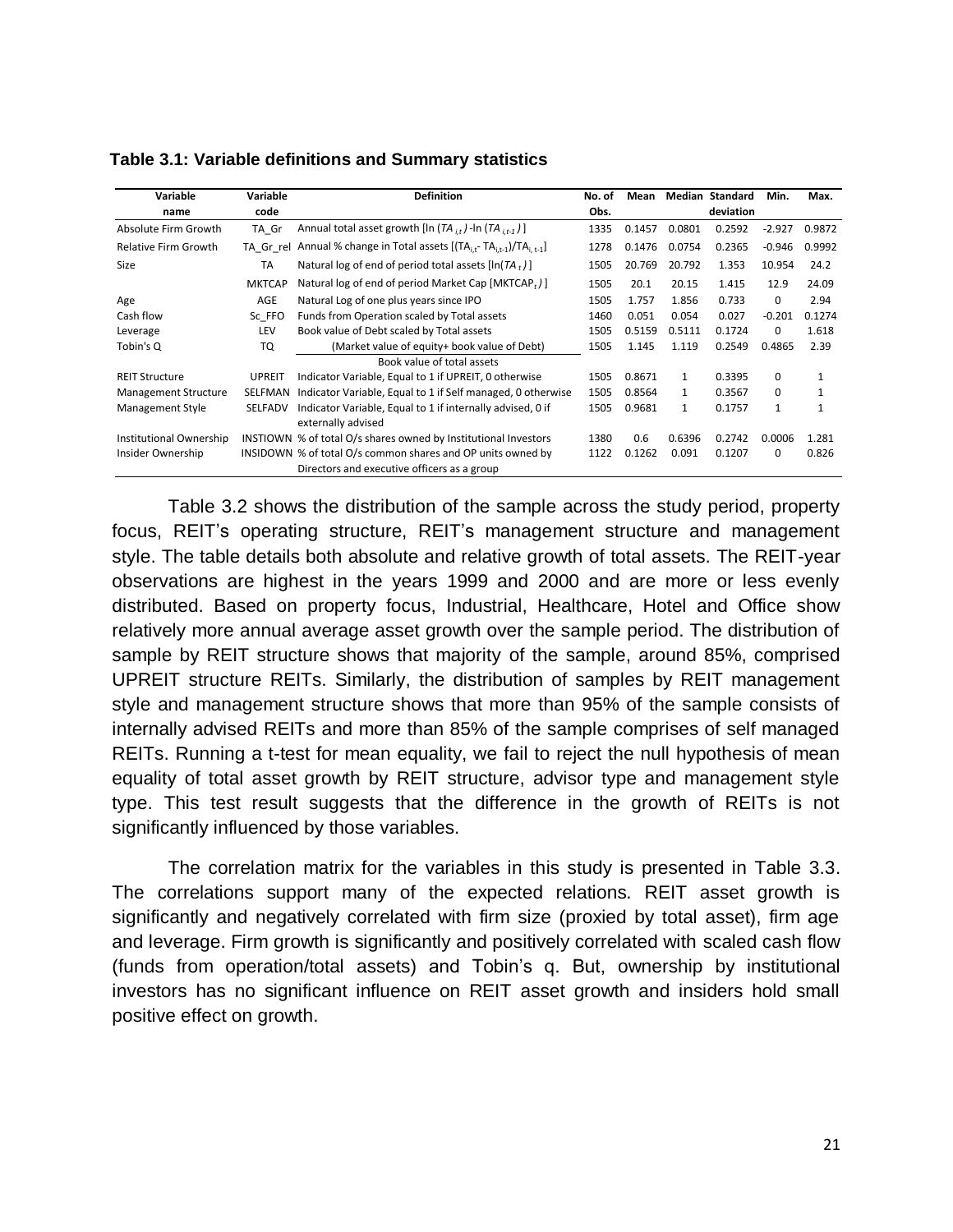| 1) Time Distribution |          |           |                             | 2) Property type Distribution  |          |                             |          |
|----------------------|----------|-----------|-----------------------------|--------------------------------|----------|-----------------------------|----------|
|                      |          |           | Average Total Assets Growth |                                |          | Average Total Assets Growth |          |
| Year                 | # of Obs | Relative  | Absolute                    | Prop Type                      | # of Obs | Relative                    | Absolute |
| 1994                 | 37       | 0.3353    | 0.316                       | Diversified                    | 43       | 0.1834                      | 0.1578   |
| 1995                 | 78       | 0.2478    | 0.2079                      | Healthcare                     | 54       | 0.1670                      | 0.1834   |
| 1996                 | 80       | 0.2933    | 0.2812                      | Hotel                          | 157      | 0.1462                      | 0.1667   |
| 1997                 | 84       | 0.4099    | 0.4202                      | Industrial                     | 69       | 0.2142                      | 0.1807   |
| 1998                 | 96       | 0.358     | 0.3535                      | Residential                    | 246      | 0.1513                      | 0.1506   |
| 1999                 | 101      | 0.1168    | 0.1134                      | Office                         | 239      | 0.1318                      | 0.1572   |
| 2000                 | 101      | 0.0244    | 0.0061                      | Retail                         | 373      | 0.1189                      | 0.1061   |
| 2001                 | 92       | 0.0375    | 0.0333                      | Specialty                      | 154      | 0.1893                      | 0.1620   |
| 2002                 | 85       | 0.0749    | 0.0599                      |                                |          |                             |          |
| 2003                 | 81       | 0.0874    | 0.0934                      |                                |          |                             |          |
| 2004                 | 81       | 0.1265    | 0.1048                      | 3) REIT Structure Distribution |          |                             |          |
| 2005                 | 84       | 0.2058    | 0.1968                      |                                |          | Average Total Assets Growth |          |
| 2006                 | 75       | 0.1388    | 0.1506                      | <b>REIT Stucture</b>           | # of Obs | Relative                    | Absolute |
| 2007                 | 67       | 0.1137    | 0.1207                      | UPREIT                         | 1161     | 0.1413                      | 0.1407   |
| 2008                 | 65       | 0.0338    | 0.0281                      | Non-UPREIT                     | 174      | 0.1895                      | 0.1788   |
| 2009                 | 64       | $-0.0114$ | $-0.0153$                   |                                |          |                             |          |
| 2010                 | 64       | 0.0372    | 0.0279                      |                                |          |                             |          |

#### **Table 3.2 Sample distribution of REITs**

| 4) REIT Management Structure Distribution |      |          |          | 5) REIT Management Style Distribution |          |          |                             |  |
|-------------------------------------------|------|----------|----------|---------------------------------------|----------|----------|-----------------------------|--|
| Average Total Assets Growth               |      |          |          |                                       |          |          | Average Total Assets Growth |  |
| Mgmt Structure # of Obs                   |      | Relative | Absolute | Mgmt Style                            | # of Obs | Relative | Absolute                    |  |
| Self-managed                              | 1150 | 0.1517   | 0.1499   | Self-advised                          | 1293     | 0.1468   | 0.1453                      |  |
| Ext-managed                               | 185  | 0.1215   | 0.1196   | Ext-advised                           | 42       | 0.1728   | 0.1578                      |  |

This table presents the distribution of the sample across time, property type, structure, management and style of REITs used in the determinants of firm growth analysis. The sample consist of 1,335 REIT-year observations for 148 publicly traded US equity REITs that had its IPO during 1993-2005 and traded during 1993-2010. REITs are classified into eight property categories by regrouping the SNL classification. The eight categories are Diversified, Healthcare, Hotel, Industrial, Residential (Multi–family), Office, Retail (Regional mall, shopping center and Retail) and Specialty (Storage, Manufactured homes, etc.).

# **Table 3.3 Correlation of key variables**

|                         | Growth                  | Size                   | Age         | Sc Cashflow                         | Leverage               | Tobin's Q Insti Own |                          | Insider Own |
|-------------------------|-------------------------|------------------------|-------------|-------------------------------------|------------------------|---------------------|--------------------------|-------------|
| Growth                  | 1.0000                  |                        |             |                                     |                        |                     |                          |             |
| Size                    | $-0.2593***$            | 1.0000                 |             |                                     |                        |                     |                          |             |
| Age                     | $`-0.3945***$ 0.5112*** |                        | 1.0000      |                                     |                        |                     |                          |             |
| Leverage                |                         | $-0.2350***$ 0.1970*** | $0.3066***$ | 1.0000                              |                        |                     |                          |             |
| Scaled Cash flow        | $0.0683**$              | $^{\circ}$ -0.0880***  | 0.0406      | $`$ -0.1922***                      | 1.0000                 |                     |                          |             |
| Tobin's Q               | $0.2368***$             | $0.0515*$              | $0.0678**$  | $0.1740***$                         | $0.2240***$            | 1.0000              |                          |             |
| Institutional Ownership | 0.0057                  | $0.5291***$            | $0.2570***$ | $`$ -0.1479***                      | $`-0.0486***0.1866***$ |                     | 1.0000                   |             |
| Insider Ownership       | 0.0081                  |                        |             | $`-0.2417***`-0.1157***`0.2106****$ | 0.0366                 |                     | $`-0.1282***`-0.4921***$ | 1.0000      |

This table presents the pair-wise correlations of the variables used in the regression model.

Size and Age are in Natural logs. Size is measured by Total assets. Other definitions of variables are given in Table 3.1.

\*\*\*, \*\* and \* refer to the statistical significance at 1%, 5% and 10% respectively.

#### *Variables*

*a) Size*: We use annual data of the natural log of Total assets (TA) as our main proxy for firm size. We adjust total assets for inflation. Alternate measures of firm size such as real estate value, total market capitalization and total recurring revenue are also considered in order to check the robustness of our results. The distribution of size measure is log-normal. We lag this measure in the regression equation.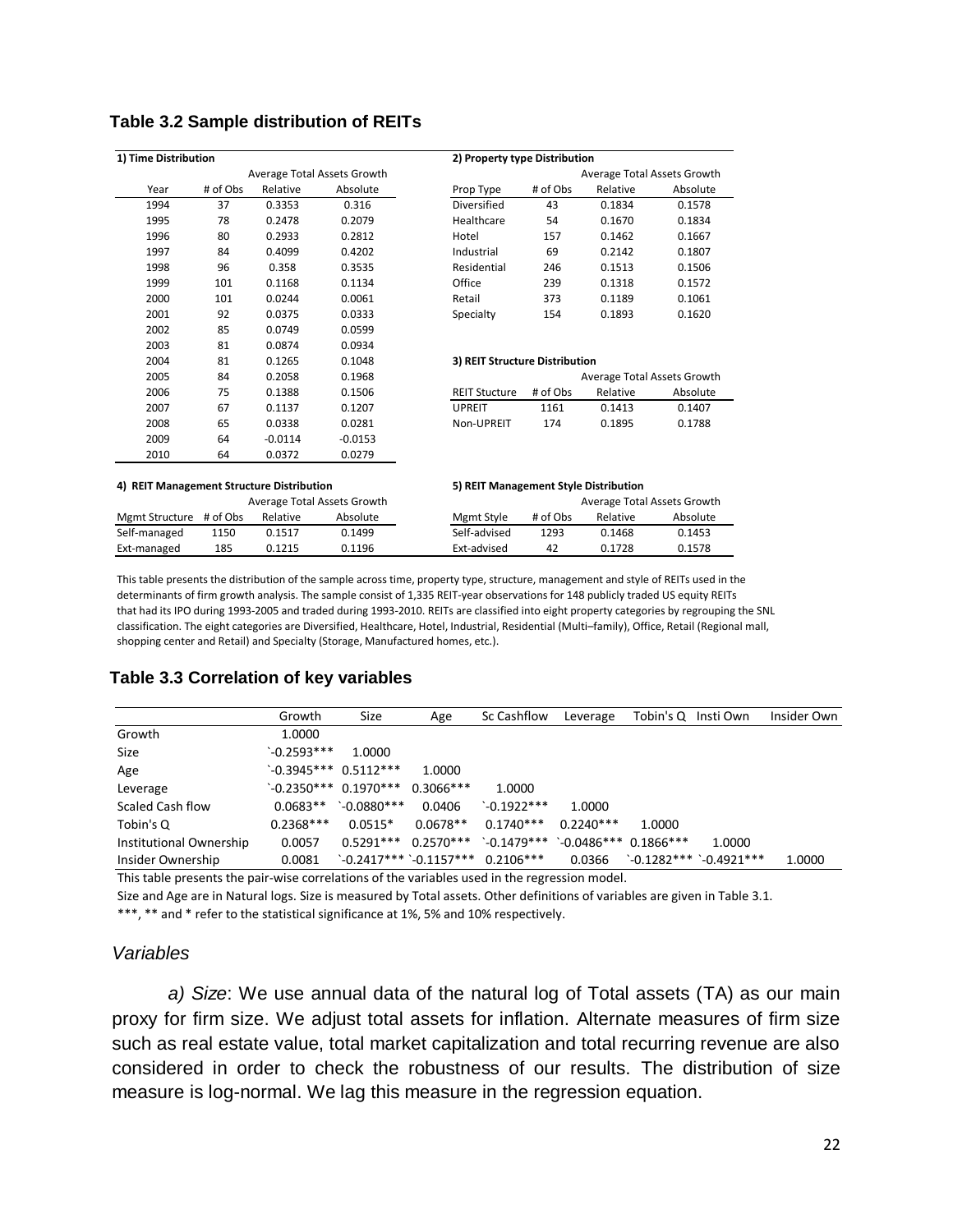*b) Age*: Firm age (AGE) is measured as the number of years since the Initial public offer. Firm age is assumed to have a non-linear impact on firm growth. Hence, we include a squared age term in the regression equation. The average age of the sample is 5.86 years. We lag this measure.

*c) Firm Growth*: We use the absolute measure of firm growth (TA\_Gr) as the dependent variable, which is calculated as the change in the logarithm of total assets between the current year and the previous year.

$$
TA\_Gr_{i,t} = \Delta \ln (TA_{i,t}) = \ln (TA_{i,t}) - \ln (TA_{i,t-1})
$$

where  $i = 1, \ldots, N$  are firms' labels and  $t = 1993, \ldots, 2010$  is our sample period

The distribution of asset growth rate is right-skewed across the sample of REITs with a sample mean and median equal to 14.57% and 8.02% respectively. This indicates that several REITs in the sample grow at a high rate relative to others in the sample. The periods between 1993-1999 and 2003-2006 were high growth periods for REITs in terms of asset acquisition. The period during 2006-2009 is characterized by decreasing growth in total assets due to the credit crunch that was created by the financial crisis. The debt exposure of REITs coupled with the increasing cost of funds led many REITs to shelve their asset growth plans soon after the crisis. We also use a relative measure of firm growth (TA\_Gr\_rel) which is the annual percentage change of total assets.

d) REIT Structure: We use a dummy variable (UPREIT) for the REIT structure. UPREIT is assigned a value of one if the REIT is an UPREIT, zero otherwise. We identify REIT as an UPREIT or non-UPREIT at the time they enter the sample and change the code if the REIT changes it structure midway. Most of the REITs entering in the new-REIT era are UPREITs. By the end of 2010, we had over 80% of REITs that had the UPREITs structure in our sample.

e) Institutional Ownership: We take the percentage of the total shares owned by institutions according to 13F filings. Due to options and OP units the sum of shares owned by institutions may appear greater than 100%. Average ownership by Institutional owners (INSTIOWN) by the end of year 2010 was 81.34%.

f) Insider Ownership: We measure insider ownership (INSIDOWN) as the common shares owned by all insiders i.e., all Directors and executive officers divided by the total common shares outstanding. The security ownership details of the company management are obtained from Definitive Proxy Solicitation Material **(**DEF14A) proxy statements filed by the company with the Securities and Exchange Commission (SEC). The average insider ownership by the year end 2010 for our sample of REITs was 9.01%.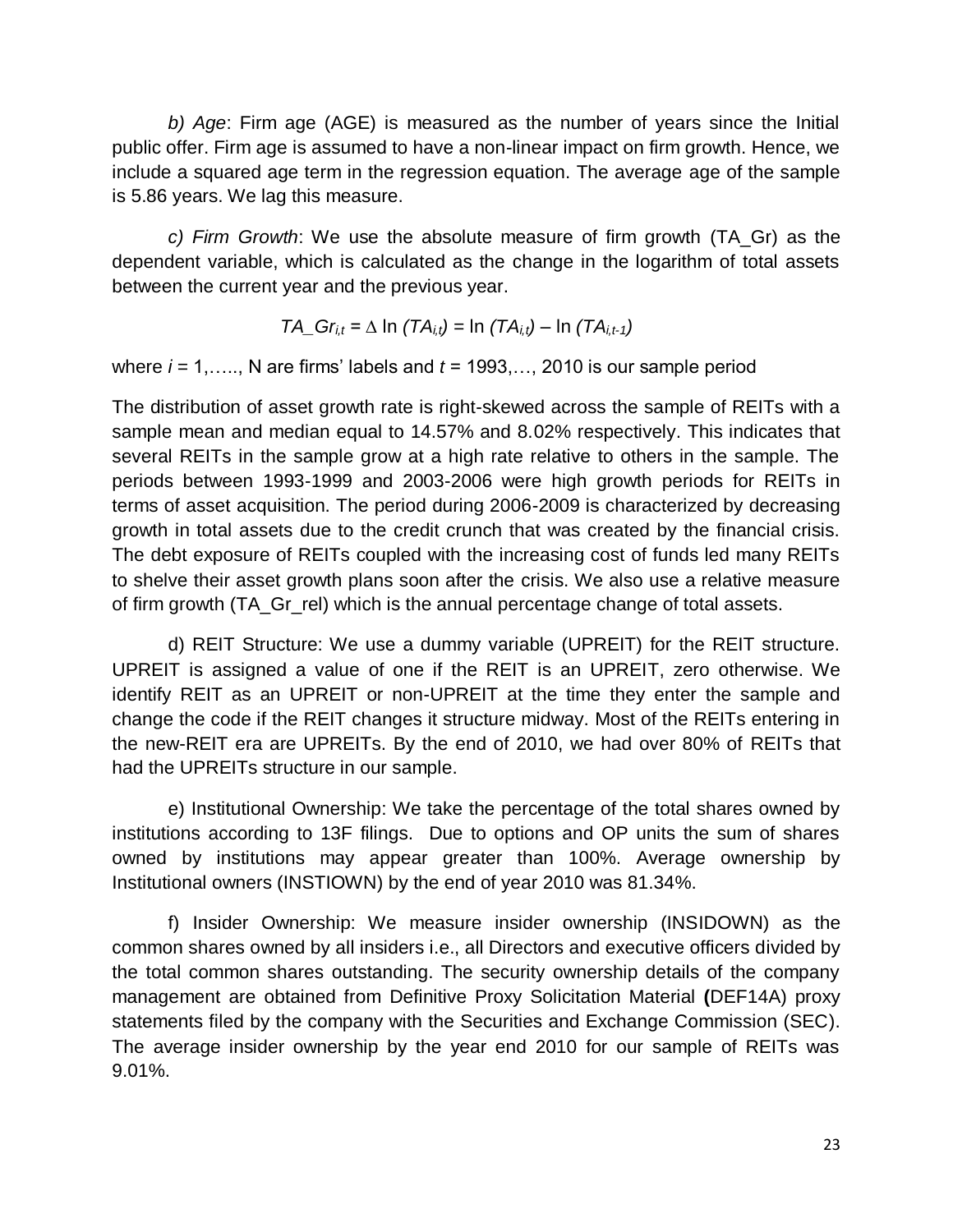g) Management Structure (Self-managed): Self-managed (SELFMAN) is a dummy variable which is equal to 1 if it is internally managed and 0 otherwise. Around 85% of our sample by the end of 2010 comprises of self-managed REITs.

h) Management Style (Self-advised): Self-advised (SELFADV) is again a dummy variable equaling 1 if internally advised and 0 otherwise. The majority of the sample, slightly more than 95%, comprises of internally advised REITs and gives support to Ambrose and Linneman"s (2001) findings that the externally advised REITs are on the decline. Public and listed REITs are typically self-managed and self-advised, whereas public but non-listed REITs are typically externally managed and advised.

i) Liquidity/Cash-flow: We use Funds from Operation (FFO) to measure the liquidity of REITs. We take the FFO value as reported by the company for the period, which is typically calculated as GAAP net income excluding gains or losses from sales of properties or debt restructuring, and adding back real estate depreciation. FFO can be highly correlated with size measures such as total assets and hence we reduce this effect by scaling the cash measure by total assets (Sc\_FFO) and lag this measure in the regression equation.

j) Property Type: Since, growth rates of REITs differ based on the property focus, we control for different property sector effects. As REITs specialize in different property markets we classify REITs into eight property categories by regrouping the SNL classification. The eight categories are Diversified, Healthcare, Hotel, Industrial, Residential (Multi–family), Office, Retail (Regional mall, shopping center and Retail) and Specialty (Storage, Manufactured homes, etc.). Diversified is used as the reference case in the regression.

k) Financing choice: Leverage (LEV) is measured as the ratio of firm"s total debt to total assets. We lag this measure to examine the effect of leverage at the beginning of the year on firm growth. Average leverage for our sample is 51.59%.

l) Tobin"s Q: We use the Tobin"s *Q* (TQ) as a proxy for growth opportunities. We adopt Perfect and Wiles (1994) measure of Tobin"s Q, which is calculated as the sum of the market value of equity and the book value of debt, divided by the book value of the firm's total assets.<sup>13</sup> We lag this measure so that investment opportunities available at the beginning of the year can be used to predict investment during the year. The average value of the proxy for Tobin"s *Q* is 1.145.

Consistent with previous studies, we control for firm and year fixed effects for some models.

 $\overline{a}$ <sup>13</sup> Perfect and Wiles (1994) measure of Q has a correlation of 0.93 with that estimated using Linderberg and Ross (1981) approach which takes the replacement costs of assets into consideration. The latter approach though more accurate is more cumbersome to compute.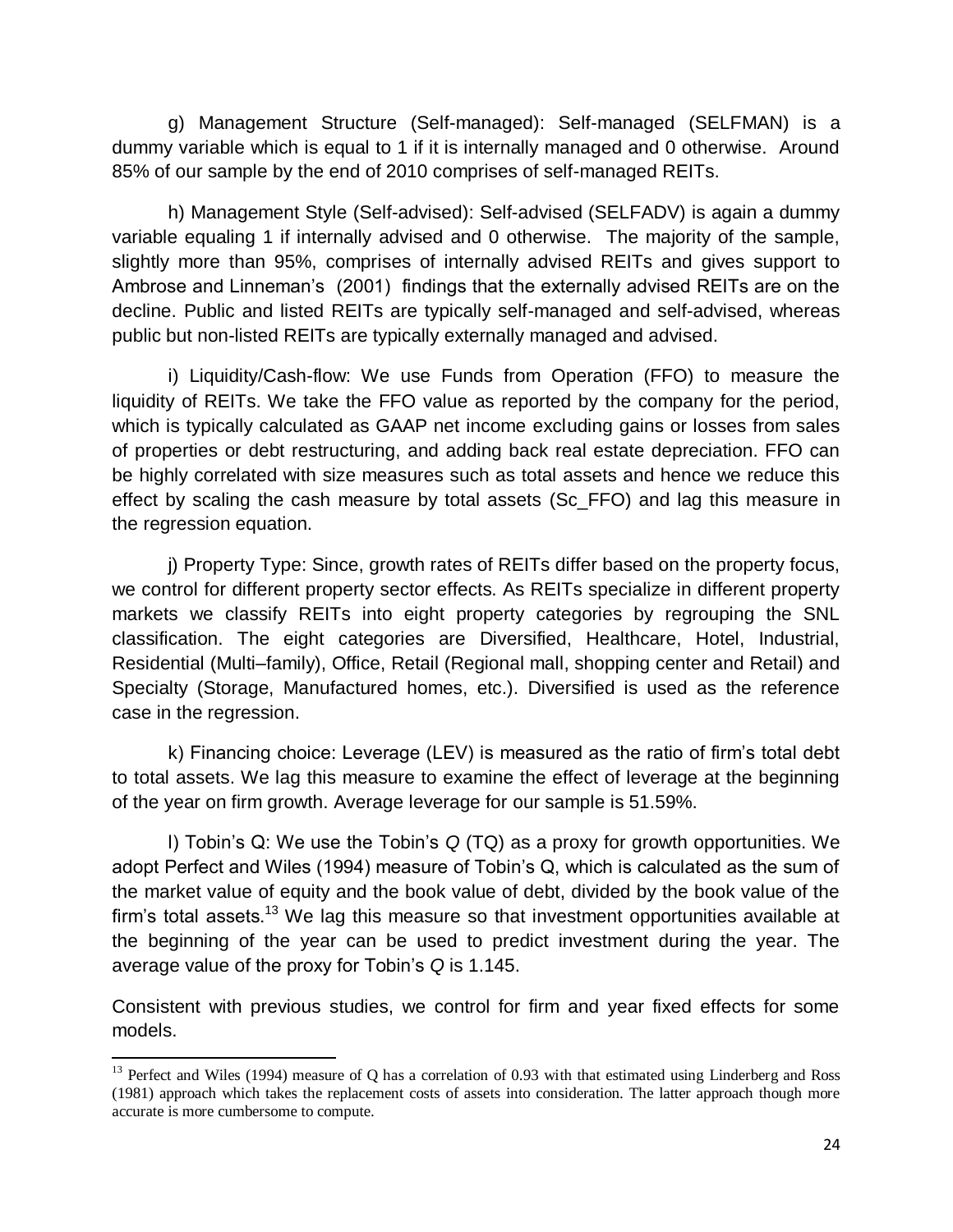#### **3.4 Research design**

Based on Hall (1987) and Evans (1987), we begin our empirical tests with standard growth size regressions and compare models obtained by adding covariates. The growth equation is a function of initial firm size, age and a stochastic error term.

$$
TA\_Gr_{i,t} = \beta_0 + \beta_1 ln(TA_{i,t-1}) + \beta_2 ln(AGE_{i,t-1}) + \beta_3 ln(AGE_{i,t-1})^2 + \epsilon_{i,t}
$$
 (1)

and  $\epsilon_{i,t} = \rho \epsilon_{i,t-1} + \mu_{i,t}$ , where  $\mu_{i,t}$  is a random disturbance assumed to be iid and  $\rho$  captures persistence of chance or serial correlation in  $\mu_{i,t}$ . We include the squared age term variable to reflect the non-linear impact of firm age on firm growth.

Model 1 is a simple model in which firm growth is regressed on logarithm of lag of total assets and logarithm of lag of age. We take the lag of both size and age variables as we want the beginning of period values in our regression equation and the data we have is for the end of period. The following empirical model serves as the baseline model to study the impact of other determinants on firm growth:

TA\_Gr<sub>i,t</sub> = β<sub>0</sub> + β<sub>1</sub>ln(TA<sub>i,t-1</sub>) + β<sub>2</sub>ln(AGE<sub>i,t-1</sub>) + β<sub>3</sub>ln(AGE<sub>i,t-1</sub>)<sup>2</sup> +β<sub>4</sub>(LEV<sub>i,t-1</sub>) + β<sub>5</sub>(Sc\_FFO<sub>i,t-1</sub>)  $+ \beta_5(TQ_{i,t-1}) + \beta_i(Control\ Variables_{i,t}) + \epsilon_{i,t}$  (2)

Next, the effect of Institutional and insider ownership on firm asset growth is examined by including these variables in the baseline equation.

We use panel data regression instead of OLS to avoid heterogeneity bias as the variation in REIT asset growth is partially caused by REIT specific unobservable factors. We employ Hausman's specification test to examine whether the unobservable heterogeneity is correlated with independent variables and to determine whether fixed effects model is preferable to random effects model. The test produces a chi-squared statistics of 33.89 with a p-value of zero. The Hausman test result suggests that fixed method model specification is preferable for our data. Time-invariant variables like UPREIT, property type and advisor type are dropped from the fixed-effects model. In order to include the time-invariant variables in the model, we also report the results using the random-effects methodology. Annual dummy variables controlling for timeeffects are included in both fixed and random effects model. We select the robust standard errors in Stata to calculate t-statistics corrected for serial correlation and heteroskedasticity.

To account for the serial correlation between the lagged regressor and the error term, we make use of the Generalized Method of Moments (GMM)-system estimator, which is a dynamic panel data technique developed by Blundell and Bond (1998). "System GMM" panel data estimator controls for the presence of unobserved firm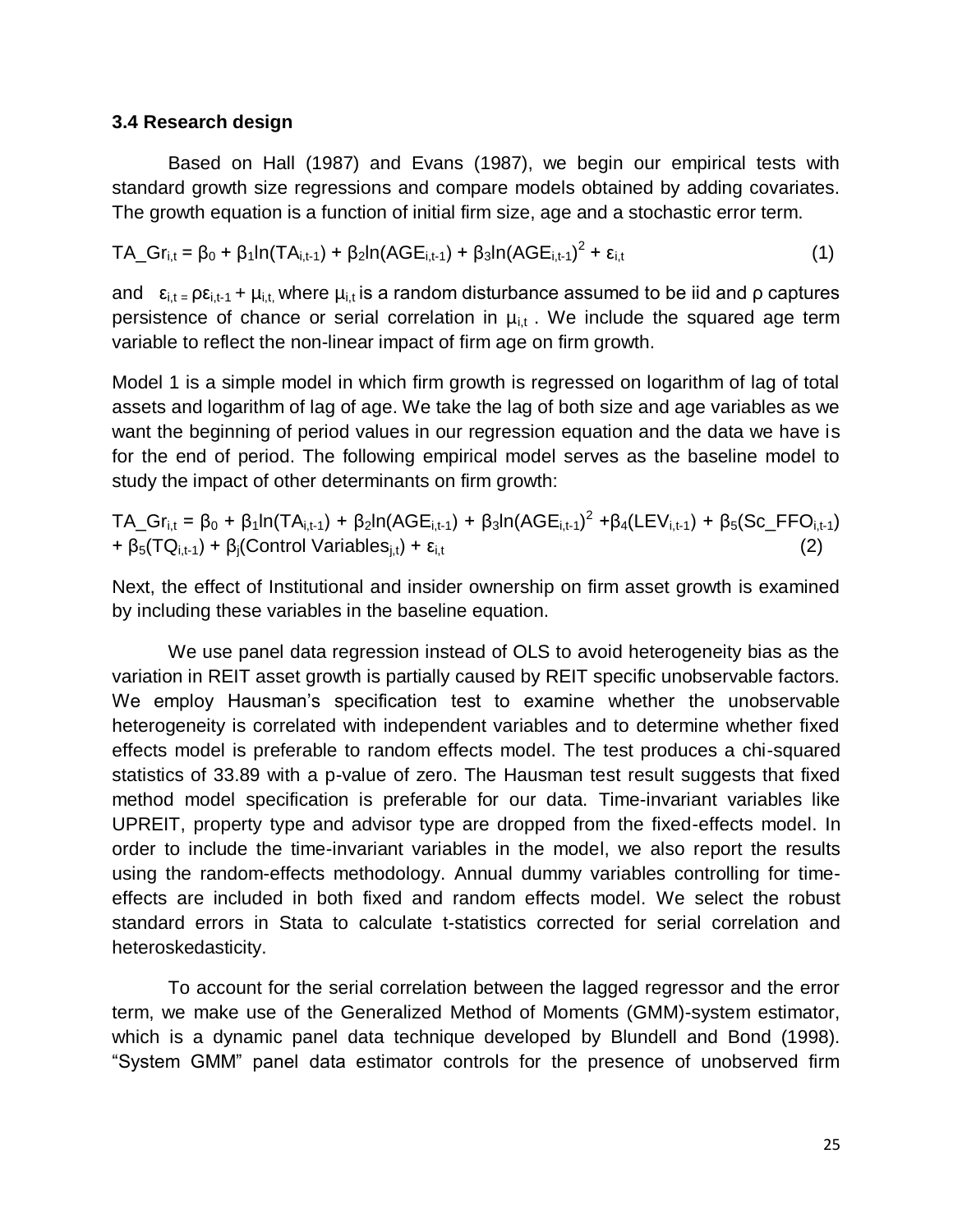specific effects and gives unbiased and consistent estimates in presence of endogenous explanatory variables.

# **3.5 Growth and Profitability**

A final test would be to examine the relationship between profitability and growth. Again, we resort to GMM-system estimator as the explanatory variables here are endogenous, i.e. there is a bi-directional causation between the dependent and independent variable. In such a condition OLS regression yields biased and inconsistent estimates as it requires the explanatory variables to be orthogonal to the residual error term. The problem of endogeneity can also be resolved by using instrumental variables that are uncorrelated with the error term but are correlated with the explanatory variable. But, if the instrument variables are weak, then the regression estimates are again biased and inconsistent. To overcome this problem, Arellano and Bond (1991) proposed a GMM estimator for panel data in which regression equations are expressed in terms of first differences (eliminating time-invariant firm-specific effects) and endogenous explanatory suitable variables are instrumented with suitable lags of their own levels. Though this estimator can give far better results than the previously used methods, it has its shortcomings if used for our purpose. The high persistence in profitability can give rise to weak correlation between the lagged levels of the endogenous variable and differences of the explanatory variables. In such a case the instruments included by the estimator are not useful and this leads to large finite sample bias. Hence, an improved panel data estimator proposed by Arellano and Bover (1995) and further developed by Blundell and Bond (1998) is used. Arellano and Bover (1995) constructed a panel data GMM estimator in which the regression equations are in levels and the additional instruments are expressed in lagged differences. Blundell and Bond (1998) further developed this by augmenting the original differences GMM estimator with the level equation estimator to form a system of equations known as "System-GMM". In the context of our study, system GMM is best able to deal with endogeneity and firmspecific effects and can give unbiased and consistent estimates.

# **4. Results and Discussions**

# **4.1 Growth characteristics of REITs**

This study provides the first comprehensive study of firm growth rates in publicly listed US equity REITs. We undertake this study to examine the heterogeneity of REITs" growth dynamics by plotting the distribution of firm growth rates. We document the growth rates of REITs using different growth indicators and describe their distribution across age, size and property types over different time periods. Since firm growth is a dynamic measure of change over time and a multi-dimensional phenomenon (Delmar et al, 2003), we use different growth measures that are suitable to the REIT sector. We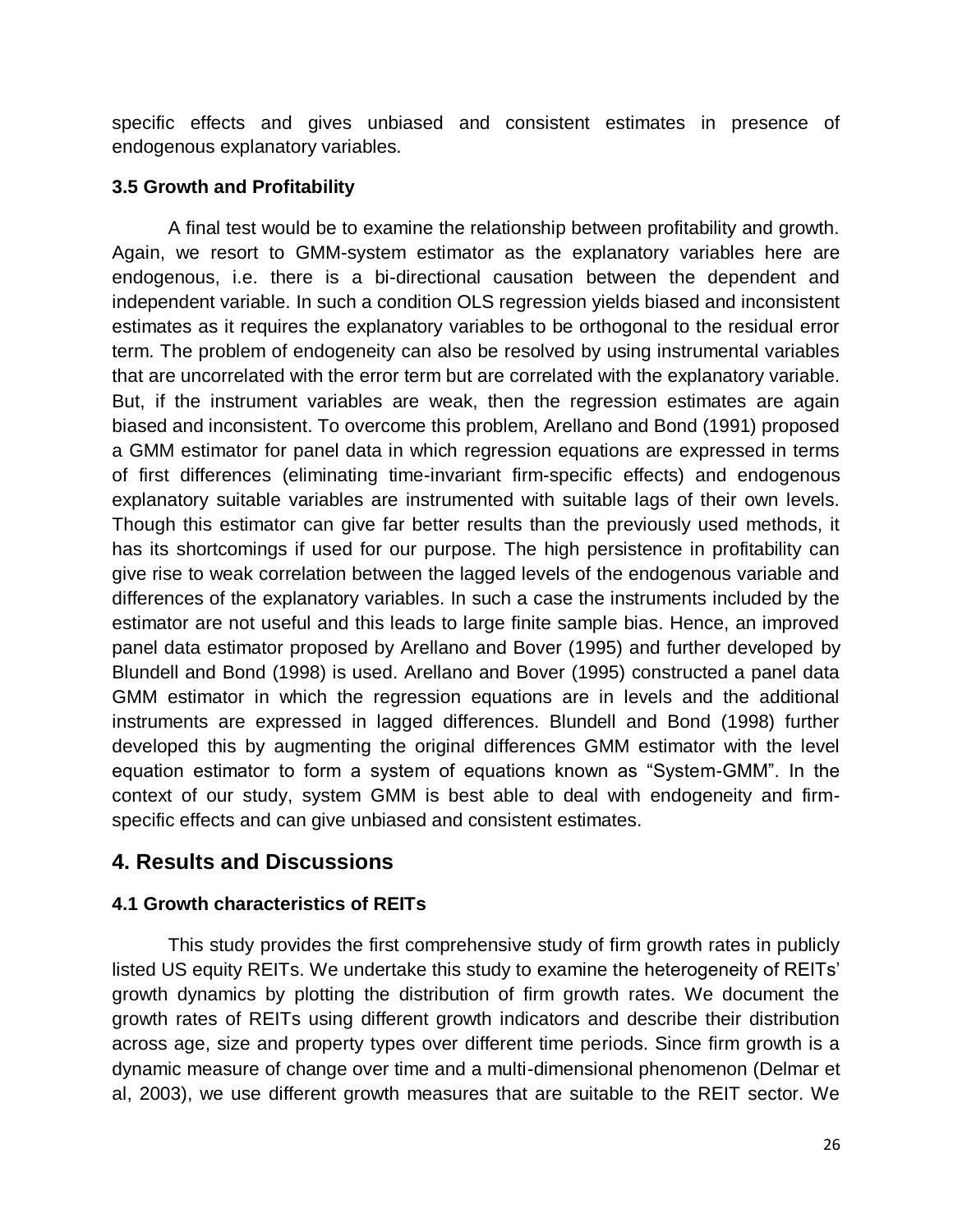use growth indicators in terms of inputs (Real estate investment), in terms of the value of the firm (total assets, market capitalization and Enterprise value) and outputs (Recurring revenue and Funds from Operation). We also use the data to examine the survival and growth profile of a cohort of new REITs over ten years. A detailed examination of the evolution over a decade of 90 REITs founded in 1993 and 1994 is conducted and its pattern of asset and revenue growth is analyzed. We identify the pattern of growth for all firms and categorize their growth is episodic or continuous. We compare the survival of high growth firms with those of slower- growth firms. While roughly one half of all firms founded in 1993-94 survived the ten year period, the survival rate of high growth firms for the same ten year period was 90%.

To examine the characteristics of REITs with different asset growth rates, we classify the observations into 3 groups (low, moderate and high growth), based on average asset growth over two consecutive years. Table 4.1 reveals that REITs with high growth rates have lower asset base compared to REITs that show low growth rates. This confirms that smaller REITs (based on total assets) grow faster than larger REITs. Also, from table 4.1 we can see that the mean age of REITs growing at a higher rate is 2.75 years as compared to 8.77 years for REITs that grow at a lower rate. We also look at the characteristics of young and established REITs separately in table 4.2. When we check the mean (median) growth rate of REITs based on REITs age below five years (young) and more than five years (mature), we find that younger REITs grow at a higher rate of 30.41 percent (24.09%) as compared to the mature REITs that grow at a rate of 6.72 percent (3.62%). This again confirms the stylized fact that younger REITs grow at a faster rate. We also perform the t-test of difference in means and find that all the variables except scaled cash flow are statistically significant.

|                         | Full Sample | <b>Established Firms</b><br><b>Young Firms</b> |             | Mean              |
|-------------------------|-------------|------------------------------------------------|-------------|-------------------|
|                         |             | Age <= 5 years                                 | Age>5 years | <b>Difference</b> |
| Asset Growth            | 0.1647      | 0.3041                                         | 0.0672      | $-0.2369***$      |
| Log (Total assets)      | 20.7698     | 20.1426                                        | 21.3239     | $1.1812***$       |
| Log (Market Cap)        | 20.1012     | 19.569                                         | 20.5714     | $1.0023***$       |
| log(Real estate inv)    | 13.8086     | 13.1834                                        | 14.3615     | $1.1781***$       |
| Log (Recurring rev)     | 11.911      | 11.1889                                        | 12.5482     | 1.3592 ***        |
| Scaled FFO              | 0.05186     | 0.0529                                         | 0.0505      | $-0.0021$         |
| Debt/Tot assets         | 0.5159      | 0.4722                                         | 0.5545      | $0.0822***$       |
| Equity/Tot assets       | 0.3839      | 0.4241                                         | 0.3485      | $`-0.0755***$     |
| Institutional ownership | 0.6006      | 0.5432                                         | 0.6446      | $0.1013***$       |
| Insider Ownership       | 0.1262      | 0.1409                                         | 0.1199      | $`-2.09226**$     |

#### **Table 4.1 Growth characteristics of REITs by growth rate**

This table provides the sample characteristics of young and established REITs.

REITs below the age of 5 years are considered young. The mean values are shown for the variables.

The definition of variables is given in Table 3.1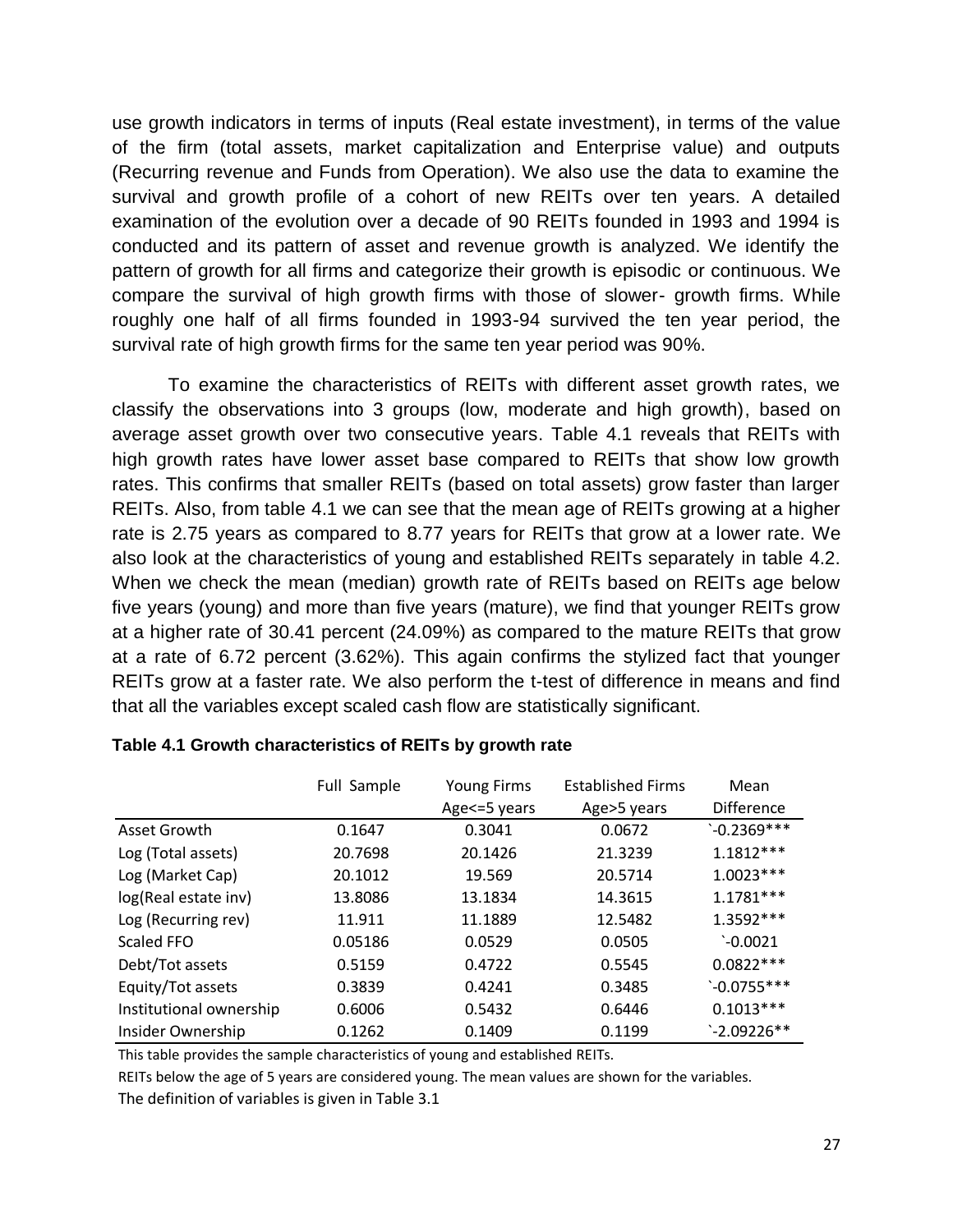|                         | Full Sample | <b>Young Firms</b> | <b>Established Firms</b> |                   |
|-------------------------|-------------|--------------------|--------------------------|-------------------|
|                         |             | Age <= 5 years     | Age>5 years              | <b>Difference</b> |
| Asset Growth            | 0.1647      | 0.3041             | 0.0672                   | $-0.2369***$      |
| Log (Total assets)      | 20.7698     | 20.1426            | 21.3239                  | $1.1812***$       |
| Log (Market Cap)        | 20.1012     | 19.569             | 20.5714                  | $1.0023***$       |
| log(Real estate inv)    | 13.8086     | 13.1834            | 14.3615                  | 1.1781***         |
| Log (Recurring rev)     | 11.911      | 11.1889            | 12.5482                  | 1.3592 ***        |
| Scaled FFO              | 0.05186     | 0.0529             | 0.0505                   | $-0.0021$         |
| Debt/Tot assets         | 0.5159      | 0.4722             | 0.5545                   | $0.0822***$       |
| Equity/Tot assets       | 0.3839      | 0.4241             | 0.3485                   | $`-0.0755***$     |
| Institutional ownership | 0.6006      | 0.5432             | 0.6446                   | $0.1013***$       |
| Insider Ownership       | 0.1262      | 0.1409             | 0.1199                   | $`-2.09226**$     |

### **Table 4.2 Growth characteristics of REITs by age**

This table provides the sample characteristics of young and established REITs.

REITs below the age of 5 years are considered young. The mean values are shown for the variables.

## **4.1.1 Growth rate distribution**

 $\overline{a}$ 

We start with an analysis of the distribution of growth rates in the entire population of REITs operating over specific time periods. Using the data from this distribution, we delve on growth characteristics of young REITs. To analyze the growth rate, we allocate the firms in one of the seven growth intervals from less than -10% to more than +40% annualized growth rate per annum. Since, we are interested in the growth profile in the new REIT era, we focus on three year period, viz, 1995-1997 and 2005-2007 in each of the last two decades.<sup>14</sup> We choose these two periods for the following reason: during 1993-94 and 2003-04, the REIT industry saw a wave of REIT IPOs. Since, our focus is young REITs, choosing this time period will enable our sample to be well represented by new REITs. In these two periods, we have included only those firms that were in existence at the beginning of each period and have not included the firms that were born in the first year of each period. We identify 91 and 101 REITS surviving over each period 1995-97 and 2005-07 respectively. Specifically, we look at the distribution of growth rates in total assets and revenue for the firms over the two three-year periods, 1995-97 and 2005-07, breaking it down by firm size, age and property type.

 $14$  We use growth rates over three years to be consistent with the organization of economic cooperation and development's (OECD) definition of high-growth firms.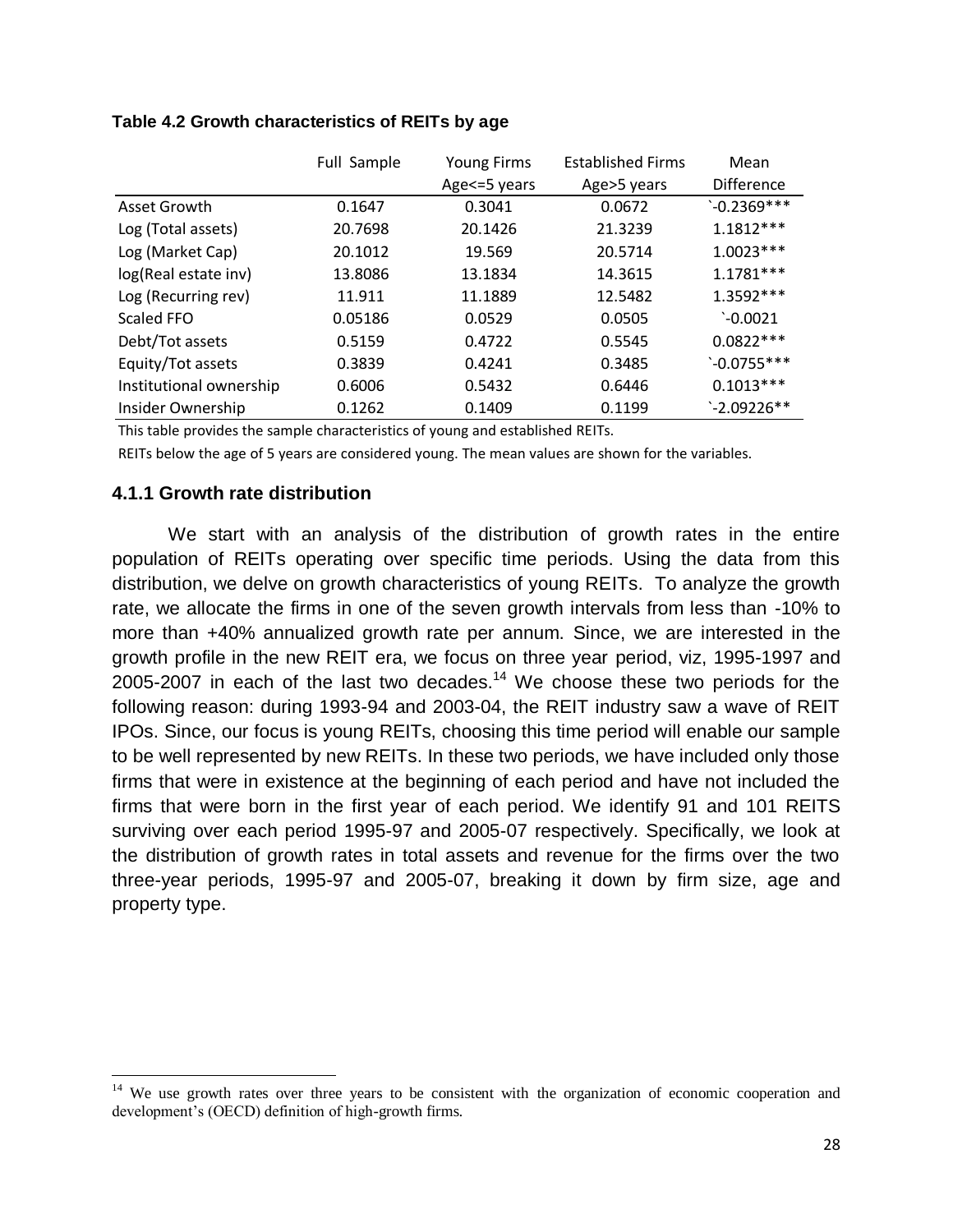

**Figure 4.1: Distribution of Firm growth rates by Total assets**

**Figure 4.2: Distribution of Firm growth rates by Revenue**



Figure 4.1 and Figure 4.2 present the distribution of the three year firm growth rates in terms of total assets and recurring revenue respectively. Looking at the two graphs, it is evident that growing firms are overrepresented in REITs sector which supports the conclusion of Gallagher and Miller (1991) who confirm the overrepresentation of growth firms in certain industries like services, finance and distribution. For total assets, we see that for the sub-period 1995-97, bulk of the distribution (around 66%) is concentrated in the over 20% growth interval compared to around 33% in the same growth interval of the sub-period 2005-07. Furthermore, the distribution is different between the two time periods. In the earlier 1995-97 period just over 5 % of the REITs exhibited low growth (growth interval 1-10%). However, in the more recent 2005-07 period, the proportion of firms registering a small growth in total assets in the same growth interval shot up to around 35 percent. The shape of the distribution in terms of revenue looks similar in both the sub-periods to that of the shape of the asset growth distribution. Overall, in 2005-07 we observe that there is a significant rise in the number of firms experiencing low growth in total assets as well as revenue. Probably, the REIT sector is witnessing a shift from being high growth industry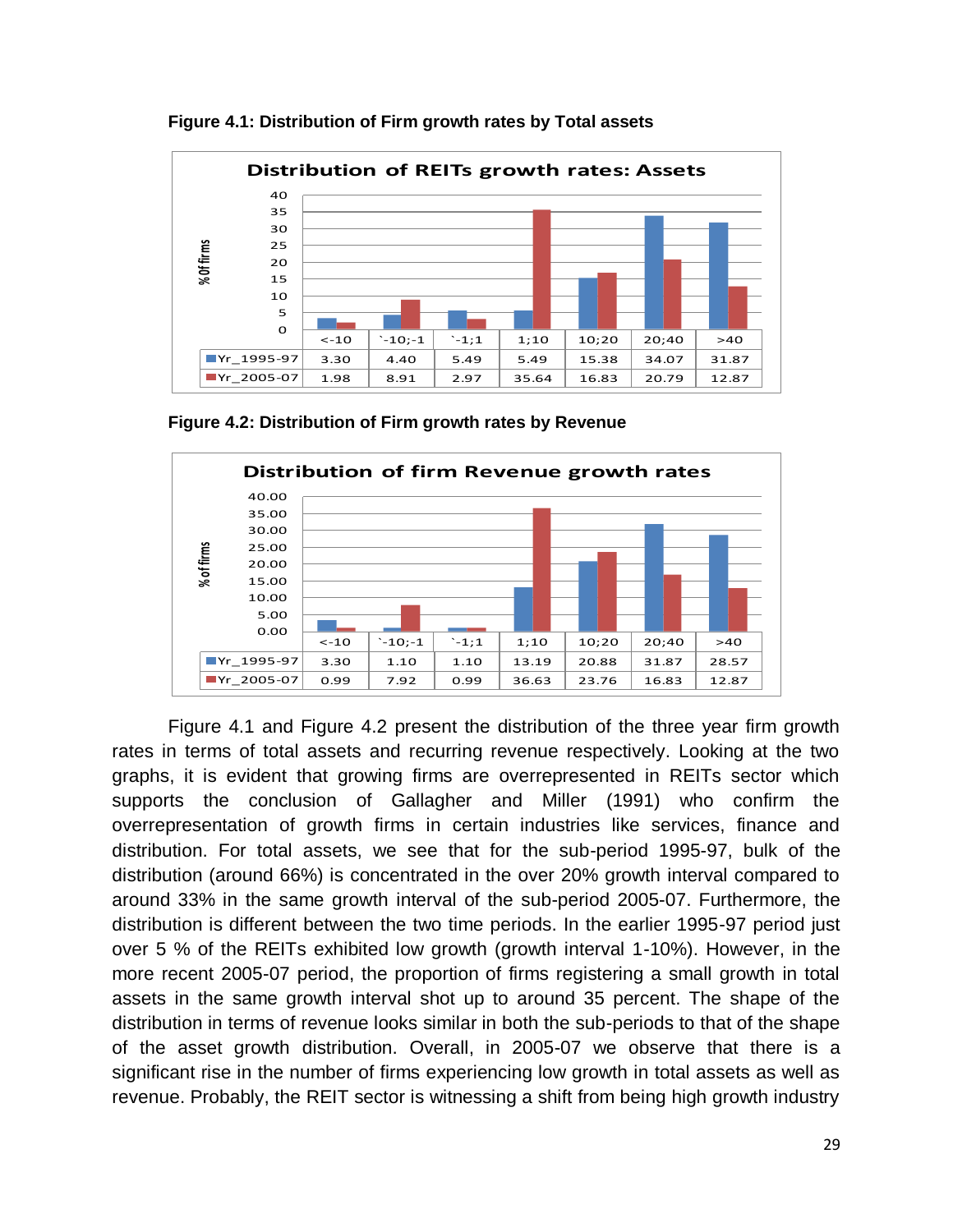to a more mature industry. We try and dissect the reason for the low levels of growth in the latter sub-period and find that the average age of the firms in the earlier period was 7.3 years as compared to the average age of 14.13 years in the latter sub-period. This supports the stylized fact in firm growth literature that younger firms grow faster than older firms. Since, our focus is young REITs, we further investigate the characteristics of the high-growth REITs in its early years.

According to OECD, a high-growth firm is defined as a firm with an average annualized employment or turnover growth rate exceeding 20 percent per annum over a three year period and with ten or more employees at the start of the period. Therefore, we now look at firms that have annual revenue growth rates that exceed 20% over each of the three year periods. The revenue profile of the high-growth firm shows that majority of the high growth firms are smaller in size in both sub-periods. This again supports the stylized fact that smaller firms grow at a faster rate. When we look at the share of gazelles in the high-growth firms, we find that their share has drastically come down from 73% in 1995-97 to 27% in 2005-07.<sup>15</sup> Since, majority of high growth firms in the sub-period 2005-07 are well established firms, we can say that gazelles are not a common feature of the high growth firms in the latter sub-period. This is probably due to more number of young REITs in the earlier period sample. But, this brings us to the next important question of survival of these young and high growth firms. What happens to these gazelles after their intensive growth period? Do they continue on their growth surge or slow down, stagnate or decline? When we take a look at the 40 firms that were gazelles in the sub-period 1995-97, we find that 36 firms (90%) survived till the subperiod 2005-07 and out of 40 REITs that were gazelles in 1995, only 2 maintained its high-growth status in 2005. Thus, firms growing at high rates in early years survive longer, but rapid growth is not sustainable in the longer run. For US small businesses, Headd and Kirchhoff (2007) found that the year after fast growth, 55 percent of fast growers declined in employment versus the universe's 25 percent. This gives us a fair idea that rapidly growing REITs may not be able to sustain its growth levels for a long time and hence the growth trajectories of young REITs requires further exploration.

## **4.1.2 Growth trajectories and Persistence**

Since, the analysis of growth over the three year period does not give a full picture of the development path of REITs, we conduct a detailed examination of the 1993 and 1994 cohort of new REIT entrants. We focus on the dynamic evolution of the cohort of REITs over ten years after firm incorporation and examine how they have actually achieved growth. Out of the 90 equity REITs that had its IPO in 1993 and 1994, only 50 survived their ten years of operation. Using the annual growth rate in total

 $\overline{a}$ <sup>15</sup> Gazelles are a subset of high-growth firms with less than five years in business at the beginning of the three-year time period. This term was coined by Birch (1981).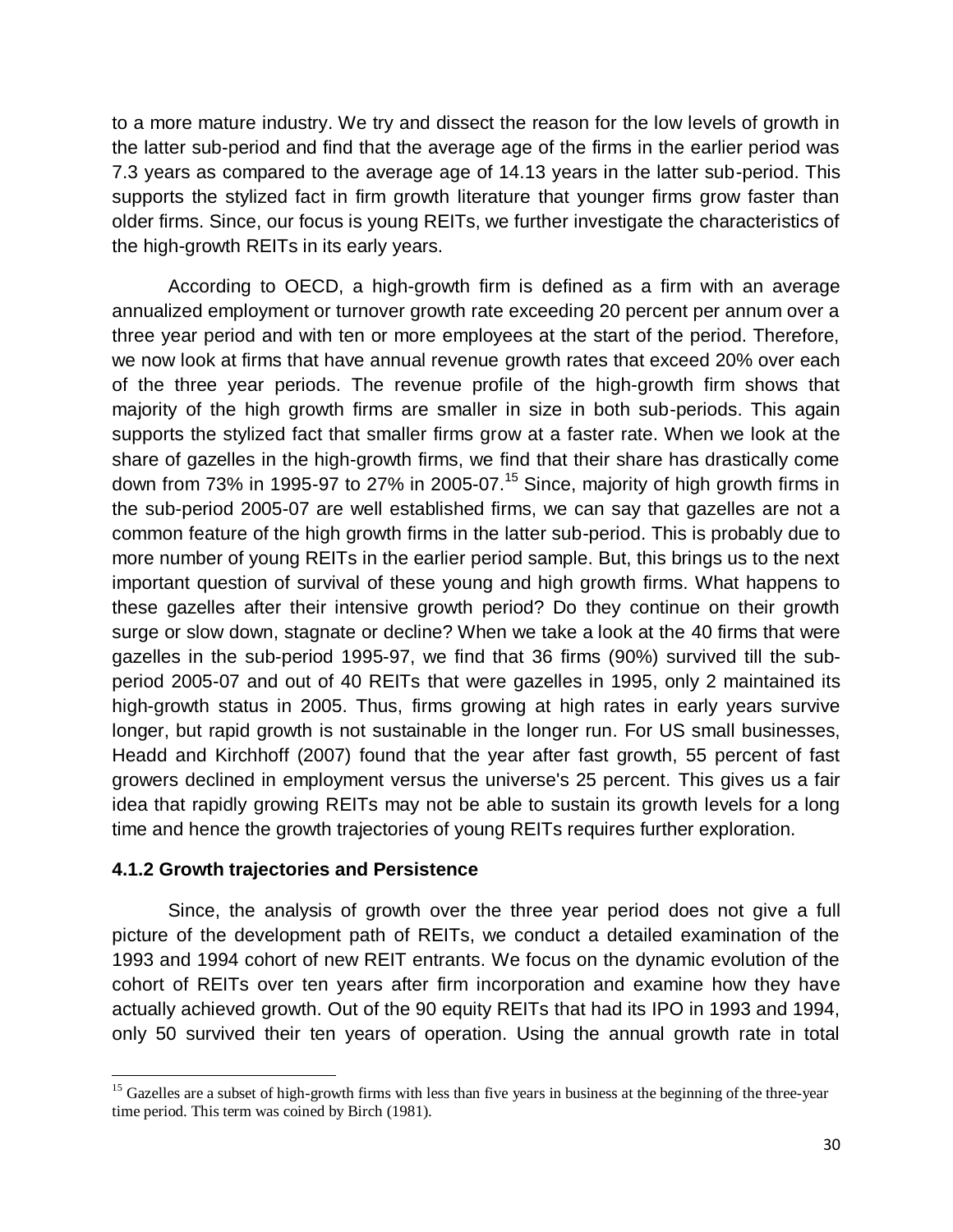assets of these 50 surviving REITs, we analyze its growth for each year for the next 10 years. We also look at the timing of the high growth instances in those ten years to ascertain whether the high growth occurs immediately after the IPO listing or whether it occurs when REITs are more established. To examine the high growth instances of the cohort, we code the growth rates for each year into four categories: High growth (yearon-year asset growth, Gr >30%), Moderate growth (5%<Gr<30%), Low growth (0%<Gr<5%) and Negative growth (Gr<0%). Out of 50 new surviving REITs in the 1993- 94 cohort, 45 (90%) recorded one or more annual instances of high-growth in the 10 year period after its inception. The first five years of the REIT incorporation also witnessed multiple annual high growth instances and these episodes drastically reduced beyond five years of REITs" existence. Also, achieving high growth in consecutive years was not rare in young REITs (less than five years old) whereas it was rare for better established REITs. Timing wise, REITs experience an annual spurt of high growth when they are young i.e, they are less than five years old and high growth instances are comparatively less in more established REITs. Thus, REITs grow extremely fast when they are young. For the first three years the surviving REITs grew by 42.16 percent on an annualized basis. After the initial spurt, the growth slowed and over the latter seven years the 1993-94 cohort of REITs averaged about 14.6 percent annualized growth per year. This observation also supports the negative relationship between age and growth presented in the existing literature.

#### **Figure 4.3: Survival of REITs: 1993-94 cohort**

The figure shows the survival rate of the cohort of 1993-94 listed REITs over the years. Data for the REITs survival is obtained from SNL Financials.



We trace new REITs' growth trajectories to examine if any typical growth trajectory exists for these young REITs. To map the growth path we again make use of the 1993-94 cohorts of young REITs surviving over the 10 year period. The survival rate (figure 4.3) of 52% over a decade shows relatively good survival performance of US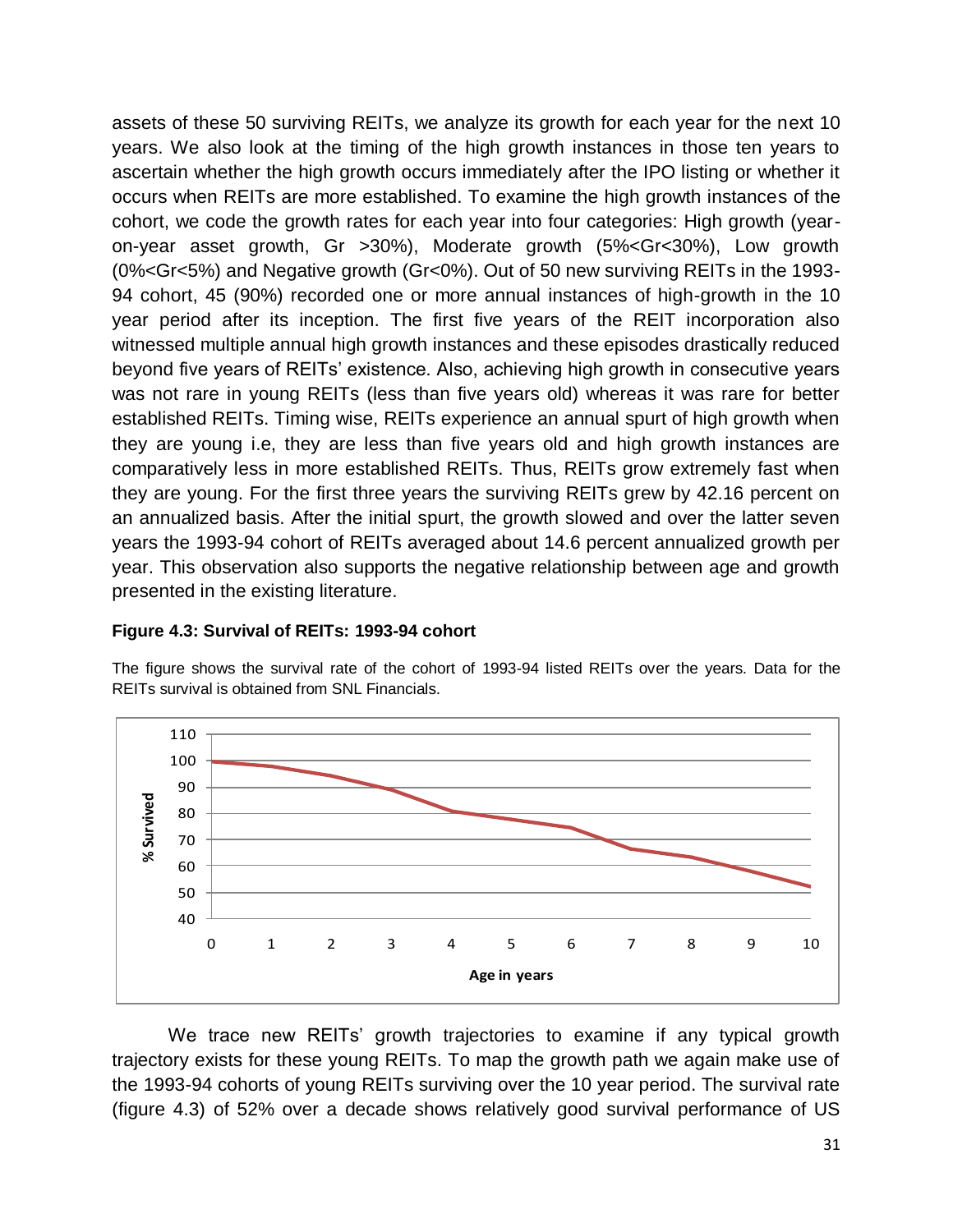equity REITs compared to the 30% survival rate of US manufacturing firms found by Phillips and Kirchhoff (1989) for 1980s and Headd (2003) for the 1990s for a ten year period.

Data points were obtained for total assets growth by coding for growth reduction greater than 5%, for increase in growth greater than 5% and for change in either direction of less than 5 percent. Depending on the key turning points, the growth patterns were categorized as a) Continuous growth; b) Growth setback; c) Early growth and/or Plateau; d) Delayed take-off; and e) Erratic growth.<sup>16</sup> From table 4.3, it is evident that in the early years around 51% of the surviving REITs grew continuously over the five year period. Another 6% grew continuously after a delayed start and another 24% stagnated after an initial growth period, while the remaining 15% faced growth setbacks during their early life cycle. The 10 years growth trajectory shows a stark difference compared to the early stage of growth. Majority (around 45%) of REITs had a growth setback and another 30% stagnated after an initial growth period. There were very few REITs (around 14%) that could sustain a continuous growth.

|                                 |             | 5 years               |       |       | 10 years                          |       |
|---------------------------------|-------------|-----------------------|-------|-------|-----------------------------------|-------|
| Growth Trajectory               | 1993 Cohort | 1994 Cohort All REITs |       |       | 1993 Cohort 1994 Cohort All REITs |       |
| Continuous growth [C]           | 69.57       | 34.62                 | 51.02 | 21.74 | 7.69                              | 14.29 |
| Growth setback [S]              | 8.70        | 19.23                 | 14.29 | 47.83 | 42.31                             | 44.90 |
| Early growth and Plateau [P]    | 13.04       | 34.62                 | 24.49 | 21.74 | 38.46                             | 30.61 |
| Delayed take-off and growth [D] | 4.35        | 7.69                  | 6.12  | 4.35  | 7.69                              | 6.12  |
| Erratic growth [E]              | 4.35        | 3.85                  | 4.08  | 4.35  | 3.85                              | 4.08  |

**Table 4.3 Growth trajectories of REITs over 5 and 10 years**

This table traces the growth path taken, over 5 and 10 years, by a cohort of REITs that had its IPO in 1993 and 1994. The numbers denote the percentage of REITs in the each cohort that had a particular trajectory of growth.

The following analysis clearly shows that new firm growth is uneven and rapid growth in the early years of REITs is liable for reversal in the long run. Growth surges are more commonly seen in the early years when REITs are under pressure to attain economies of scale and setbacks are likely when the same REITs run into resource shortages and other growth induced problems. Also, over the longer term, sustained growth is rare as can be seen by the growth trajectories of REITs over the ten year period. Though, during the early years REITs typically show continuous growth trajectory, there is no typical growth trajectory followed by majority of REITs over the long term. However, it does not follow that growth happens as a result of chance factors, but there are some consistent factors that can explain the growth path undertaken by REITs.

 $\overline{\phantom{a}}$ 

<sup>&</sup>lt;sup>16</sup> We adopt the growth pattern methodology and nomenclature developed by Garnsey et al  $(2011)$ .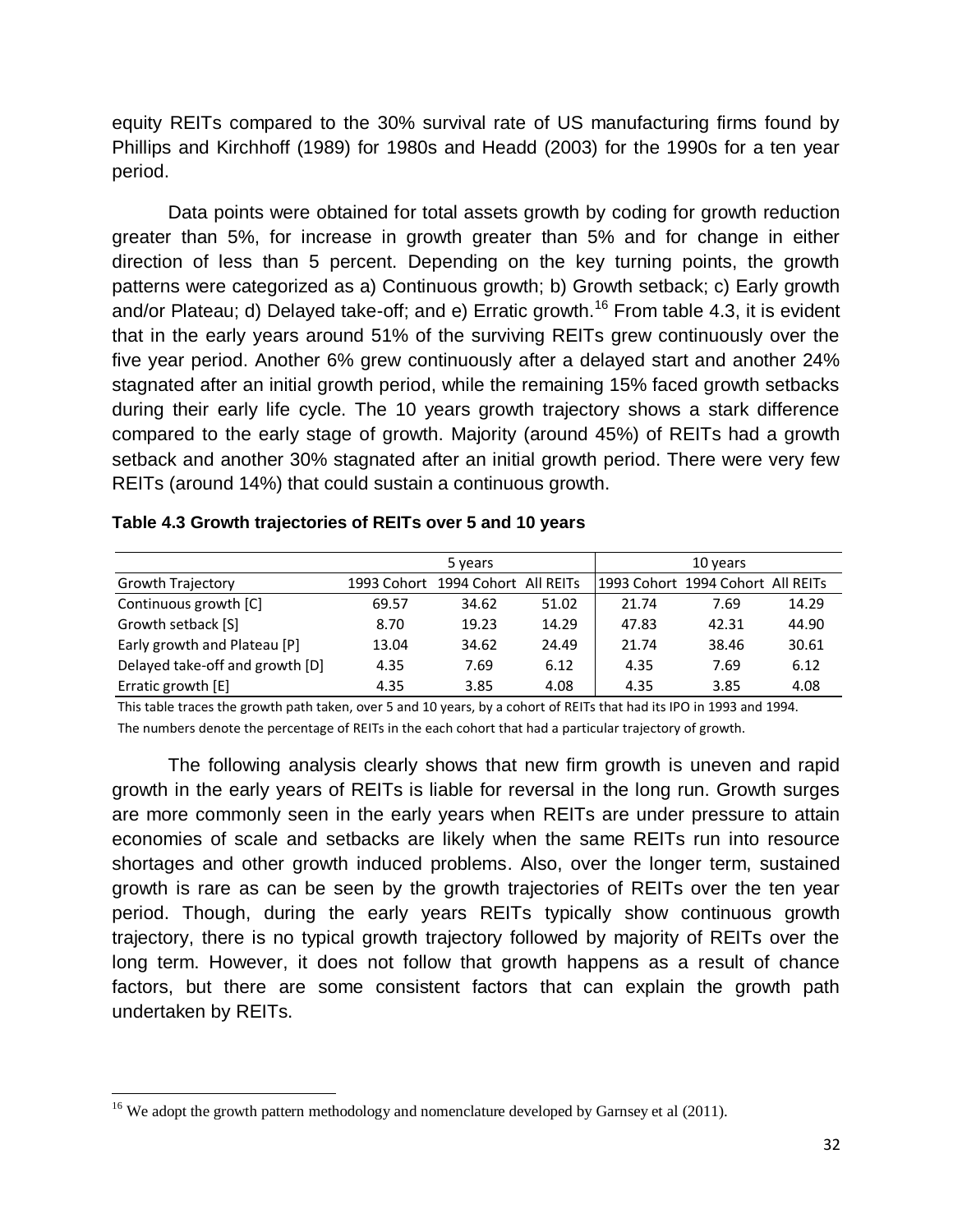To check whether there is persistence in growth, we look at the "growth-growth" formation, i.e., a year of growth followed by another year of growth in our 1993-94 cohorts. We see that the G-G sequence was the most common sequence representing 48% of all two paired sequences in the sample. Also, around 78% of the sequences beginning with an incidence of growth were followed by a second period of growth, whereas only 38% of sequences beginning with a plateau were followed by growth. This clearly reflects that growth is conducive to further growth. We will return back to the question of persistence of growth in more detail in the empirical analysis section.

## **4.2 Growth determinants: Panel regression results**

Table 4.4 presents the panel data regression results for the determinants of REITs" growth. Model 1 estimates the equation (1), while models 2 through 5 estimate equation 2 and its variations using both fixed-effects. Since, Weinzimmer et al. (1998) suggest relative or percentage change in firm size to be a better method to measure firm growth, we also run our panel regressions with the relative measure of growth as the dependent variable (not reported in the paper). Results from panel regressions show that the estimated coefficient of firm size (as measured by total assets) and firm age, in all the models, are significantly and negatively related to firm growth. These finding suggest that smaller and younger REITs grow faster than the larger and older ones. These results are consistent with the stylized facts found in the firm growth literature and rejects Gibrat"s law of proportional effect. The negative growth-age relationship in our sample is consistent with the theory of firm learning (Jovanovic, 1982). We also include a squared age variable in the models to examine the non-linear impact of age on firm growth. The positive coefficient on the age squared variable suggests a non-linear relationship between age and growth which means that younger firms experience faster growth than their older counterparts, but up to some threshold age.

The results provide strong evidence of an inverse relation between asset growth and leverage. Leverage is significantly and negatively related to growth, suggesting that firms with high leverage would not be able to take advantage of growth opportunities. This result is similar to many studies on capital structure that have shown that increased leverage reduces firm"s ability to raise additional funds to invest (Myers, 1977; Auerbach, 1985; Lang, 1996).<sup>17</sup> But, our results are not consistent with the positive and significant relationship between leverage and firm growth found by An et al. (2011) in their study of corporate transparency and firm growth in REITs.

The results further show that REITs" asset growth is positively and significantly related with cash flow. This finding suggests that REITs, which are usually financially

 $\overline{a}$ 

 $17$  Unlike Titman and Wessels (1988), we do not make any distinction between long-term, short-term and convertible debt.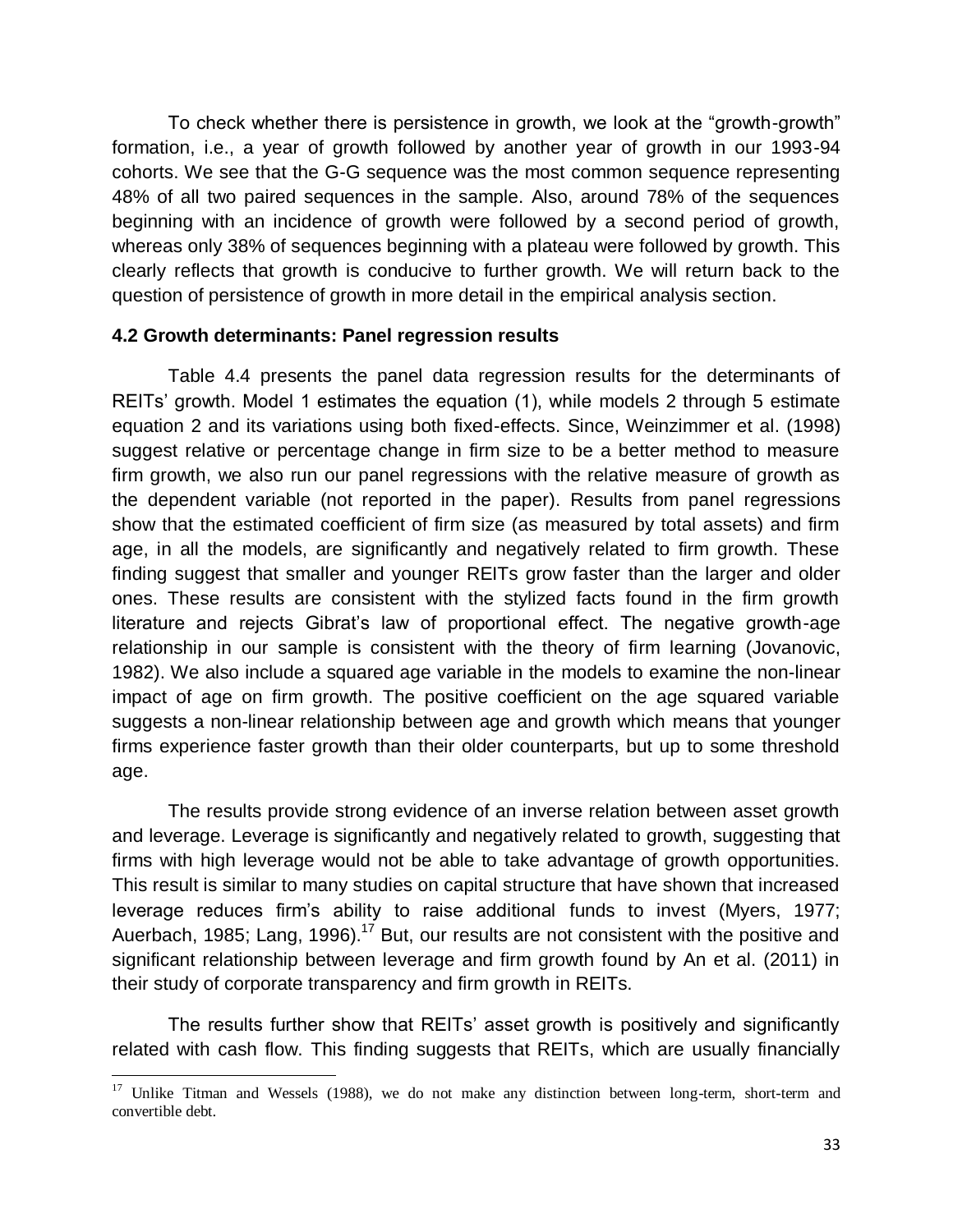constrained, value its excess funds from operation and utilize it to further its growth objectives. <sup>18</sup> Tobin's q also shows a similar significant and positive relationship with firm growth. REITs having more growth opportunities grow more. We use Tobin"s q in the regression to control for the growth opportunities. In models 3 to 5, insider ownership shows a weak positive effect on total asset growth in REITs. This result supports Han (2006) findings that the relationship between REIT"s insider ownership and Tobin"s q is positive at low levels and turns negative at high level. Institutional ownership also influences the REIT"s growth positively and is statistically significant as shown in models 3 to 5.

We use indicator variables to test for the effect of UPREIT status, self advisement style and self management structure of REITs in model 4 and model 5. UPREIT structure and self advisement structure do not seem to influence growth of assets in REITs. The insignificant and negative coefficient for self advisement structure in model 4 is contrary to our expectation that self advised REITs with less agency issues will be able to finance its capital at lower cost and grow more. Self management structure of REITs has a positive and significant influence on asset growth. Dummy variables categorizing property types are used in model 5 to control for the different property type effects that may impact the growth rates. Since, we use an intercept in our model we leave diversified property type out of the model. The results are not conclusive as compared to the reference group (diversified property type) none of the other property types significantly impact asset growth in REITs. The panel regression results are similar when relative measure of firm growth is taken as the dependent variable, except that the scaled cash flow variable becomes insignificant. We check for the robustness of the results by taking market capitalization as the proxy for firm size. The results are quantitatively similar to what we find with the full sample and hence the results are not reported.

Since, our interest is in young REITs, we conduct the panel data regressions for the sample of REITs that are less than 5 years of age (table 4.5). All the variables have the same influence on firm growth for young REITs except that age becomes insignificant. Size and leverage has a negative relationship with growth. Whereas, cash flow, institutional ownership and insider ownership show a positive relationship. Upreit and self-advisement structure do not have any significant influence and self management structure is positively and significantly related to growth. None of the property types show any significant influence on firm growth of young REITs.

 $\overline{a}$ 

<sup>&</sup>lt;sup>18</sup> Hardin and Hill (2008) suggest that REITs that generate excess funds from operation pay out more dividends. Since, REITs necessarily require additional capital from both equity and debt market for future growth, by paying excess dividends from excess FFO it reduces the agency costs which in turn reduce its cost of capital.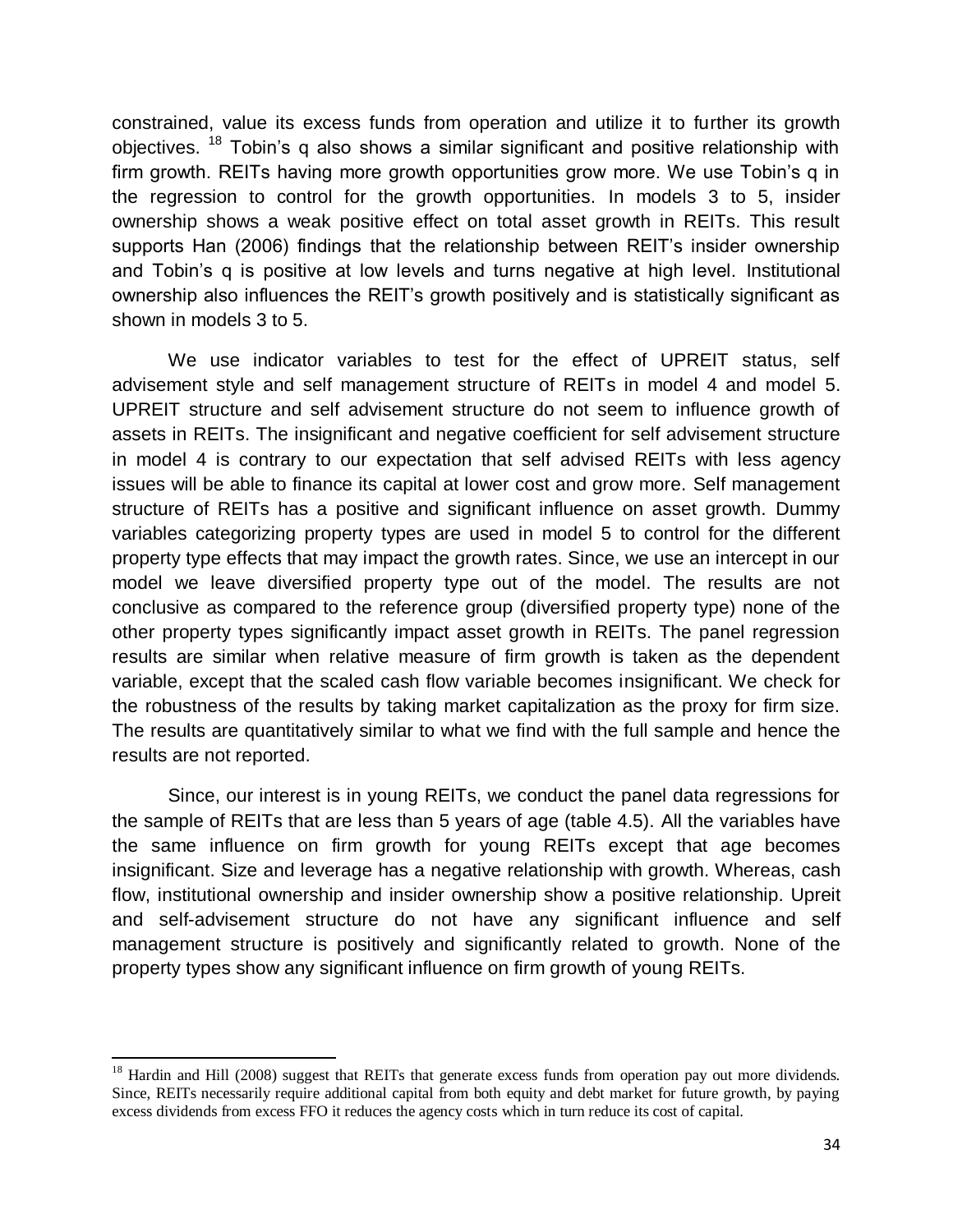|                             |           |              | Dependent Variable: Absolute Growth in Total assets |              |              |                      |
|-----------------------------|-----------|--------------|-----------------------------------------------------|--------------|--------------|----------------------|
| <b>Explanatory Variable</b> | Predicted | Model 1      | Model 2                                             | Model 3      | Model 4      | Model 5              |
| Intercept                   | $(+/-)$   | 2.5804 ***   | 2.8210***                                           | 3.1759 ***   | $1.848***$   | $1.1157***$          |
|                             |           | [0.6194]     | [0.4354]                                            | [0.6131]     | [0.2463]     | [0.2465]             |
| Size                        | $(-)$     | $-0.1159***$ | $-0.1365***$                                        | $-0.1403***$ | $-0.0501***$ | $-0.0534***$         |
|                             |           | [0.0314]     | [0.0210]                                            | [0.0282]     | [0.0112]     | [0.0112]             |
| Age                         | $(-)$     | $-0.2225**$  | $-0.2070**$                                         | $`-0.1966$   | $-0.2280***$ | $-0.2740***$         |
|                             |           | [0.0987]     | [0.0878]                                            | [0.1919]     | [0.0723]     | [0.0725]             |
| Age <sup>2</sup>            | $^{(+)}$  | 0.0004       | 0.0487                                              | 0.0292       | $0.0397*$    | $0.0607***$          |
|                             |           | [0.0737]     | [0.0668]                                            | [0.1169]     | [0.0220]     | [0.0225]             |
| Leverage                    | $(-)$     |              | $`-0.3770***$                                       | $-0.4335***$ | $-0.4042***$ | $-0.3549***$         |
|                             |           |              | [0.0757]                                            | [0.1007]     | [0.0719]     | [0.0722]             |
| Cashflow                    | $^{(+)}$  |              | $0.0637*$                                           | $0.8448**$   | $0.6702*$    | $0.6831**$           |
|                             |           |              | [0.3572]                                            | [0.3393]     | [0.3486]     | [0.3459]             |
| Tobin's q                   | $(+)$     |              | $0.2912***$                                         | $0.2523***$  | $0.2578***$  | $0.2687***$          |
|                             |           |              | [0.0469]                                            | [0.0657]     | [0.0441]     | [0.0437]             |
| Institutional Ownership     | $(+/-)$   |              |                                                     | $0.1383*$    | $0.1106***$  | $0.1297***$          |
|                             |           |              |                                                     | [0.0822]     | [0.0413]     | [0.0415]             |
| Insider Ownership           | $(+/-)$   |              |                                                     | 0.0018       | $0.0016**$   | $0.0018**$           |
|                             |           |              |                                                     |              |              |                      |
|                             |           |              |                                                     | [0.0020]     | [0.0008]     | [0.0007]             |
| <b>UPREIT</b>               | $(+/-)$   |              |                                                     |              | 0.0281       | 0.0439               |
|                             |           |              |                                                     |              | [0.0438]     | [0.0447]             |
| Self-managed                | $(+)$     |              |                                                     |              | $0.1072***$  | 0.3688***            |
|                             |           |              |                                                     |              | [0.0412]     | [0.0655]             |
| Self-advised                | $(+)$     |              |                                                     |              | $`-0.0741$   | $`-0.2863**$         |
|                             |           |              |                                                     |              | [0.0786]     | [0.0884]             |
| Healthcare                  | $(+/-)$   |              |                                                     |              |              | $`-0.0526$           |
|                             |           |              |                                                     |              |              | [0.0650]             |
| Hotel                       | $(+/-)$   |              |                                                     |              |              | 0.2948               |
| Industrial                  |           |              |                                                     |              |              | [0.0661]<br>$-0.055$ |
|                             | $(+/-)$   |              |                                                     |              |              | [0.0633]             |
| Residential                 | $(+/-)$   |              |                                                     |              |              | $-0.0086$            |
|                             |           |              |                                                     |              |              | [0.0492]             |
| Office                      | $(+/-)$   |              |                                                     |              |              | $-0.0123$            |
|                             |           |              |                                                     |              |              | [0.0450]             |
| Retail                      | $(+/-)$   |              |                                                     |              |              | $-0.0549$            |
|                             |           |              |                                                     |              |              | [0.0434]             |
| Specialty                   | $(+/-)$   |              |                                                     |              |              | $-0.1215$            |
|                             |           |              |                                                     |              |              | [0.0880]             |
| Fixed/Random Eff            |           | FE           | FE                                                  | FE           | <b>RE</b>    | <b>RE</b>            |
| Observations                |           | 1335         | 1299                                                | 920          | 920          | 920                  |
| R-squared                   |           | 0.3748       | 0.4898                                              | 0.4135       | 0.3936       | 0.3958               |

**Table 4.4: Panel Data regression results (entire sample)**

This table presents fixed-effects and random-effects regression results for the determinants of firm growth in REITs. The dependent variable is the absolute growth in total assets measured as the change in the logarithms of total assets between the current year and the previous year. The definitions of the independent variables and the control variables are given in Table 3.1. For both random and fixed-effects models, annual dummy variables are used to control for time effects. Robust standard errors are reported in paranthesis. Statistical significance is displayed by the use of one (10%), two (5%) and three (1%) asterisks.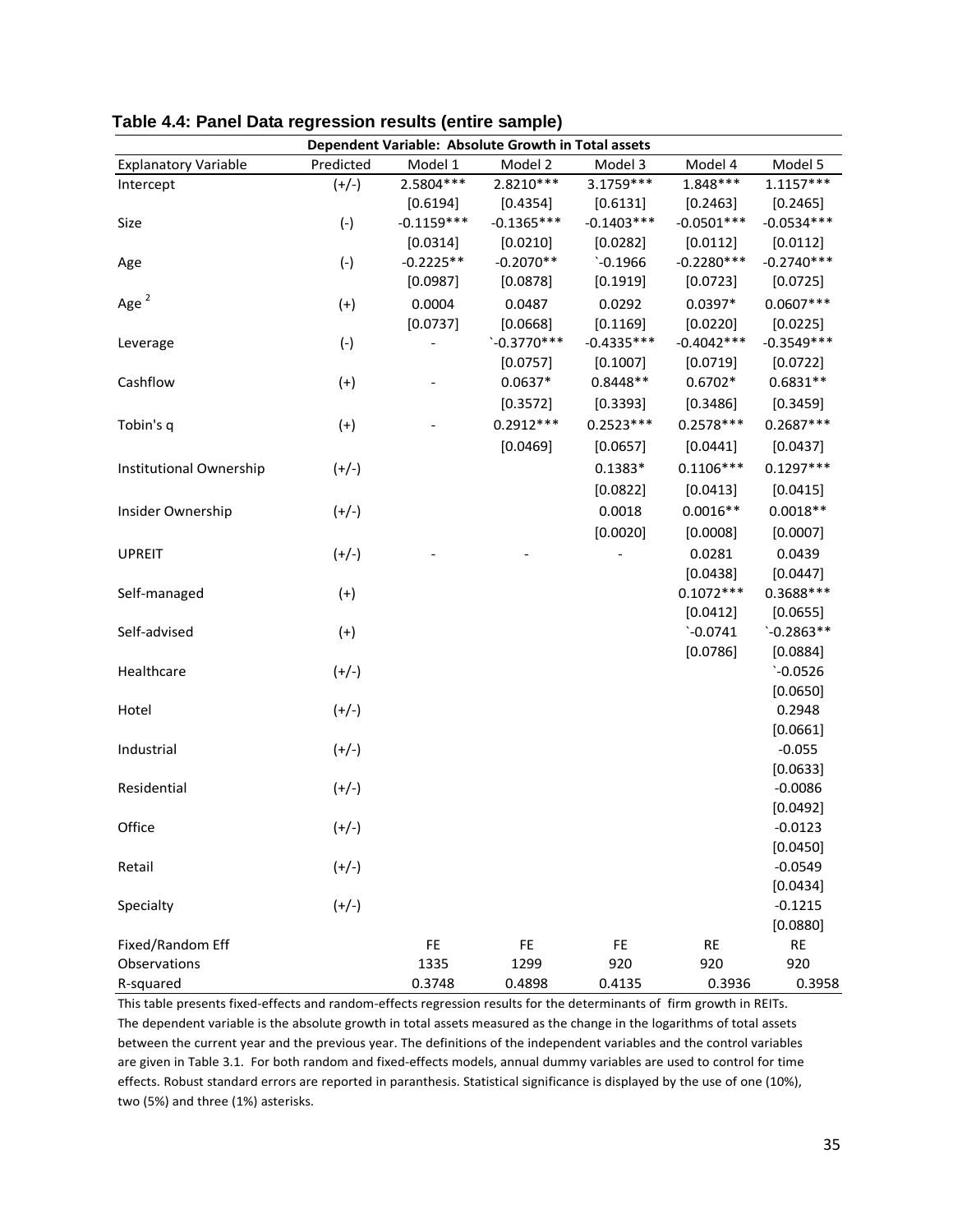|                             | Dependent Variable: Absolute Growth in Total assets |              |               |              |             |                       |  |  |
|-----------------------------|-----------------------------------------------------|--------------|---------------|--------------|-------------|-----------------------|--|--|
| <b>Explanatory Variable</b> | Predicted                                           | Model 1      | Model 2       | Model 3      | Model 4     | Model 5               |  |  |
| Intercept                   | $(+/-)$                                             | $6.067***$   | 3.6733**      | 7.9400 ***   | $0.9588*$   | $1.1333*$             |  |  |
|                             |                                                     | [1.8410]     | [2.3566]      | [2.4160]     | [0.6592]    | [0.6666]              |  |  |
| Size                        | $(-)$                                               | $-0.3004***$ | $-0.2031**$   | $-0.4390***$ | $-0.0634**$ | $-0.0813**$           |  |  |
|                             |                                                     | [0.0685]     | [0.0913]      | [0.1118]     | [0.0292]    | [0.0290]              |  |  |
| Age                         | $(-)$                                               | $`-0.0509$   | $`-0.2861$    | $`-0.0877$   | $`-0.0751$  | $`-0.8860$            |  |  |
|                             |                                                     | [0.2467]     | [0.2632]      | [0.3885]     | [0.2995]    | [0.2924]              |  |  |
| Age <sup>2</sup>            | $(+)$                                               | $`-0.0106$   | 0.0026        | 0.103        | 0.069       | 0.0758                |  |  |
|                             |                                                     | [0.4190]     | [0.4298]      | [0.7383]     | [0.1458]    | [0.1434]              |  |  |
| Leverage                    | $(-)$                                               |              | $`-0.4890***$ | $`-0.2370**$ | $-0.4498**$ | $-0.2766**$           |  |  |
|                             |                                                     |              | [0.1251]      | [0.1007]     | [0.2292]    | [0.2301]              |  |  |
| Cashflow                    | $(+)$                                               |              | 1.7936*       | 4.1698**     | 3.0469      | 2.6368*               |  |  |
|                             |                                                     |              | [0.9167]      | [1.8000]     | [1.4054]    | [1.4090]              |  |  |
| Tobin's q                   | $(+)$                                               |              | 0.4389 ***    | $0.6134***$  | $0.4196***$ | $0.5014***$           |  |  |
|                             |                                                     |              | [0.1106]      | [0.1585]     | [0.1611]    | [0.1602]              |  |  |
| Institutional Ownership     | $(+/-)$                                             |              |               | $0.4789*$    | $0.3348***$ | $0.4152***$           |  |  |
|                             |                                                     |              |               | [0.2585]     | [0.1269]    | [0.1342]              |  |  |
| Insider Ownership           | $(+/-)$                                             |              |               | 0.0039       | $0.0045**$  | $0.0052**$            |  |  |
|                             |                                                     |              |               | [0.0030]     | [0.0022]    | [0.0022]              |  |  |
| <b>UPREIT</b>               | $(+/-)$                                             |              |               |              | 0.0182      | 0.0469                |  |  |
|                             |                                                     |              |               |              | [0.1110]    | [0.1111]              |  |  |
| Self-managed                | $(+)$                                               |              |               |              | $0.2029**$  | $0.5304***$           |  |  |
|                             |                                                     |              |               |              | [0.0932]    | [0.1350]              |  |  |
| Self-advised                | $(+)$                                               |              |               |              | $`-0.2202$  | $`-0.5195$            |  |  |
|                             |                                                     |              |               |              | [0.1756]    | [0.2056]              |  |  |
| Healthcare                  | $(+/-)$                                             |              |               |              |             | $`-0.1002$            |  |  |
|                             |                                                     |              |               |              |             | [0.2536]              |  |  |
| Hotel                       | $(+/-)$                                             |              |               |              |             | 0.1732                |  |  |
|                             |                                                     |              |               |              |             | [0.2612]              |  |  |
| Industrial                  | $(+/-)$                                             |              |               |              |             | $-0.0781$             |  |  |
|                             |                                                     |              |               |              |             | [0.2744]              |  |  |
| Residential                 | $(+/-)$                                             |              |               |              |             | $-0.0164$             |  |  |
|                             |                                                     |              |               |              |             | [0.2562]              |  |  |
| Office                      | $(+/-)$                                             |              |               |              |             | $-0.133$              |  |  |
|                             |                                                     |              |               |              |             | [0.2487]              |  |  |
| Retail                      | $(+/-)$                                             |              |               |              |             | $-0.2807$             |  |  |
| Specialty                   |                                                     |              |               |              |             | [0.2431]<br>$-0.2056$ |  |  |
|                             | $(+/-)$                                             |              |               |              |             | [0.2549]              |  |  |
| Fixed/Random Eff            |                                                     | FE           | FE            | FE           | <b>RE</b>   | <b>RE</b>             |  |  |
| Observations                |                                                     | 538          | 517           | 178          | 178         | 178                   |  |  |
| R-squared                   |                                                     | 0.3824       | 0.4466        | 0.6466       | 0.5459      | 0.5686                |  |  |

#### **Table 4.5: Panel Data regression results (Young REITs)**

This table presents fixed-effects and random-effects regression results for the determinants of firm growth in young REITs. The dependent variable is the absolute growth in total assets measured as the change in the logarithms of total assets between the current year and the previous year. The definitions of the independent variables and the control variables are given in Table 3.1. For both random and fixed-effects models, annual dummy variables are used to control for time effects. Robust standard errors are reported in paranthesis. Statistical significance is displayed by the use of one (10%), two (5%) and three (1%) asterisks.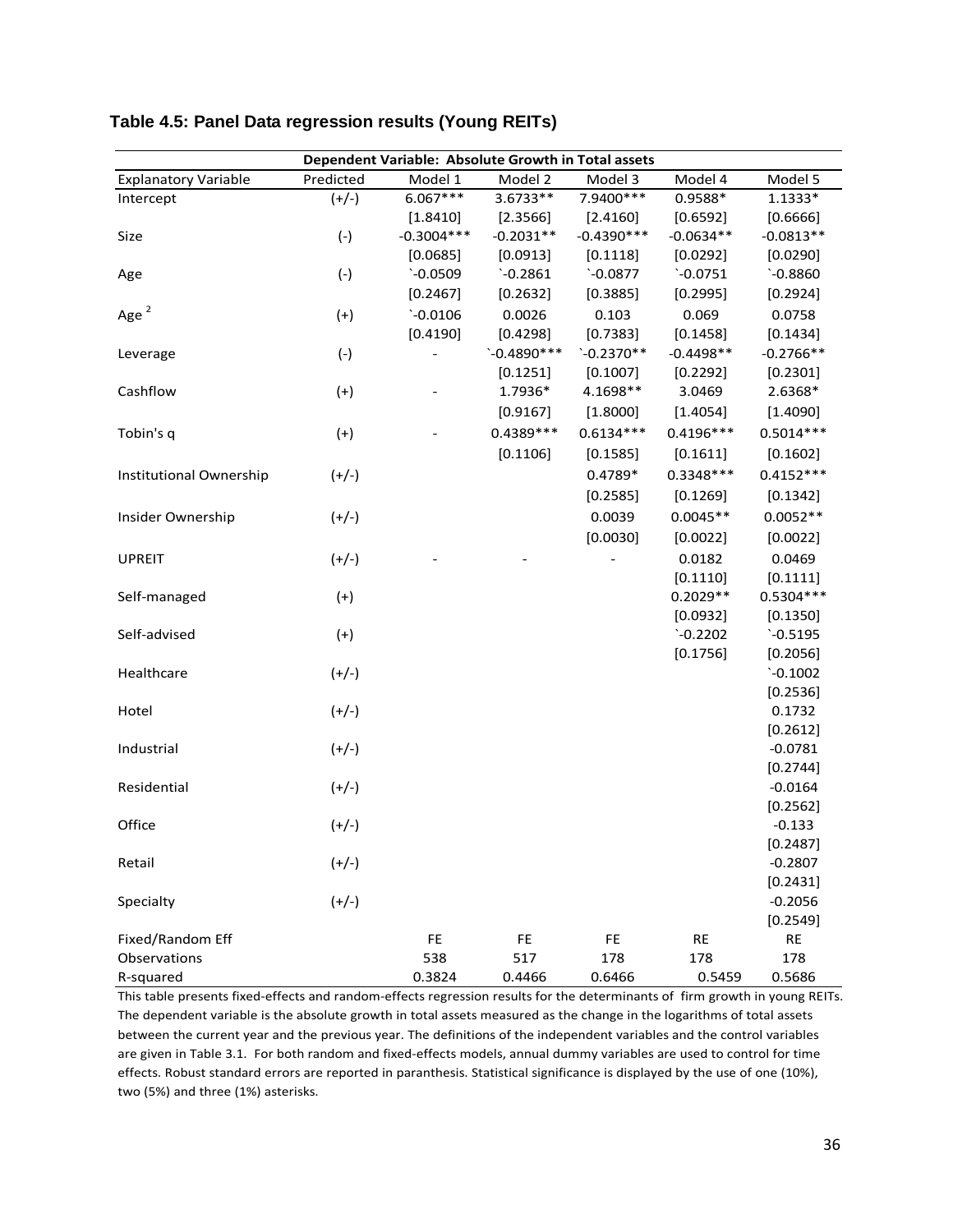We also run an ordered probit by taking the ordinal form for firm growth rates (TAGR\_PROB) as shown below:

- 1. when tagr<0%
- 2. when 0<tagr<25%
- 3. when 25<tagr<50%
- 4. when 50<tagr<100%
- 5. When tagr>100%

We regress the data using ordered probit (Table 4.6) and the results are consistent with those using panel regression. This is a maximum likelihood estimation problem and it takes 4 iterations until the algorithm converges. It reinforces the results that smaller and younger firms grow faster and leverage has a negative impact on the growth rate of the REITs.

|                                            | Dependent variable |  |  |  |  |
|--------------------------------------------|--------------------|--|--|--|--|
| <b>Explanatory variables</b>               | TAGR PROB          |  |  |  |  |
| Size                                       | $-0.1041***$       |  |  |  |  |
|                                            | [0.0370]           |  |  |  |  |
| Age                                        | $`-0.6359***$      |  |  |  |  |
|                                            | [0.0965]           |  |  |  |  |
| Leverage                                   | $-1.7937***$       |  |  |  |  |
|                                            | [0.3208]           |  |  |  |  |
| Cashflow                                   | 3.133              |  |  |  |  |
|                                            | [1.9727]           |  |  |  |  |
| Tobin's q                                  | 1.7888 ***         |  |  |  |  |
|                                            | [0.2153]           |  |  |  |  |
| Insider Ownership                          | $0.0074***$        |  |  |  |  |
|                                            | [0.0034]           |  |  |  |  |
|                                            |                    |  |  |  |  |
| Log likelihood                             | `-881.48           |  |  |  |  |
| Pseudo R-square                            | 0.1725             |  |  |  |  |
| This table presents the estimation results |                    |  |  |  |  |
| of ordered probit analysis. We take the    |                    |  |  |  |  |
| ordinal form for growth rates.             |                    |  |  |  |  |
| *** indicates significance at 1% level.    |                    |  |  |  |  |

#### **Table 4.6: Ordered Probit analysis**

Standard error are repported in paranthesis

We also check for the persistence of firm growth as measured by "ρ" (rho) and previously mentioned in equation 1. We use the test statistics of  $p = 0$  as suggested by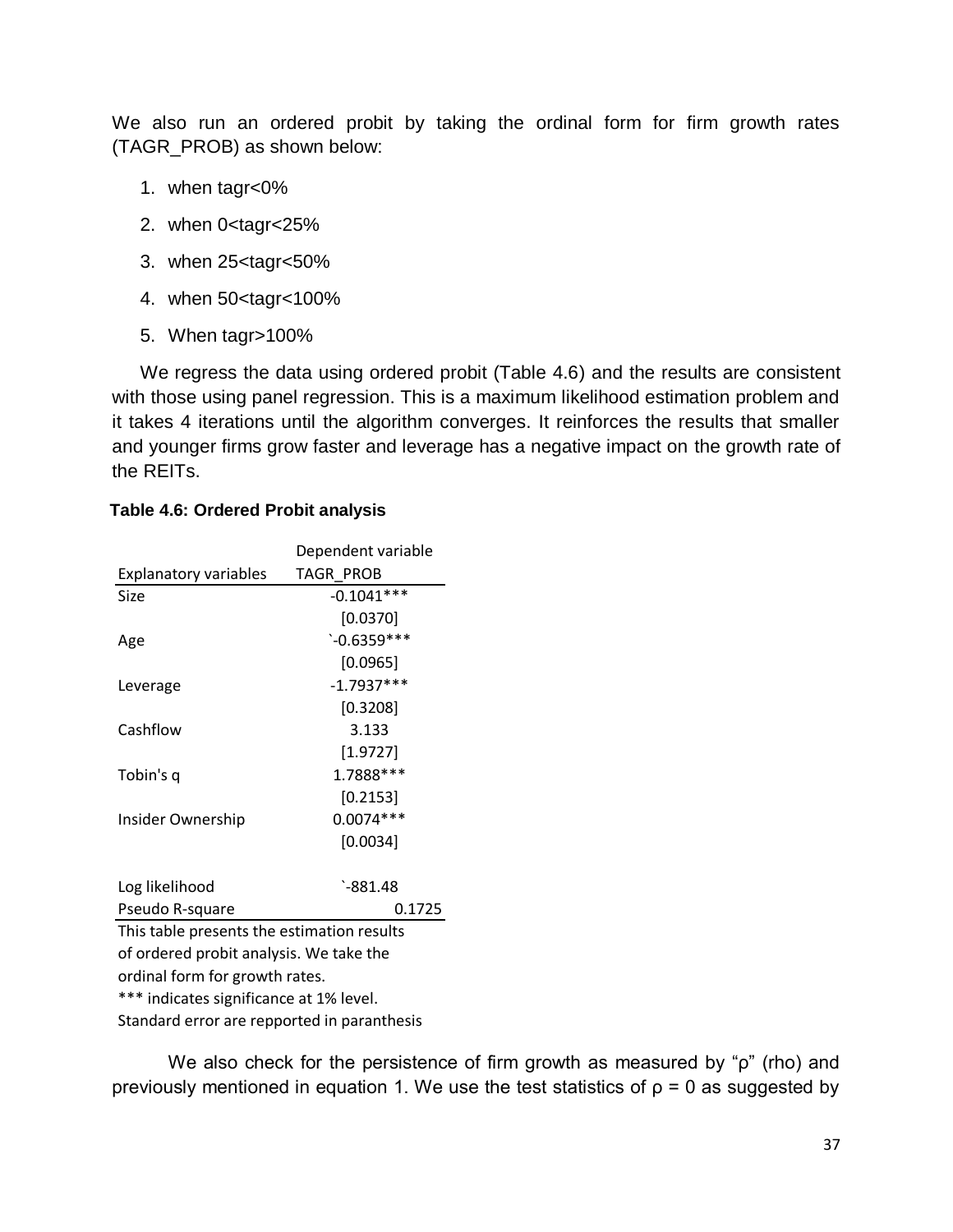Baltagi and Wu (1999). We find the coefficient of  $\rho = 0.393 > 0$  and Baltagi-Wu LBI (Locally Best Invariant) test statistic equal to 1.86. The Baltagi-Wu LBI statistic is equivalent of the Durbin-Watson statistic and is a relevant test for serial correlation. Since the Baltagi-Wu LBI statistic is not very much below 2, it indicates slight positive persistence in growth rates i.e., above average growth in one period tends to persist into the next.

# **4.3 Growth determinants: GMM-System results**

Table 4.7 presents the GMM system results for the whole sample. Column 1 gives a different picture than the results of our panel regressions. The estimated coefficient of size is negative and significant (-0.3439), indicating that smaller firms grow faster than larger ones during our sample period. However, the coefficient of age is positive and significant. This is in contrast to our earlier result of an inverse relationship between age and growth. Hence, we split the sample by firm age (young firms < 5 years) and report the GMM-sys results in column 2 and column 3 of Table 4.7. The results clearly show that there is difference in behavior between young and mature REITs. In the case of young REITs we find that age is inversely related to growth whereas for mature REITs the relationship becomes positive. This supports the idea that age-growth relationship is non-linear and the negative relationship holds up to some age. Looking at the persistence (coefficient of growth $_{it-1}$ ), we find that for younger firms growth encourages growth i.e., firms that grew faster in the past will grow faster in the present. In the case of mature firms growth in one period may or may not tend to persist in the next period. When we look at the significance of cash flow for both young and old firms, we find that the estimated coefficient for the cash flow is higher for younger firms. This signifies that the cash flow plays a much more important role in the younger firms than in other firms. This is especially true for younger REITs that can"t hold on to most of its earnings and are more often constrained to grow due to capital constraints.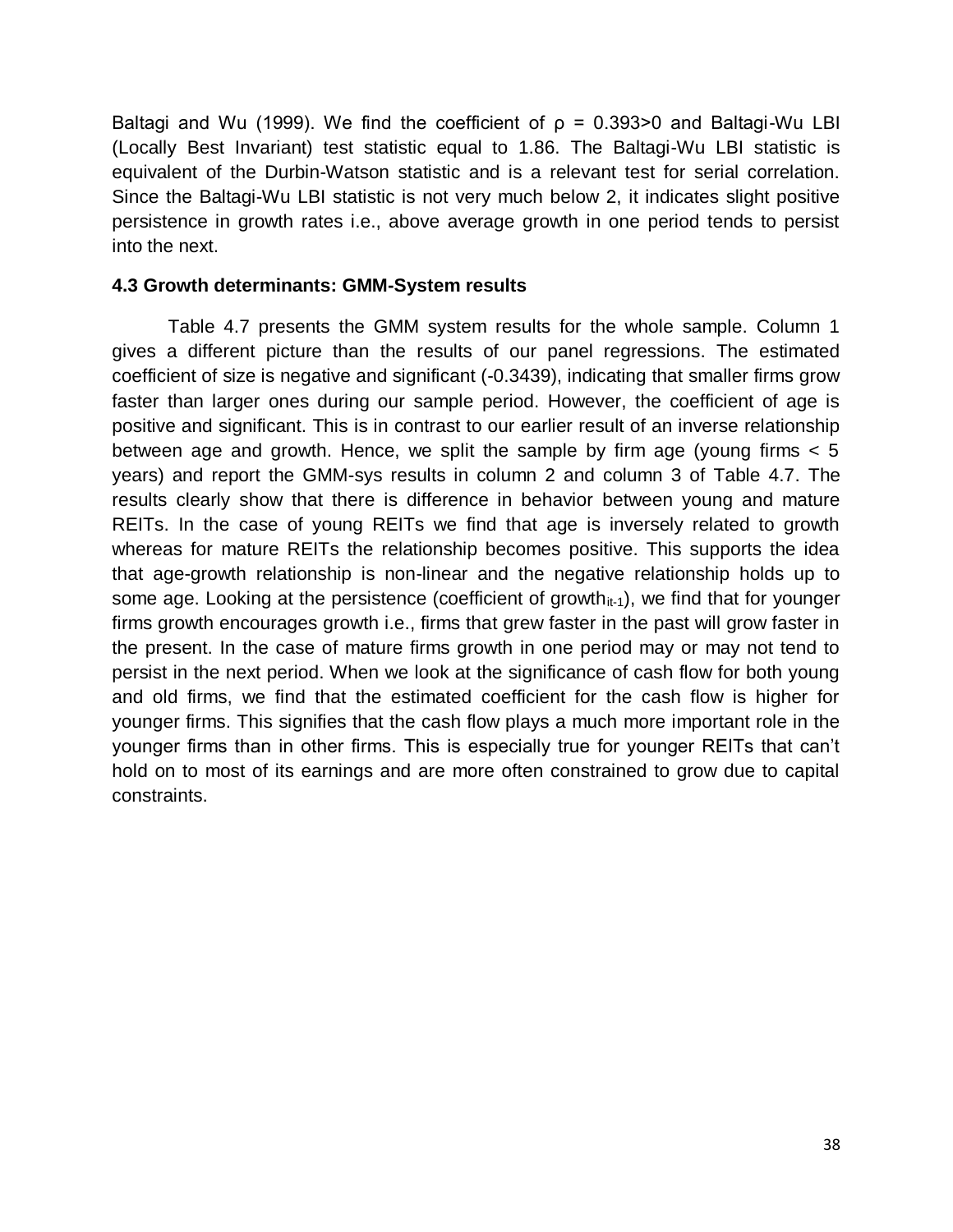#### **Table 4.7: GMM-system results**

|                    | <b>Full Sample</b><br><b>Young Firms</b> |                  | <b>Mature Firms</b> |
|--------------------|------------------------------------------|------------------|---------------------|
|                    |                                          | (<= 5 years old) | (> 5 years old)     |
| Intercept          | 7.3958 ***                               | 3.7240***        | 6.8891 ***          |
|                    | [0.3404]                                 | [0.7370]         | [0.3645]            |
| Growth $_{i.t-1}$  | $0.0634***$                              | $-0.1725**$      | $0.0979***$         |
|                    | [0.0197]                                 | [0.0864]         | [0.0208]            |
| Size               | $-0.3439***$                             | $-0.1336***$     | $-0.3266***$        |
|                    | [0.0173]                                 | [0.0365]         | [0.0184]            |
| Age                | $0.0870***$                              | $-0.3589**$      | $0.1170***$         |
|                    | [0.0230]                                 | [0.1523]         | [0.0250]            |
| Leverage           | $-0.3204***$                             | $-0.9878***$     | $-0.1850*$          |
|                    | [0.0994]                                 | [0.3394]         | [0.1065]            |
| Cashflow           | $0.7577**$                               | 2.6176**         | 0.9186***           |
|                    | [0.2990]                                 | [2.5366]         | [0.2980]            |
| Insider Ownership  | $-0.0061***$                             | $-0.0008$        | $-0.0063***$        |
|                    | [0.0011]                                 | [0.0038]         | [0.0011]            |
| W $_{is}$ Chi2 (6) | 806.300                                  | 51.150           | 566.500             |

This table presents the GMM-sys results for the whole sample and the split sample by firm age. The definitons of the independent variables and the control variables are given in Table 3.1. All estimates include a full set of time dummies as regressors and instruments. Null hypothesis that each coefficient is equal to zero is tested using robust standard errors (reported in paranthesis). Wjs is the Wald statistic of joint significance of the independent variables. Statistical significance is displayed by the use of one (10%), two (5%) and three (1%) asterisks.

## **4.4 Growth and Profitability – Dual relationship**

We first investigate the effect of profitability (Return on average assets) on subsequent growth by estimating the following regression:

TA\_Gr<sub>i,t</sub> =  $\beta_0$  +  $\beta_1$ (RoAA<sub>i,t-1</sub>) +  $\beta_2$ (Control<sub>i,t-1</sub>) +  $\varepsilon_{i,t}$ 

where  $\beta_0$ ,  $\beta_1$  and  $\beta_2$  are parameters to be estimated and  $\epsilon_{i,t}$  are i.i.d. error terms. RoAA represents the return on average assets of firm *i* in year *t*. The control variables are lagged firm size , lagged RoAA and year dummies. We also add leverage as a control variable to control for method of financing.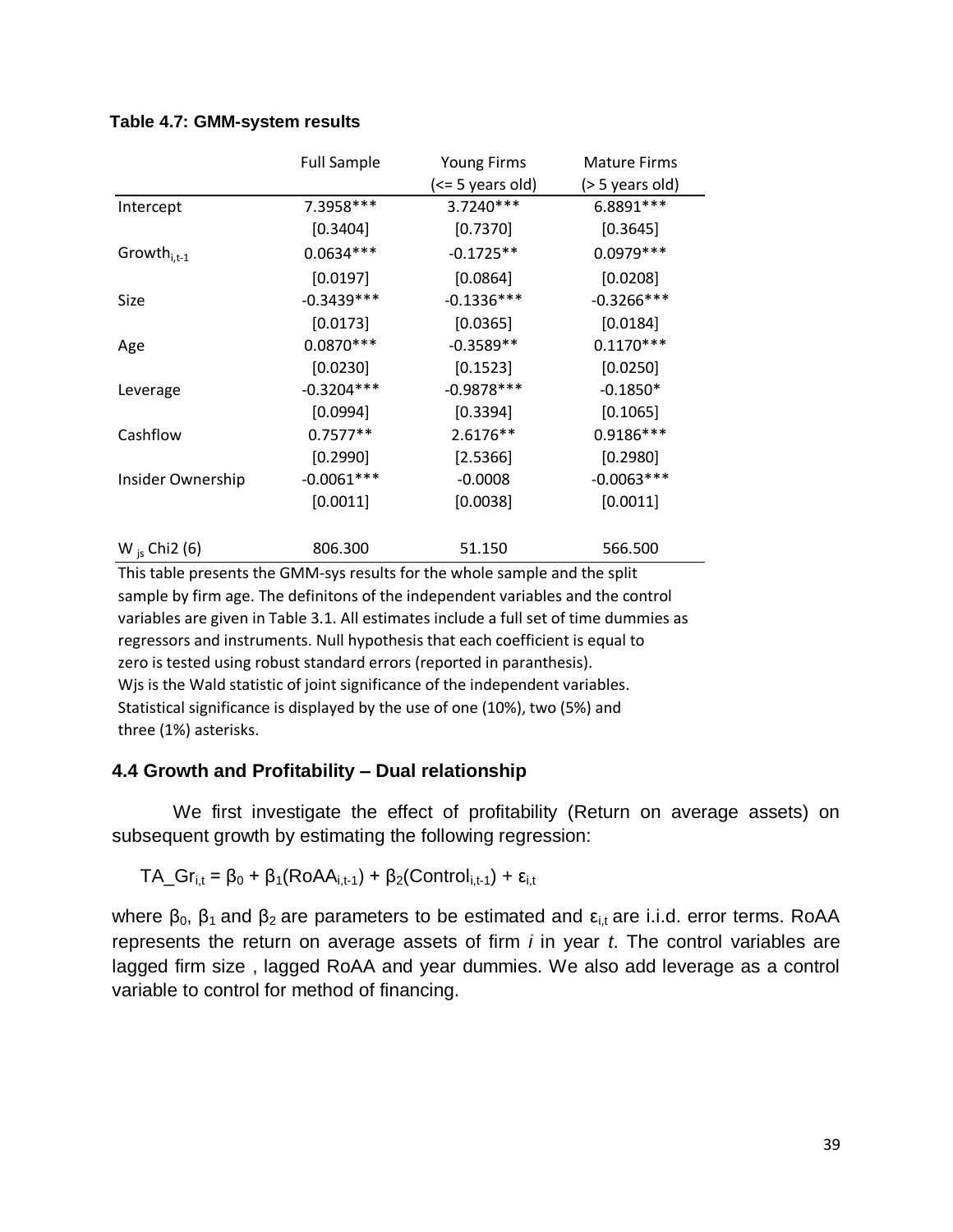We report the system-GMM estimates in table 4.8. <sup>19</sup> We first test the validity of the instruments used by reporting Hansen 'J' statistic of the over-identifying restrictions. The corresponding p-value for the Hansen statistic are high (0.338), hence we fail to reject the null hypothesis that the instruments are exogenous. Another key identifying assumption is that there is no serial correlation in the  $\varepsilon_{i,t}$  disturbances. This can be examined by testing for no second order serial correlation in the first differenced residuals. Although first order autocorrelation is present, we fail to reject the null hypothesis of no AR(2) serial autocorrelation as the p-value is 0.411. Thus, System GMM is considered suitable for this study. From the results we detect a small positive (0.03) and statistically significant influence of profits on the asset growth. The lower value of the coefficient maybe due to the fact that REITs have to disburse most of its profits as dividends and have to necessarily go to external sources for financing growth.

|                            | Dependent Variable: Asset Growth(t) |        |  |  |  |  |  |  |
|----------------------------|-------------------------------------|--------|--|--|--|--|--|--|
| p-values                   |                                     |        |  |  |  |  |  |  |
| Profit rate (t-1)          | $0.0297***$                         | 0.0108 |  |  |  |  |  |  |
|                            |                                     |        |  |  |  |  |  |  |
| AR(1) z-stat and p-value   | $-4.99$                             | 0.0000 |  |  |  |  |  |  |
|                            |                                     |        |  |  |  |  |  |  |
| $AR(2)$ z-stat and p-value | $-0.82$                             | 0.4110 |  |  |  |  |  |  |
|                            |                                     |        |  |  |  |  |  |  |
| No.of instruments          | 44                                  |        |  |  |  |  |  |  |
|                            |                                     |        |  |  |  |  |  |  |
| Hansen J stat              | 29.47                               |        |  |  |  |  |  |  |
|                            |                                     |        |  |  |  |  |  |  |
| d.f and p-value            | 27                                  | 0.3380 |  |  |  |  |  |  |
| Observations               | 1051                                |        |  |  |  |  |  |  |
|                            |                                     |        |  |  |  |  |  |  |

|  |  |  |  | Table 4.8: System GMM regression results- Effect of profit rate on growth |
|--|--|--|--|---------------------------------------------------------------------------|
|--|--|--|--|---------------------------------------------------------------------------|

This table presents the GMM-sys regression results for the profit indicator RoAA and growth indicator of total asset growth.

\*\*\* refers to the statistical significance at 1% level.

"Penrose effects" (1959) suggests that growth may lead to reduction in profit rate as managers may start focusing on exploiting the growth opportunities which diverts their attention from keeping the operating costs down. Whereas "increasing returns" predicts that growth will lead to higher profit rate due to economies of scale that reduces the unit cost. Also, from resource-based view, growth may lead to increases in profit if organizational slack that was under-utilized previously is used. Thus, we would like to verify the influence of growth on profitability in REITs. The system-GMM estimator is not

 19 We acknowledge Roodman (2006) for writing the code "xtabond2" of system-GMM for Stata and making it available to all users. A similar code "xtdpdsys" is now available in Stata 11.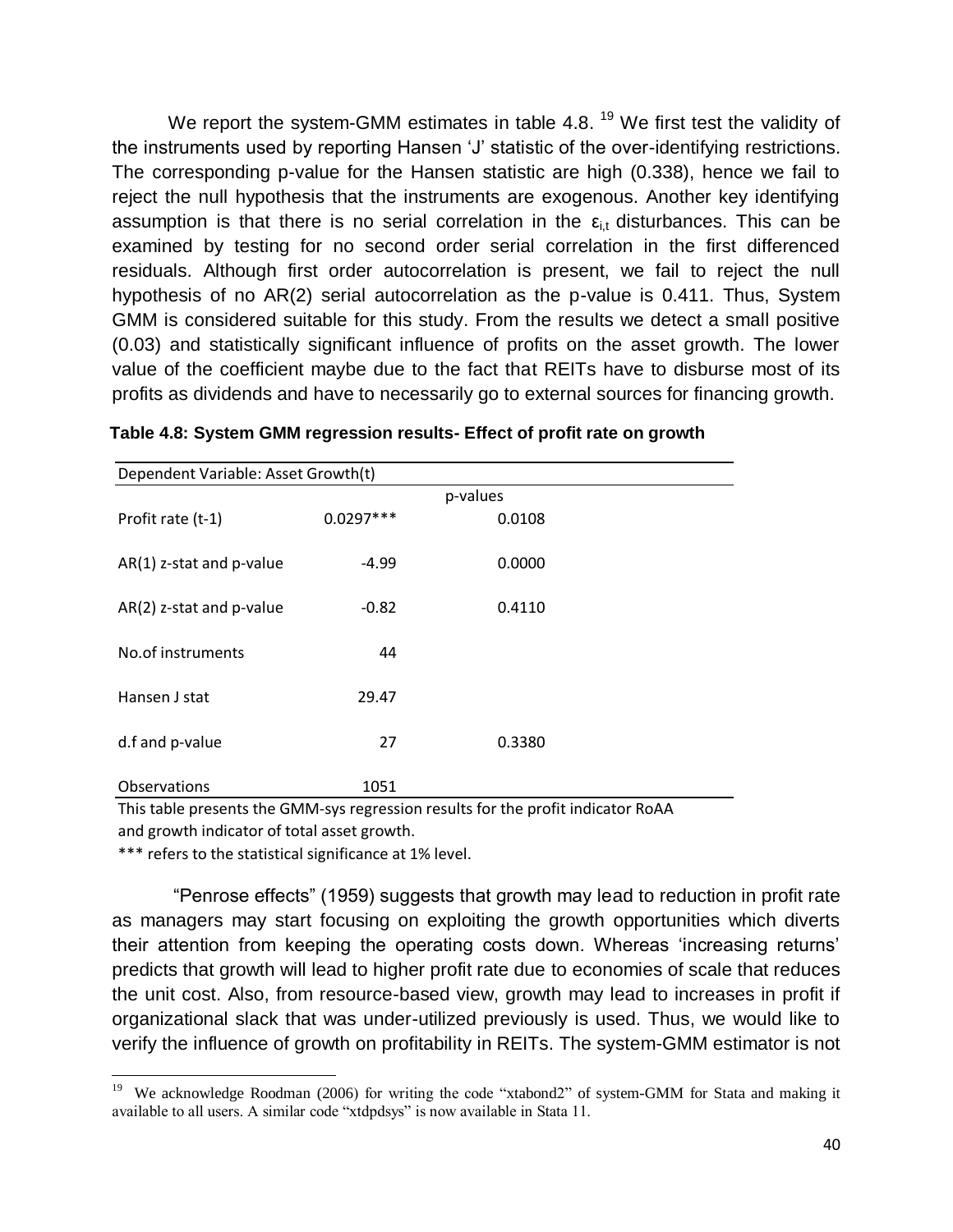appropriate here as it is difficult to find suitable instruments for growth rates as they are quite random. Hence, we estimate the following regression using fixed effects:

$$
RoAA_{i,t} = \beta_0 + \beta_1(TA\_Gr_{i,t-1}) + \beta_2(Control_{i,t-1}) + \epsilon_{i,t}
$$

We use similar control variables as before. The fixed-effects regression results (table 4.9) indicate a small but positive and significant influence of growth on profit rates. According to the estimates, an increase in the growth rate of assets of 1% over the period t-1: t leads ceteris paribus to an increase in profit rate at time t of about 0.011%. Thus, growth produces increasing returns that has a slight positive influence on subsequent profit rates. Though our results show a positive association between firm growth and profitability, the question of causality is yet to be determined.

**Table 4.9: Fixed effect regression results- Effect of growth on profits**

| Dependent Variable: Profit (t) |                                                   |  |  |  |
|--------------------------------|---------------------------------------------------|--|--|--|
| Growth (t-1)                   | $0.011***$                                        |  |  |  |
| R-squared overall              | 0.24                                              |  |  |  |
| F-stat                         | 15.24                                             |  |  |  |
| p-value                        | 0                                                 |  |  |  |
| Observations                   | 1205                                              |  |  |  |
|                                | This table presents the fixed-effects estimate of |  |  |  |

the effect of growth on profits.

\*\*\* refers to the statistical significance at 1% level.

# **5. Conclusions**

A plethora of empirical studies on firm growth have found evidence linking firm growth to firm attributes such as size and age. Proving or disproving Gibrat's law has been the hallmark of most of these growth studies. Previous studies have focused on firm specific attributes in the manufacturing sector to explain the observed heterogeneity of growth rates. This study provides econometric evidence on the relationship of firm growth to firm specific attributes in the REIT sector using the GMM-system estimator technique. We also look at the unresolved issue of growth and profitability using the GMM estimator. System-GMM estimators are well suited for our study as it overcomes problems of endogeneity, persistence and unobserved firm-specific effects.

Examining the growth characteristics of REITs, we find that high-growth REITs are smaller and younger than other REITs. Also, new REIT growth is uneven and there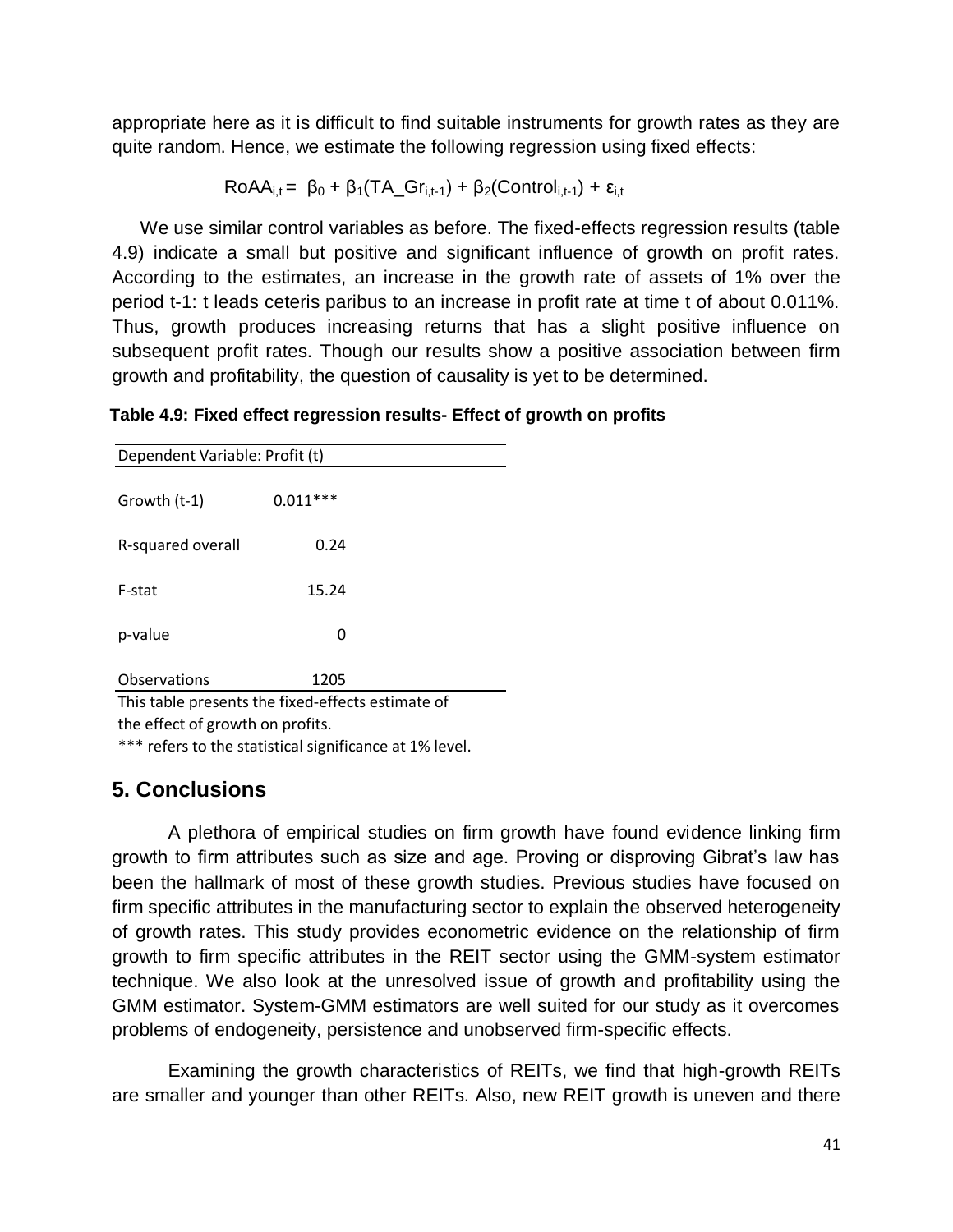are turning points in new REITs" growth path that may lead to growth stagnation or growth reversals. New REITs that experience high growth in its early years are most likely to survive longer, but sustained growth among REITs beyond five years is rare. REITs failure rate declines with size and age and growth is conducive to further growth.

Looking at the growth strategies of REITs, we document that REITs achieve growth in a number of different ways (organic, acquisition, development etc.) and the pattern of growth differs across REITs based on demographic characteristics, financing choices and ownership structure. The firm specific determinants of growth in REITs include size, age, leverage and cash flow. We also document the influence of management structure, management style and UPREIT status on firm growth. These results are robust to different econometric methodologies.

Our results are in close agreement with the previous empirical findings. Our findings support path dependency feature of firm growth (Coad, 2009). Gibrat's law that postulates independence between firm growth and size is rejected and Jovanovic"s model that predicts a negative relationship between firm growth and age holds for our sample. The inverse relationship between growth and leverage is consistent with many capital structure studies. Our findings are consistent with the idea that small and young firms that face liquidity and financing constraints are more sensitive to the availability of cash flow. We also identify a small positive effect of profit rates on subsequent growth and the influence of growth on profit rates. The results are also valid for different specifications that account for ownership structure and REIT structure.

Firm growth in REITs has never been examined in the existing literature like we have done by documenting the growth characteristics and its determinants. This study is a starting point that provides a better understanding of the phenomenon of firm growth in the REIT sector. We study the growth dynamics of REITs by mapping the growth trajectories and growth persistency in young REITs. This study makes an empirical contribution to the growth literature by finding the organizational determinants that are found to be most important for REITs" growth. Our empirical findings should be treated as a new beginning to develop a more complex model that incorporates other managerial determinants to REITs' growth. This study also contributes to the literature of firm growth and profitability.

This study has implications for managers and investors alike. This would help managers to make investment decisions that would be beneficial to improve the firm value for the shareholders. This would also help managers to make prudent growth strategies depending on the firm resources. Investors can also benefit from this study in terms of making better informed investment decisions. The study has some implications for regulators who can frame policies to help firms survive in difficult market and also to safeguard the interests of the investors. For academicians, this study will also give a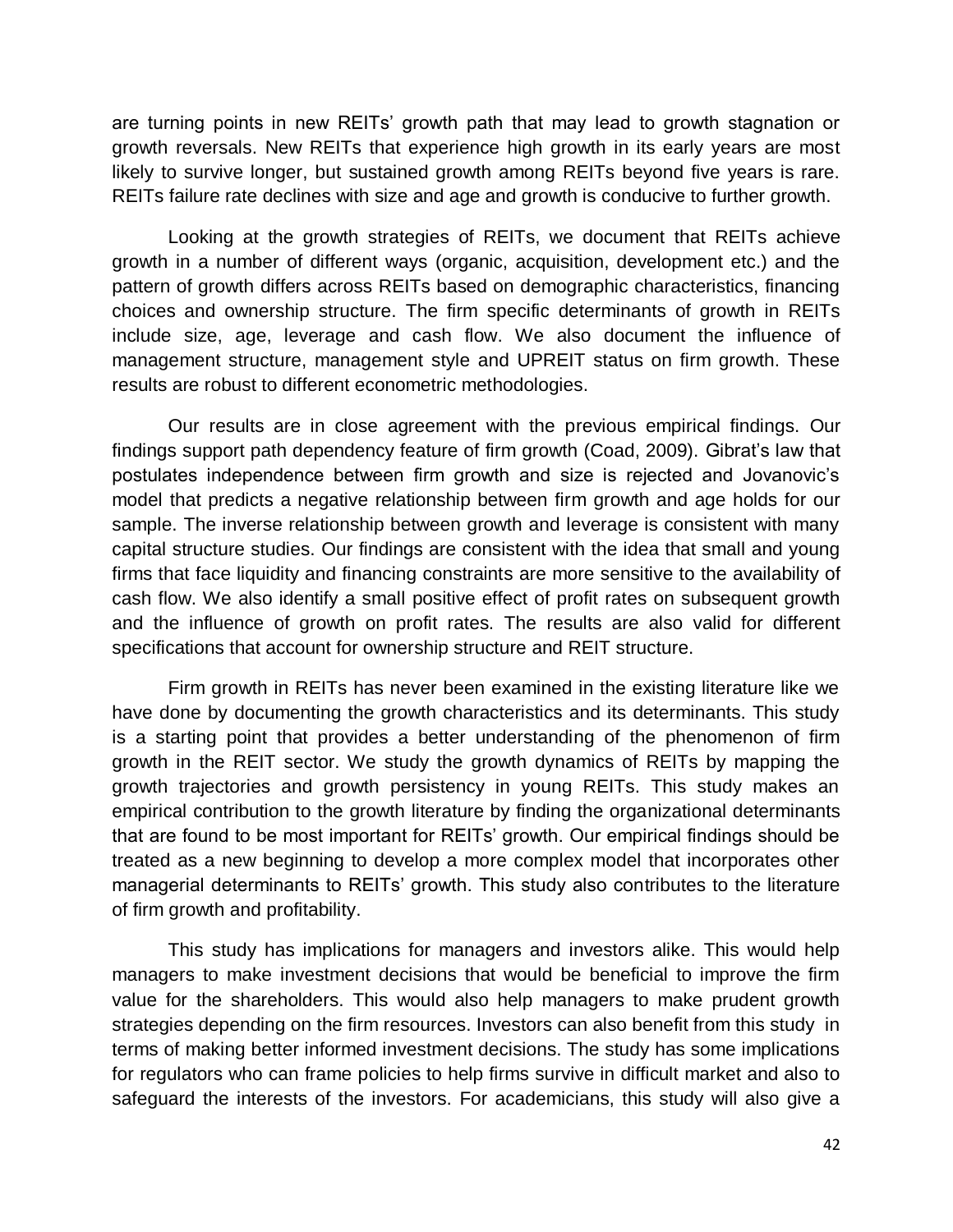push for growth studies in the real estate sector and open the floodgates for further research on issues like corporate governance, capital structure, etc., that would incorporate firm growth as an important parameter.

The present study is not without limitations. Firm growth is a complex phenomenon and it can"t be explained by one particular dimension or determinant. Since, we focus on the firm specific determinants only, the characteristics of managerial traits like work experience, educational background and motivations are not considered in this present study. Though these managerial attributes are equally important to a firm"s growth, we reserve his issue for further research in the future. Also, we focus our study to empirical investigations of growth in publicly listed equity REITs. Public REITs may face certain pressure from investors to grow larger as is the case with most of the publicly listed firms. Thus, in our sample larger firms may be overrepresented leading to certain sample bias. We also do not investigate the interlinks between the different growth indicators.

In future, the effect of external growth strategies (acquisition vs. development) on the performance of small and young REITs that face financial constraints can be studied further. An in-depth empirical examination of the differential impact of various growth strategies on growth and performance can be undertaken. Given the importance of managers in new venture growth, inclusion of manger's characteristics into our study would be more fruitful. The relationship between firm asset growth and subsequent stock returns is another area to look into. We can study if asset growth rates are strong predictors of future abnormal stock returns. Finally, our research is a beginning step to the firm growth study in REITs, even though it focuses on REITs growth in USA. The application of the results to other emerging REIT markets would provide further insights into growth dynamics of REITs worldwide.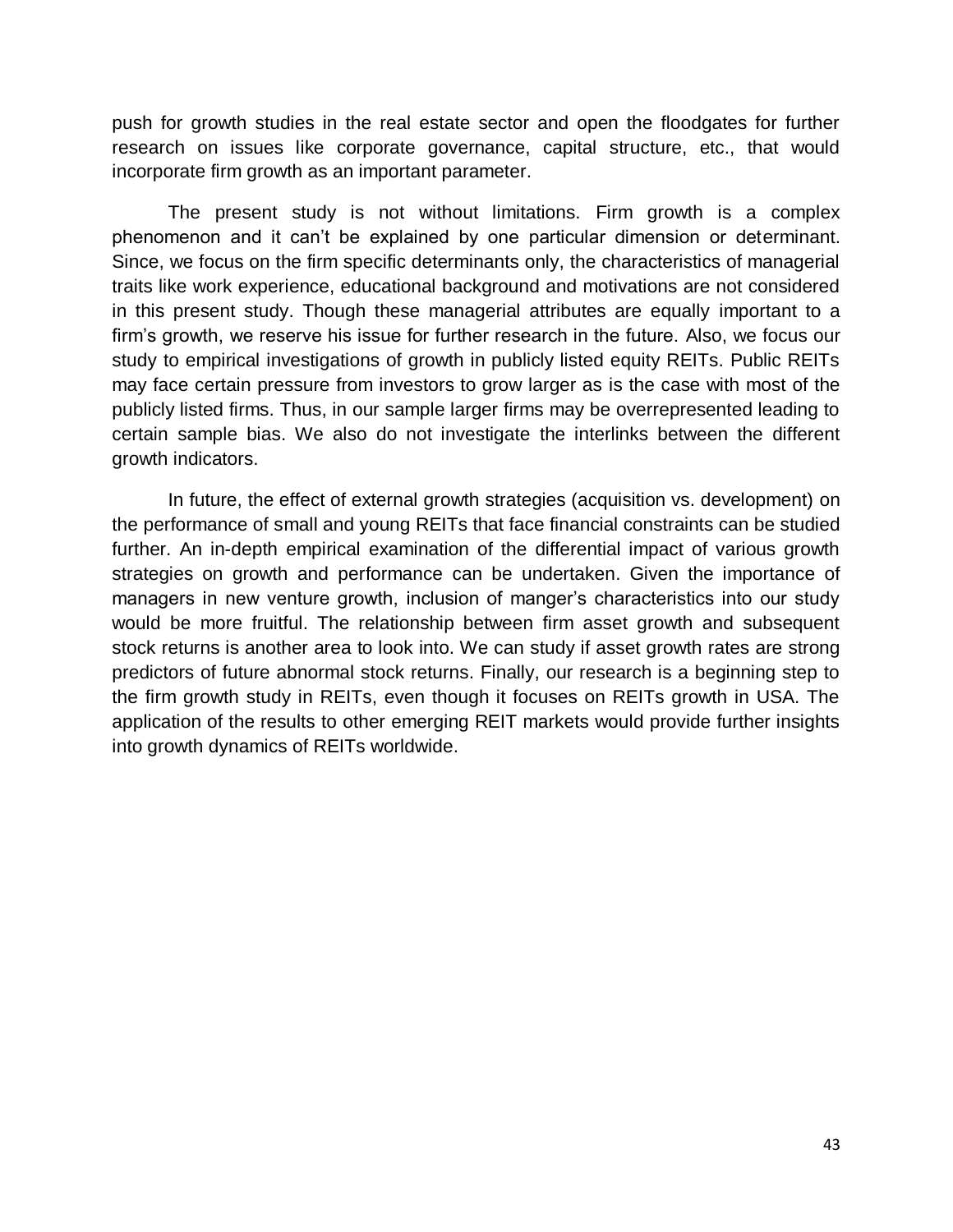# **Bibliography**

Almus M and Nerlinger E A (1999). "Growth of New Technology-based firms: Which factors matter?", Small business economics 13(2), 141-154

Almus M and Nerlinger E (2000). "Testing Gibrat"s Law for young firms – empirical results for West Germany", Small Business Economics, 15(1), 1–12.

Ambrose B W, Ehrlich S R, Hughes W T and Watcher S M (2000). "REIT economies of scale: fact or fiction?", Journal of real estate finance and economics, 20:2, 211-224

Ambrose B W and Linneman P D (2001). "REIT organizational structure and operating characteristics", Journal of real estate research, 21:141-162.

An H, Cook D O and Zumpano L V (2011). "Corporate transparency and Firm growth: Evidence from Real Estate Investment Trusts", Real estate economics 39(3): 429-454.

Ardishvili A, Cardozo S, Harmon, S and Vadakath S (1998). "Towards a theory of new venture growth", Paper presented at the 1998 Babson Entrepreneurship Research Conference, Ghent, Belgium.

Arellano M and Bond S (1991). "Some tests of specification for panel data: Monte Carlo evidence and an application to employment equations". The Review of Economic Studies 58 (2), 277–297.

Arellano M and Bover O (1995). "Another look at the instrumental variable estimation of errorcomponents models". Journal of Econometrics 68, 29–51.

Audretsch D B, Klomp L, Sanatarelli E and Thurick A R (2004). "Gibrat's Law: Are the Services Different?" Review of Industrial Organization 24(3): 301-324.

Auerbach A J (1985). "Real determinants of corporate leverage'', in Friedman B M (Ed.), Corporate Capital Structures in the United States, University of Chicago Press, Chicago, IL, pp: 301-24.

Ayyagari M, Demirgüç-Kunt A and Maksimovic V (2008). "How Important Are Financing Constraints? The Role of Finance in the Business Environment," World Bank Economic Review, Oxford University Press, vol. 22(3), pp 483-516.

Balatagi B H and Wu P X (1999). "Unequally spaced panel data regressions with AR(1) disturbances", Econometric theory, 15:814-823.

Baumol W J (1959). "Business Behaviour, Value and Growth", Harcout Brace and World, New York.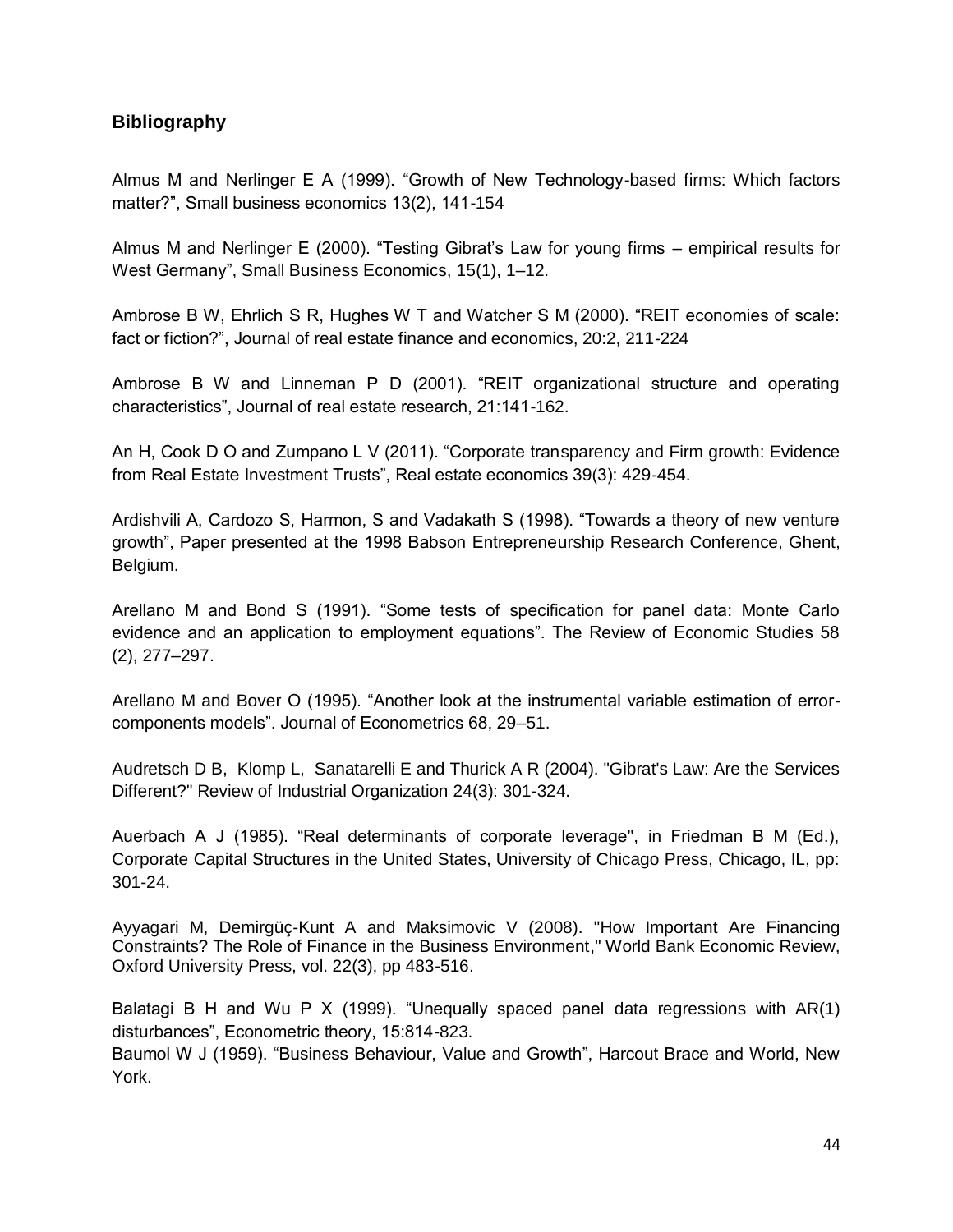Beaudry C and G M P Swann (2009). "Firm growth in industrial clusters of the United Kingdom", Small Business Economics, 32:409–424

Birch D L (1981). "Who Creates Jobs?" The Public Interest 65, 3-14.

Blundell R and S Bond (1998). "Initial Conditions and Moment Restrictions in Dynamic Panel Data Models", Journal of Econometrics 87, 115–143.

Bottazzi G and Secchi A (2003). "Common properties and sectoral specificities in the dynamics of US manufacturing companies", Review of Industrial Organization, 23, 217–32.

Brounen D, Eichholtz P M A and Kanters P M (2000). "The effects of property development activities on the performance of REITs", Real estate finance, 16(4), 17-22.

Buederal J, Preisendoerfer P, and Ziegler R (1992). "Survival chances of newly founded business organizations", American Sociological Review, 57: 227-242.

Cannon S E and Vogt S C (1995). "REITs and their management: An examination of organizational structure, performance and management compensation", Journal of real estate research, 10:297-317.

Capozza D and Seguin P (2000). "Debt, agency and management contracts in REITs: The external advisor puzzle", Journal of real estate finance and economics, 20, 91-116.

Capozza D and Seguin P (2001). "Debt without taxes: Capital structure in REITs", Real estate finance, 18,1: 38-46

Chandler A (1992). "What is a Firm? A Historical Perspective", European Economic Review, 36, 483-492.

Churchill C and Lewis VL (1983). "The five stages of small business growth", Harvard Business Review 61 (3), 30–50.

Coad A (2009). "The Growth of Firms: A Survey of Theories and Empirical Evidence" Edward Elgar: Cheltenham.

Davidsson P (1989). "Continued Entrepreneurship and small firm growth," Ph.D. dissertation, Stockholm school of economics.

Davidsson P and Wiklund J (2000). "Conceptual and empirical challenges in the study of firms," in The Blackwell handbook of Entrepreneurship, edited by D. Sexton, and H. Landstrm, pp. 26- 44.

Davidsson P and Achtenhagen L and Naldi L (2005). "Research on Small Firm Growth: A Review". In: European Institute of Small Business.

Davidsson P, Delmar F, and Wiklund J (2006). "Entrepreneurship and the growth of firms". Cheltenham, UK: Edward Elgar Publishing.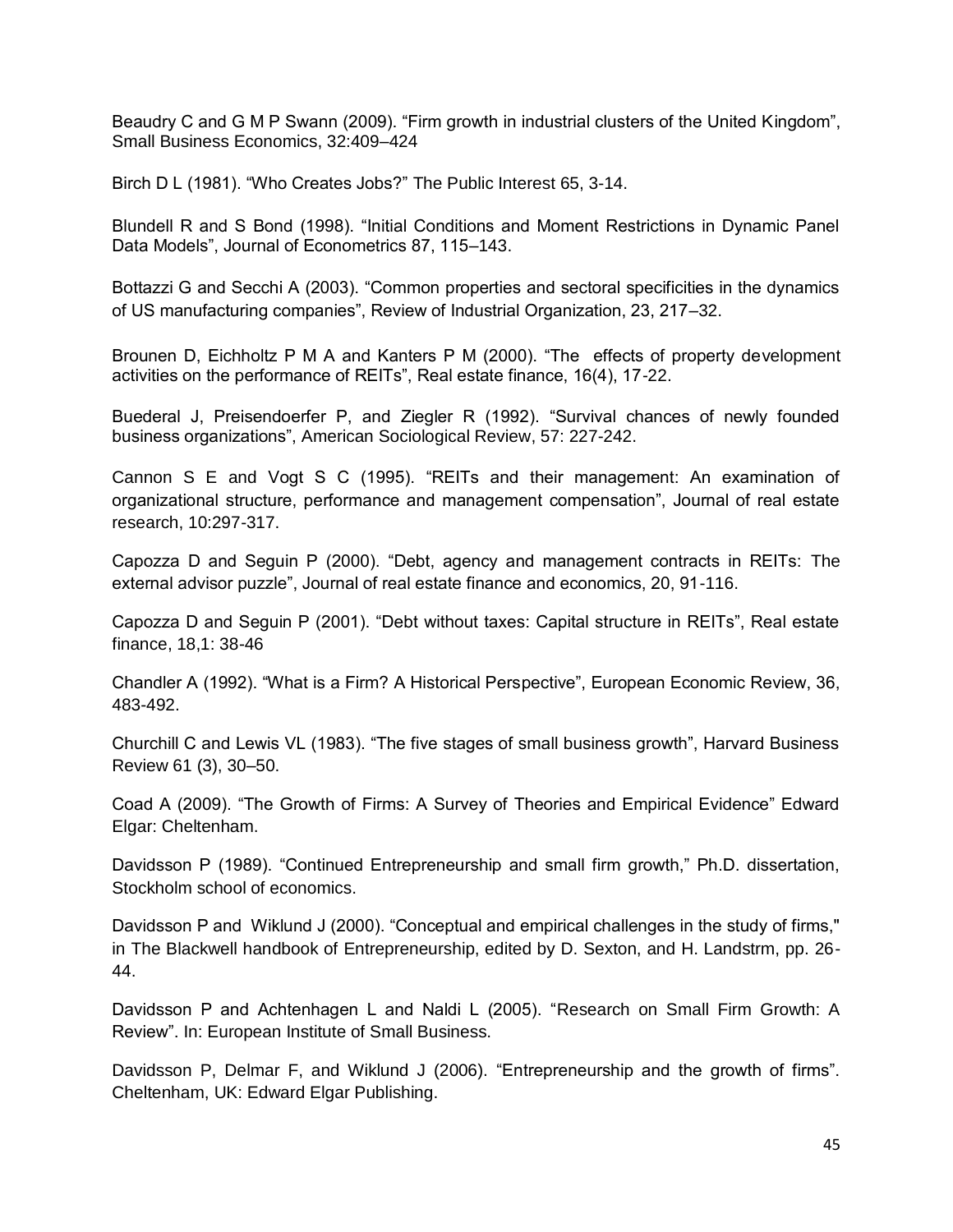Del Monte A and Papagni E (2003). "R&D and the growth of firms: empirical analysis of a panel of Italian firms", Research policy, 32(6), pp 1003-1014.

Delmar F (1997). "Measuring growth: methodological considerations and empirical results. In: Donckels, R., Miettinen, A. (Eds.), Entrepreneurship and SME Research: On its Way to the Next Millennium, pp.199–216.

Delmar F, Davidsson P and Gartner W B (2003). "Arriving at the high-growth firm", Journal of Business Venturing, 18(2), 189-216.

Delmar F and Wiklund J (2008). "The Effect of Small Business Managers" Growth Motivation on Firm Growth: A Longitudinal Study", Entrepreneurship: Theory & Practice, 32(3), 437-457.

Dunne P and Hughes A (1994). "Age, size, growth and survival: UK companies in the late 1980"s", Journal of Industrial Economics, 42(2),115–140.

Evans D S (1987). "The relationship between firm growth, size and age: Estimates for 100 manufacturing industries", The journal of industrial economics, Vol. 35, no.4, 567-581

Feng Z, Ghosh C and Sirmans C F (2007). "On the capital structure of Real Estate Investment Trusts (REITs)", Journal of Real estate finance and economics, 34:81-105

Friday H S, Sirmans G S and Conver C M (1999). "Ownership structure and the value of the firm: the case of REITs", Journal of Real Estate Research 17(1):71–90.

Gallagher C and P Miller (1991). "New Fast growing Companies Create Jobs", Long Range Planning 24: 96–101

Garnsey E, Stam E and Heffernan P (2011). "New Firm Growth: Exploring processes and paths", Industry and Innovation, Vol.13, No.1, 1-20

Geroski P (1995). "What Do We Know About Entry?", International Journal of Industrial Organization 13(4), 421–440

Geroski P A (1999). "The growth of firms in theory and in practice". CEPR discussion paper 2092

Ghosh C and Sirmans C F (2003). "Board composition, ownership structure and performance: evidence from real estate investment trusts", Journal of Real Estate Finance and Economics 26(3), 283–314.

Gibrat R (1931). "*Les in´egalit´es ´economiques"*, Paris: Librairie du Receuil Sirey.

Gilbert B, McDougall P and Audretsch D (2006). "New venture growth: a review and extension", Journal of Management, Vol. 32 No. 6, 926-50.

Glancey K (1998). "Determinants of growth and profitability in small entrepreneurial firms", International Journal of entrepreneurship behavior and research, 4(1): 18-27.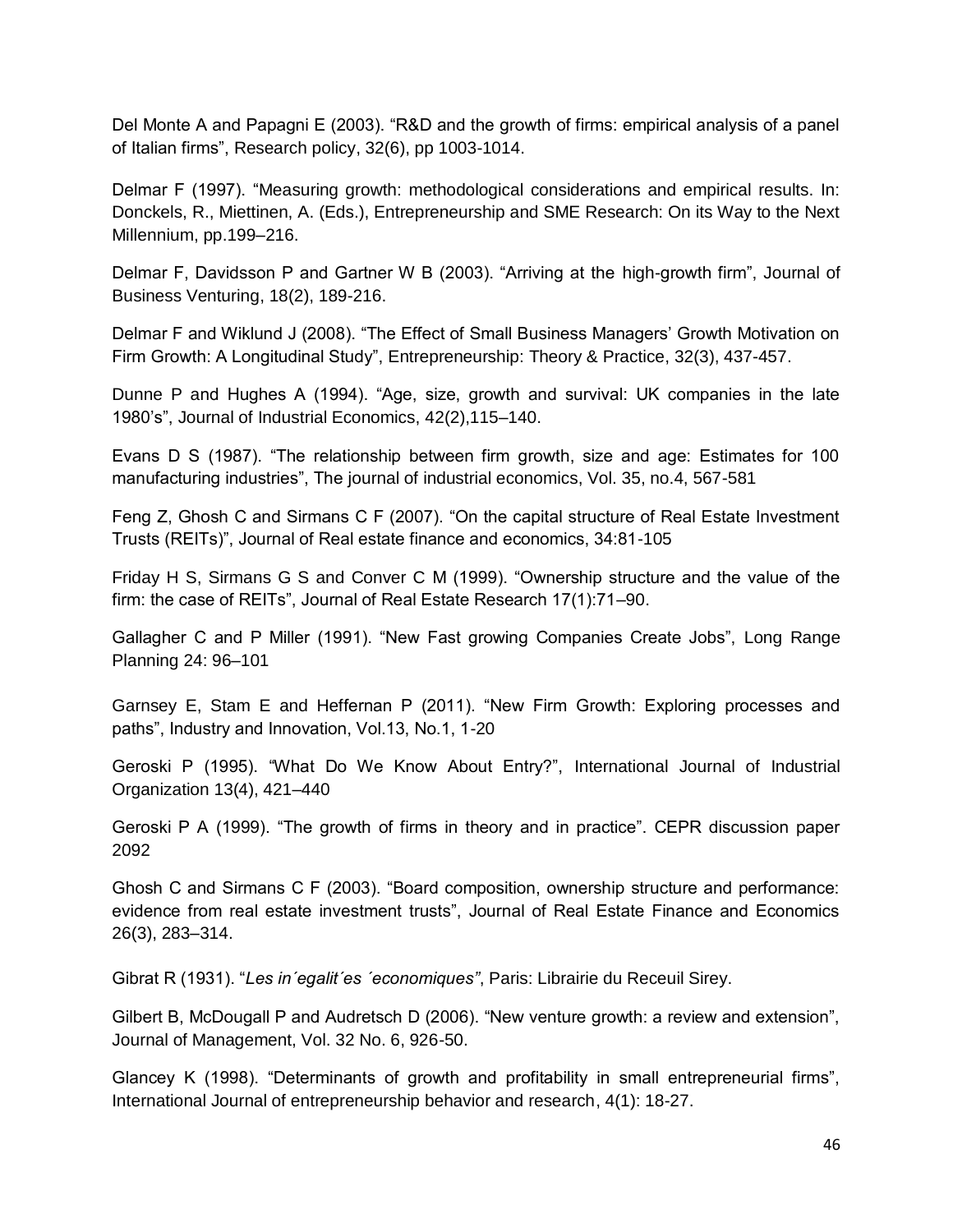Greiner L E (1972). "Evolution and revolution as organizations grow", Harvard Business Review, July–August, pp. 37–46.

Hall B H (1987). "The Relationship between Firm Size and Firm Growth in the U.S. Manufacturing Sector", Journal of Industrial Economics 35 (4), 583-600.

Han B, (2006). "Insider Ownership and Firm Value: Evidence from Real Estate Investment Trusts", Journal of Real Estate Finance and Economics, vol. 32(4), 471-493.

Hardin W G and Hill M (2008). "REIT Dividend determinants: Excess dividends and capital markets", Real estate economics, Vol 36 (2): 349-369

Hardin W G, Highfield M, Hill M and Kelly G, (2009). "The Determinants of REIT Cash Holdings," The Journal of Real Estate Finance and Economics, vol. 39(1), 39-57

Hart P E (1962). "The Size and Growth of Firms", Economica 29 (113), 29-39.

Hart P E (2000). "Theories of Firms' growth and the generation of jobs", Review of industrial organization, 17: 229-248.

Hart P E and Prais S J (1956). "The Analysis of Business Concentration: A Statistical Approach", Journal of the Royal Statistical Society 119, 150-191.

Hartzell J C, Sun L and Titman S (2006). "The Effect of Corporate Governance on Investment: Evidence from Real Estate Investment Trusts", Real Estate Economics 34: 343–376.

Headd B (2003). "Redefining Business Success: Distinguishing Between Closure and Failure" Small Business Economics, v. 21, p. 51-61.

Headd B and Kirchhoff B (2007). "Small business growth: Searching for stylized facts". Small Business Administration, Office of Advocacy.<http://archive.sba.gov/advo/research/rs311tot.pdf>

Himmelberg C, Hubbard G, Palia D (1999). "Understanding the determinants of managerial ownership and the link between ownership and performance", Journal of Financial Economics 53:353–384

Hymer S and Pashigan P (1962). "Firm size and rate of growth", The journal of political economy, Vol. 70, No. 6, 556-569.

Huynh K P and Petrunia R J (2010). "Age effects, leverage and firm growth", Journal of Economic Dynamics and Control, 34:1003-1013

Jensen M and Meckling W (1976). "Theory of the firm: managerial behavior, agency costs, and ownership structure", Journal of Financial Economics, 3:305–360

Jovanovic B (1982). "Selection and evolution of industry". Econometrica Vol 50, No. 3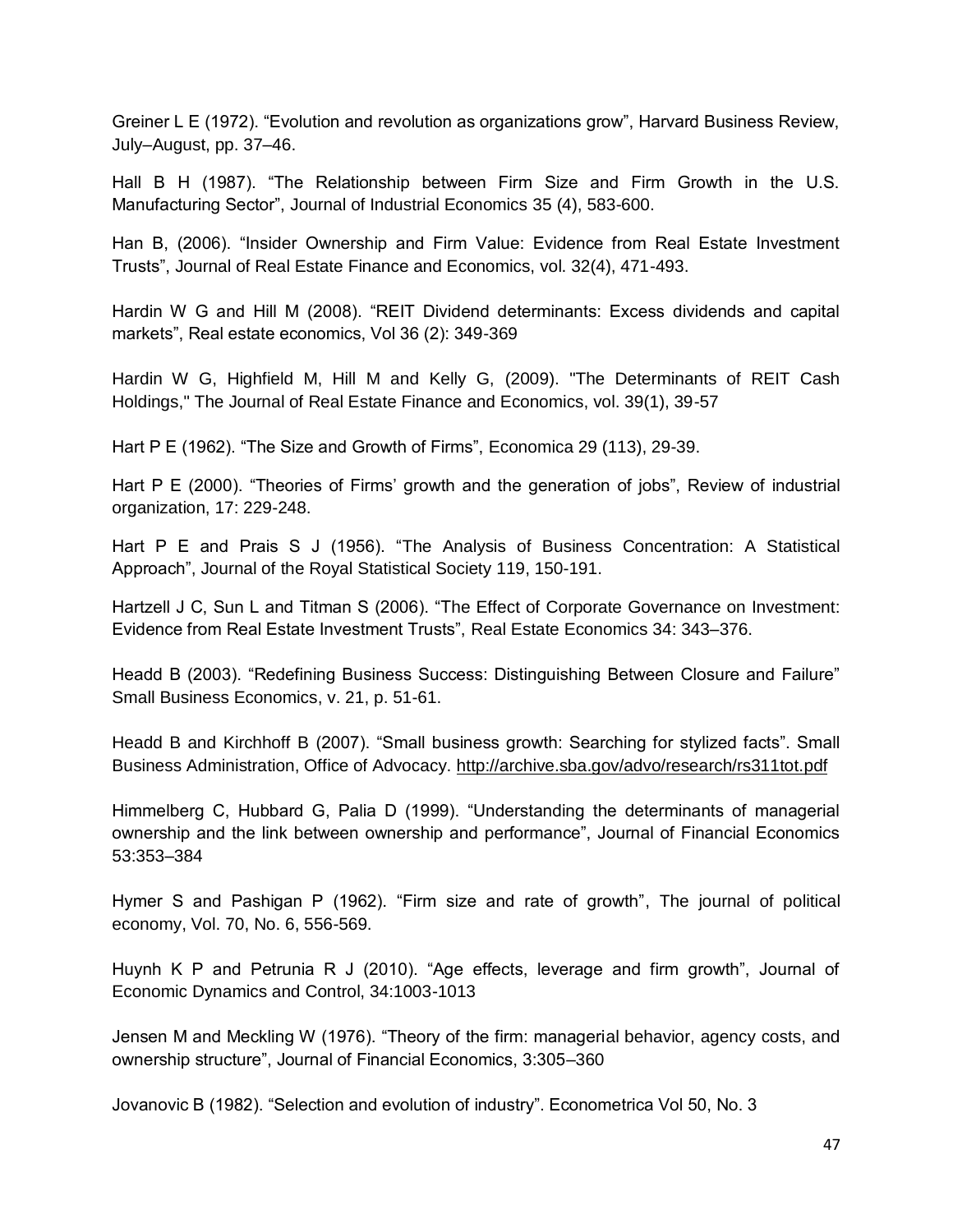Kumar M S (1985). "Growth, Acquisition Activity and Firm Size: Evidence from the United Kingdom", Journal of Industrial Economics, 33 (3), 327-338.

Lang L, Ofek E, Stulz R M (1996). "Leverage, investment and firm growth", Journal of financial economics 40: 3-29.

Lindenberg E B and Ross S A (1981). "Tobin"s q ratio and industrial organization", Journal of Business 54, 1-32.

Mansfield E, (1962). "Entry, Gibrat's Law, Innovation, and the Growth of Firms", American Economic Review, 52: 1031-105 1.

Markman G D and Gartner W B (2002). "Is extraordinary growth profitable? A study of Inc. 500 high growth companies", Entrepreneurship theory and practice, 27(1), 65-75

McConnell J and Servaes H (1990). "Additional evidence on equity ownership and corporate value", Journal of Financial Economics 27:595–612

McKelvie A and Wiklund J (2010). "Advancing Firm Growth Research: A Focus on Growth Mode Instead of Growth Rate". Entrepreneurship Theory and Practice, 34: 261–288.

Morck R, Shleifer and Vishny R (1988). "Management ownership and market valuation: an empirical analysis", Journal of Financial Economics 20:293–315

Mueller D (1972). "A Life Cycle Theory of the Firm", Journal of Industrial Economics, 20, 199- 219.

Myers S (1977). "Determinants of corporate borrowing", Journal of Financial Economics, 5: 147- 175.

Ott S H, Riddiough T J and Yi H C (2005). "Finance, Investment and Investment performance: Evidence from the REIT sector", Real estate economics, V33, 1:203-235.

Peng M W and Heath P S (1996). "The growth of the firm in planned economies in transition: Institutions, organizations and strategic choice", Academy of Management review, 21(2), 492- 528.

Penrose E (1959). "The Theory of the Growth of the Firm". Oxford: Oxford University Press.

Perfect S B, Wiles K W (1994). "Alternative constructions of Tobin"s Q: an empirical comparison", Journal of Empirical Finance 1:313–341

Rajan R G and Zingales L (1998). "Financial dependence and growth", The American economic review. 88, 559-586